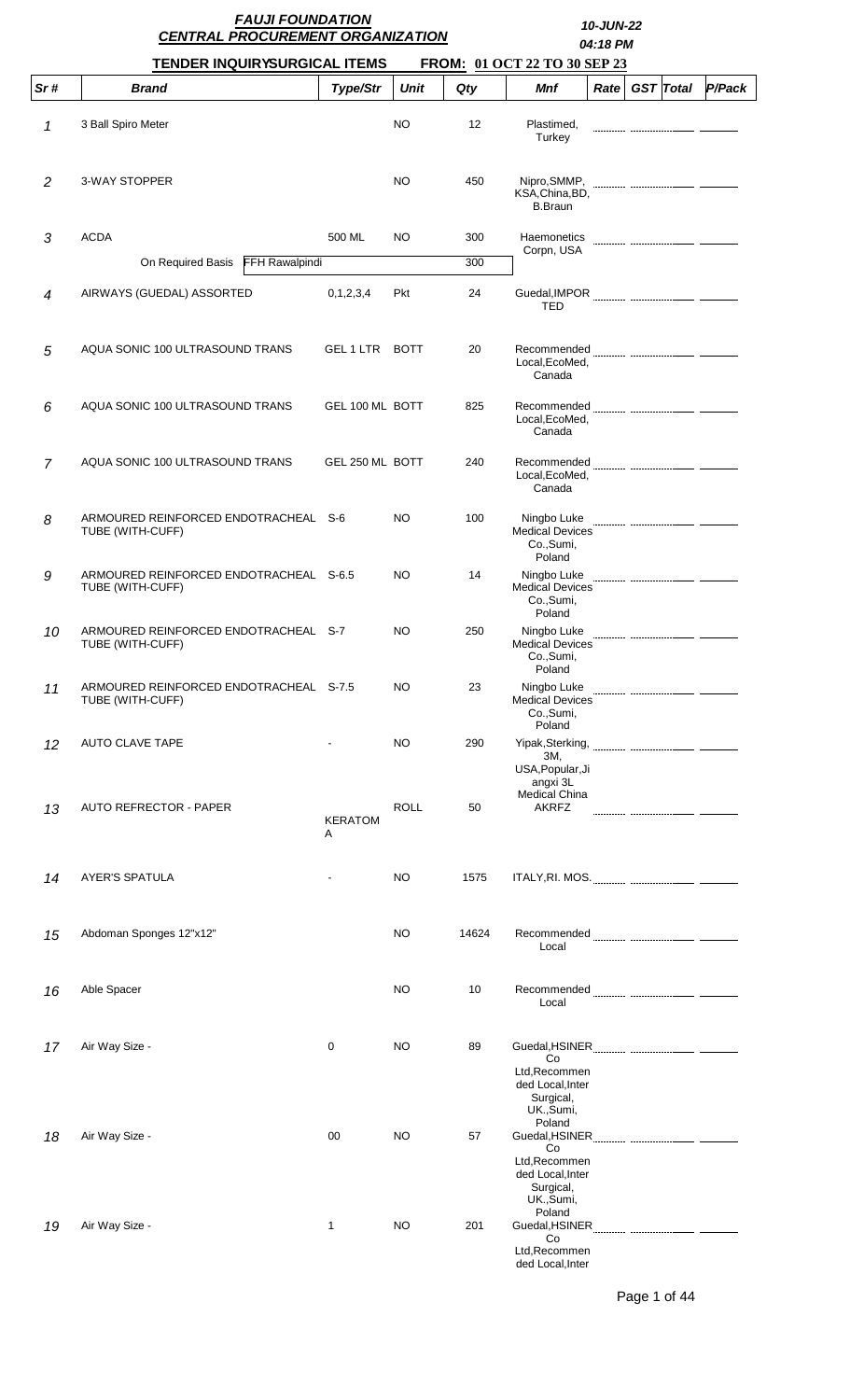|     | <b>TENDER INQUIRYSURGICAL ITEMS</b>          | 10-JUN-22<br>04:18 PM<br>FROM: 01 OCT 22 TO 30 SEP 23 |             |                |                                                                                                |      |  |                  |        |  |
|-----|----------------------------------------------|-------------------------------------------------------|-------------|----------------|------------------------------------------------------------------------------------------------|------|--|------------------|--------|--|
| Sr# | <b>Brand</b>                                 | Type/Str                                              | <b>Unit</b> | Qty            | Mnf                                                                                            | Rate |  | <b>GST</b> Total | P/Pack |  |
| 20  | Air Way Size -                               | $\overline{2}$                                        | <b>NO</b>   | 272            | Surgical,<br>UK., Sumi,<br>Poland<br>Guedal, HSINER                                            |      |  |                  |        |  |
|     | Air Way Size -                               | 3                                                     | <b>NO</b>   | 938            | Co<br>Ltd, Recommen<br>ded Local, Inter<br>Surgical,<br>UK., Sumi,<br>Poland                   |      |  |                  |        |  |
| 21  |                                              |                                                       |             |                | Co<br>Ltd, Recommen<br>ded Local, Inter<br>Surgical,<br>UK., Sumi,<br>Poland                   |      |  |                  |        |  |
| 22  | Air Way Size -                               | 4                                                     | <b>NO</b>   | 258            | Guedal, HSINER<br>Co<br>Ltd, Recommen<br>ded Local, Inter<br>Surgical,<br>UK., Sumi,<br>Poland |      |  |                  |        |  |
| 23  | Air Way Size -                               | 5                                                     | <b>NO</b>   | 375            | Guedal, HSINER<br>Co<br>Ltd, Recommen<br>ded Local, Inter<br>Surgical,<br>UK.,Sumi,<br>Poland  |      |  |                  |        |  |
| 24  | Airways Sterile                              | 1 (70 MM)                                             |             | 201            | Well Lead Med<br>Co Ltd China                                                                  |      |  |                  |        |  |
| 25  | Airways Sterile                              | 3 (90 MM)                                             |             | 12             | Well Lead Med<br>Co Ltd China                                                                  |      |  |                  |        |  |
| 26  | Airways Sterile                              | 4 (100 MM)                                            |             | 12             | Co Ltd China                                                                                   |      |  |                  |        |  |
| 27  | Airways Sterile                              | 5 (110 MM)                                            |             | 12             | Co Ltd China                                                                                   |      |  |                  |        |  |
| 28  | Alphaguard Solution                          | SOL 30 ML BOTT                                        |             | 74             | Deppe<br>Germany                                                                               |      |  |                  |        |  |
| 29  | Anatomical Face Mask                         | SIZE <sub>3</sub>                                     | NO          | $\overline{2}$ | Phonox                                                                                         |      |  |                  |        |  |
| 30  | <b>Anatomical Face Mask</b>                  | SIZE 4                                                | NO          | 2              | Phonox                                                                                         |      |  |                  |        |  |
| 31  | <b>Arterial Sheath</b>                       | 6 F                                                   | <b>NO</b>   | 24             |                                                                                                |      |  |                  |        |  |
| 32  | Auto Disable Syringes With Detachable Needle | 3 ML                                                  | NO          | 323968         | Sanxin Med<br>Tech                                                                             |      |  |                  |        |  |
| 33  | Auto Disable Syringes With Detachable Needle | 5 ML                                                  | <b>NO</b>   | 965708         | Sanxin Med<br>Tech                                                                             |      |  |                  |        |  |
| 34  | <b>BACTRIGRAS</b>                            | 10 X 10 CM NO                                         |             | 48             | S&N Pakistan<br>Rivate Ltd., BSN<br>Medical<br>(Private) Ltd                                   |      |  |                  |        |  |
| 35  | BACTRIGRAS #7461                             | 15*20 CM                                              | NO          | 11303          | BSN,S&N                                                                                        |      |  |                  |        |  |
| 36  | <b>BAIN ANAESTHESIA CIRCUIT</b>              | (ADULT)<br><b>MAPLESON</b><br>$-D$ 2115               | <b>NO</b>   | 2              | Inter Surgical,<br>UK.                                                                         |      |  |                  |        |  |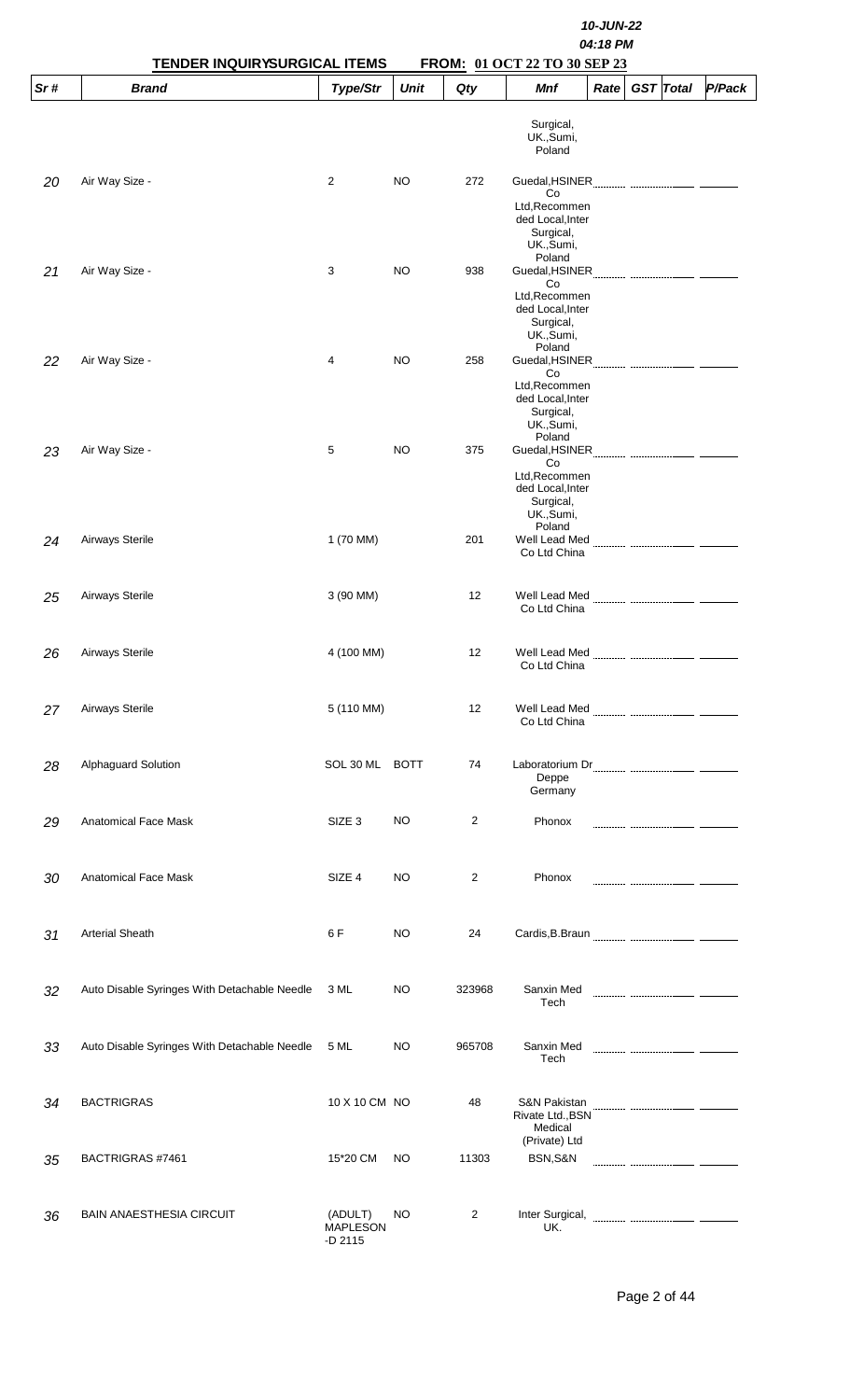|     | TENDER INQUIRYSURGICAL ITEMS    |                                                |             |       | 10-JUN-22<br>04:18 PM<br>FROM: 01 OCT 22 TO 30 SEP 23                                       |      |  |                  |        |  |  |  |
|-----|---------------------------------|------------------------------------------------|-------------|-------|---------------------------------------------------------------------------------------------|------|--|------------------|--------|--|--|--|
| Sr# | <b>Brand</b>                    | Type/Str                                       | <b>Unit</b> | Qty   | <b>Mnf</b>                                                                                  | Rate |  | <b>GST</b> Total | P/Pack |  |  |  |
| 37  | <b>BAIN ANAESTHESIA CIRCUIT</b> | (PAEDS)<br><b>MAPLESON</b><br>-AYERS-T<br>2121 | NO          | 2     | Inter Surgical,<br>UK.                                                                      |      |  |                  |        |  |  |  |
| 38  | <b>BAIN BREATHING CIRCUIT</b>   | ADULT<br>2115                                  | NO          | 6     | Inter Surgical,<br>UK.                                                                      |      |  |                  |        |  |  |  |
| 39  | <b>BAIN BREATHING CIRCUIT</b>   | <b>PAED 2121</b>                               |             | 30    | Inter Surgical,<br>UK.                                                                      |      |  |                  |        |  |  |  |
| 40  | <b>BANDAGE COTTON</b>           | 10CM*2.5<br>MTR 4"                             | NO.         | 2616  | Cotton<br>Craft, Recomme<br>nded Local                                                      |      |  |                  |        |  |  |  |
| 41  | <b>BANDAGE COTTON</b>           | 10CM*4.5<br>MTR 4"                             | NO.         | 16223 | Cotton<br>Craft, Recomme<br>nded Local                                                      |      |  |                  |        |  |  |  |
| 42  | <b>BANDAGE COTTON</b>           | 15CM * 10<br><b>MTR</b>                        | NO.         | 3609  | Cotton<br>Craft, Recomme<br>nded Local                                                      |      |  |                  |        |  |  |  |
| 43  | <b>BANDAGE COTTON</b>           | 15CM*4.5<br>MTR <sub>6</sub> "                 | NO.         | 7375  | Cotton<br>Craft, Recomme<br>nded Local                                                      |      |  |                  |        |  |  |  |
| 44  | <b>BANDAGE COTTON</b>           | $2$ "*4.5<br><b>MTR</b>                        | NO.         | 1881  | Cotton<br>Craft, Recomme<br>nded Local                                                      |      |  |                  |        |  |  |  |
| 45  | <b>BANDAGE COTTON</b>           | 8CM*4.5<br><b>MTR</b>                          | NO          | 3705  | Cotton<br>Craft, Recomme<br>nded Local                                                      |      |  |                  |        |  |  |  |
| 46  | <b>BANDAGE ELASTO CREPE</b>     | 10CM*4.5<br><b>MTR</b>                         | <b>NO</b>   | 19023 | BSN.S&N<br>Pakistan Rivate<br>Ltd., Cotton                                                  |      |  |                  |        |  |  |  |
| 47  | <b>BANDAGE ELASTO CREPE</b>     | 15CM*4.5<br><b>MTR</b>                         | NO.         | 12165 | Craft<br>BSN, S&N<br>Pakistan Rivate<br>Ltd., Cotton                                        |      |  |                  |        |  |  |  |
| 48  | <b>BANDAGE POP GYPSONA</b>      | 10CM * 10<br><b>MTR</b>                        | NO.         | 50    | Craft<br>S&N Pakistan<br>Rivate<br>Ltd., Cotton<br>Craft, BSN<br>Medical                    |      |  |                  |        |  |  |  |
| 49  | <b>BANDAGE POP GYPSONA</b>      | 10CM*2.7M NO                                   |             | 2950  | (Private) Ltd<br>S&N Pakistan<br>Rivate<br>Ltd., Cotton<br>Craft, BSN                       |      |  |                  |        |  |  |  |
| 50  | <b>BANDAGE POP GYPSONA</b>      | 15CM*2.7M NO                                   |             | 4522  | Medical<br>(Private) Ltd<br>S&N Pakistan<br>Rivate<br>Ltd., Cotton<br>Craft, BSN<br>Medical |      |  |                  |        |  |  |  |
| 51  | <b>BANDAGE SUSPENSARY</b>       |                                                | NO.         | 118   | (Private) Ltd<br>Cotton<br>Craft, Recomme<br>nded Local                                     |      |  |                  |        |  |  |  |
| 52  | <b>BANDAGE TRIANGULAR</b>       |                                                | NO.         | 60    | Kamtex<br>Cott, Cotton<br>Craft, Recomme<br>nded Local                                      |      |  |                  |        |  |  |  |
| 53  | <b>BILIARY STENT</b>            | 10<br><b>FRENCH 5</b><br><b>CMS</b>            | NO.         | 28    | and                                                                                         |      |  |                  |        |  |  |  |
| 54  | <b>BILIARY STENT</b>            | 10 <sup>°</sup><br>FRENCH 10<br><b>CMS</b>     | NO.         | 29    | and                                                                                         |      |  |                  |        |  |  |  |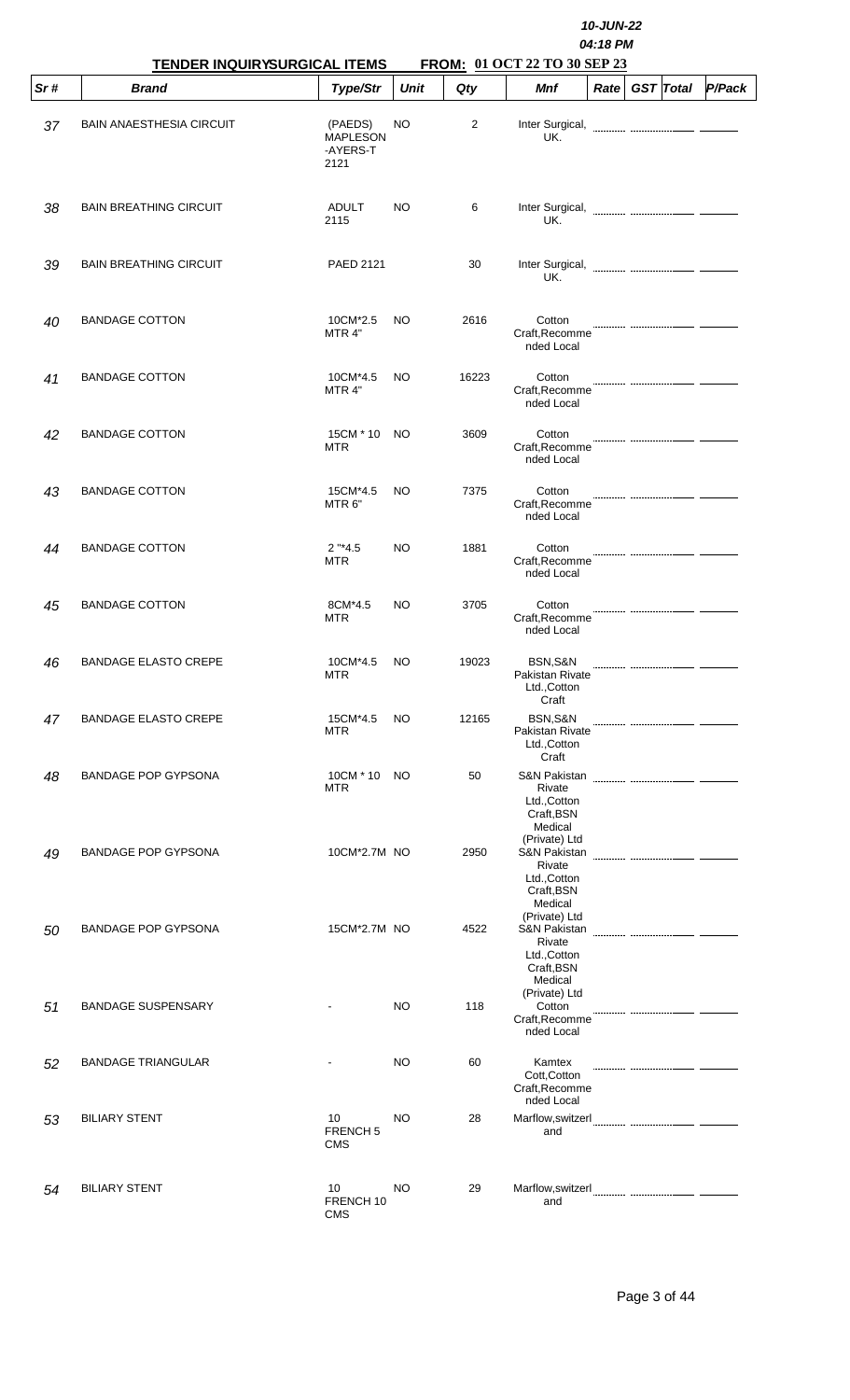|     | TENDER INQUIRYSURGICAL ITEMS                                                                     |                                    |             |                | 10-JUN-22<br>04:18 PM<br>FROM: 01 OCT 22 TO 30 SEP 23                  |      |  |                  |        |  |  |
|-----|--------------------------------------------------------------------------------------------------|------------------------------------|-------------|----------------|------------------------------------------------------------------------|------|--|------------------|--------|--|--|
| Sr# | <b>Brand</b>                                                                                     | Type/Str                           | <b>Unit</b> | Qty            | Mnf                                                                    | Rate |  | <b>GST</b> Total | P/Pack |  |  |
| 55  | <b>BILIARY STENT</b>                                                                             | 10<br><b>FRENCH7</b><br><b>CMS</b> | <b>NO</b>   | 25             | Marflow, switzerl<br>and                                               |      |  |                  |        |  |  |
| 56  | <b>BLADE FOR SKIN GRAFTING</b>                                                                   |                                    | NO          | 105            |                                                                        |      |  |                  |        |  |  |
| 57  | <b>BLADE SURGICAL CARBON STEEL</b>                                                               | SIZE 10                            | <b>Pkt</b>  | 103            | Feather,<br>Japan, Aesculap<br>, Germany                               |      |  |                  |        |  |  |
| 58  | <b>BLADE SURGICAL CARBON STEEL</b>                                                               | SIZE 11                            | <b>Pkt</b>  | 88             | Feather,<br>Japan, Aesculap<br>, Germany                               |      |  |                  |        |  |  |
| 59  | <b>BLADE SURGICAL CARBON STEEL</b>                                                               | SIZE 12                            | <b>Pkt</b>  | 37             | Feather,<br>Japan, Aesculap<br>, Germany                               |      |  |                  |        |  |  |
| 60  | <b>BLADE SURGICAL CARBON STEEL</b>                                                               | SIZE 15                            | Pkt         | 66             | Feather,<br>Japan, Aesculap<br>, Germany                               |      |  |                  |        |  |  |
| 61  | <b>BLADE SURGICAL CARBON STEEL</b>                                                               | SIZE 20                            | <b>Pkt</b>  | 93             | Feather,<br>Japan, Aesculap<br>, Germany                               |      |  |                  |        |  |  |
| 62  | <b>BLADE SURGICAL CARBON STEEL</b>                                                               | SIZE 22                            | Pkt         | 34             | Feather,<br>Japan, Aesculap<br>, Germany                               |      |  |                  |        |  |  |
| 63  | <b>BLADE SURGICAL CARBON STEEL</b>                                                               | SIZE <sub>23</sub>                 | Pkt         | 10             | Feather,<br>Japan, Aesculap<br>, Germany                               |      |  |                  |        |  |  |
| 64  | <b>BONWAX</b>                                                                                    |                                    | Doz         | 10             | J & J Private<br>Ltd, Yucel<br>Medical<br>Turkey, Ethicon<br>Lab, SMI, |      |  |                  |        |  |  |
| 65  | <b>BOTTLE PLASTIC</b>                                                                            | 04 OZ                              | NO          | 600            | Belgium<br>Local                                                       |      |  |                  |        |  |  |
| 66  | BOTTLE PLASTIC                                                                                   | 60 ML                              | NO          | 360            | Local                                                                  |      |  |                  |        |  |  |
| 67  | BOTTLE PLASTIC                                                                                   | D/A 30 ML                          | NO.         | 1360           | Local                                                                  |      |  |                  |        |  |  |
| 68  | BOTTLE PLASTIC                                                                                   | DROPPER NO<br>10 ML                |             | 2731           | Local                                                                  |      |  |                  |        |  |  |
| 69  | BP BULB RUBBER                                                                                   |                                    | NO.         | 91             | ended Local                                                            |      |  |                  |        |  |  |
| 70  | BP CUFF RUBBER                                                                                   |                                    | NO.         | 268            | ended Local                                                            |      |  |                  |        |  |  |
| 71  | BREATHING FILTER FOR INFECTED EARE                                                               | $\sim$ $\sim$                      | NO          | 4              | Inter Surgical, <b>with the Surgical</b><br>UK.                        |      |  |                  |        |  |  |
| 72  | Back Flush (Hand Piece) Active / Passive<br>(Code 192110)<br>On Required Basis<br>FFH Rawalpindi |                                    | NO          | 6<br>6         |                                                                        |      |  |                  |        |  |  |
|     |                                                                                                  |                                    |             |                |                                                                        |      |  |                  |        |  |  |
| 73  | Bicarbonate Haemodialysis Concentrate<br>Solution (A+B)<br>On Required Basis FFH Rawalpindi      | SOL 4 LTR Can                      |             | 13073<br>13073 | Medipak Ltd<br>(Medisol<br>AC+BC), Pharm                               |      |  |                  |        |  |  |
|     |                                                                                                  |                                    |             |                | aceutical<br>(S.A)/Hosp<br>Supplies<br>(Kidocarb A+B)                  |      |  |                  |        |  |  |

Page 4 of 44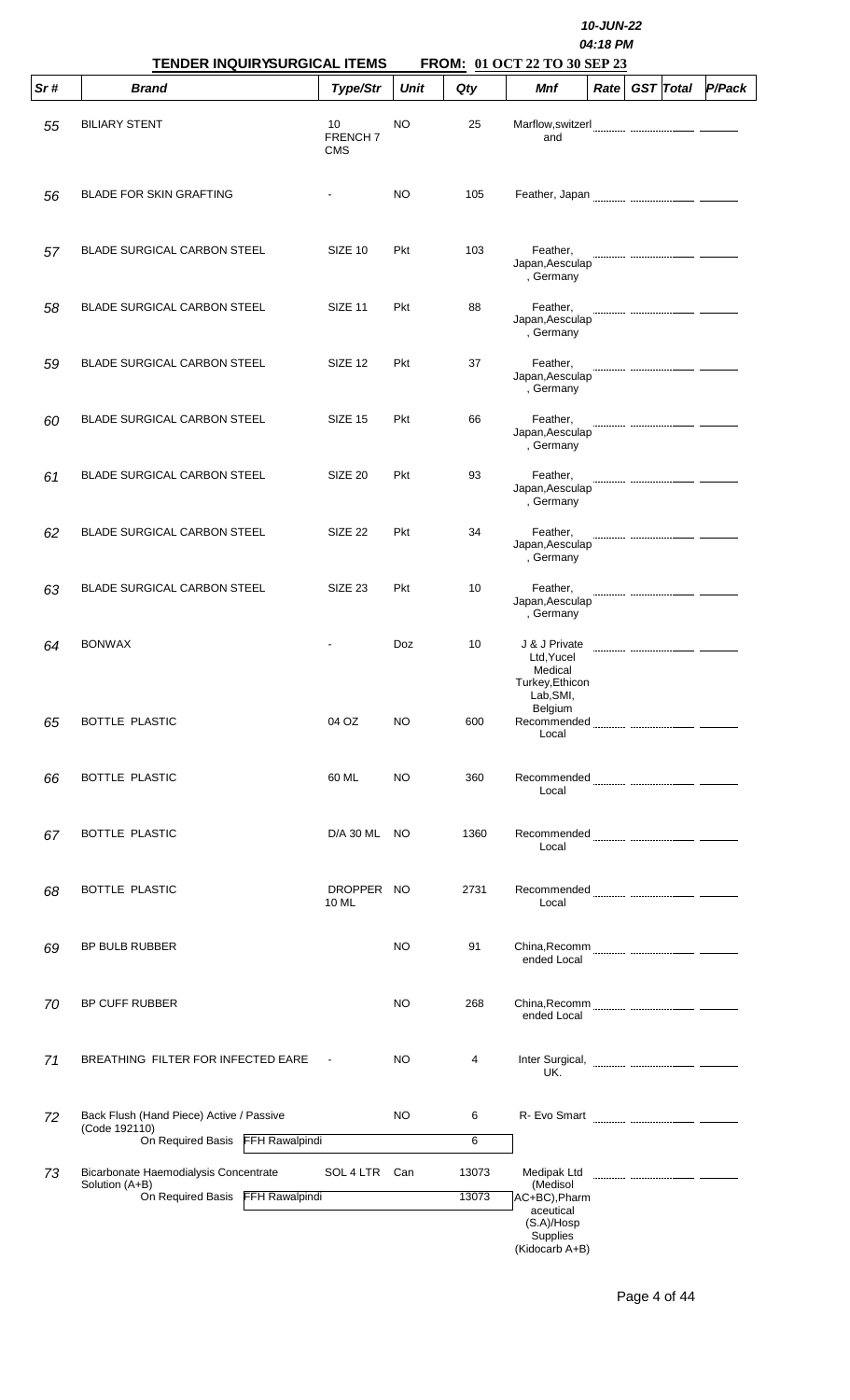|     | <b>TENDER INQUIRYSURGICAL ITEMS</b>         |                                                                    |             | 10-JUN-22<br>04:18 PM<br>FROM: 01 OCT 22 TO 30 SEP 23 |                                                                                       |  |  |                |        |  |  |  |
|-----|---------------------------------------------|--------------------------------------------------------------------|-------------|-------------------------------------------------------|---------------------------------------------------------------------------------------|--|--|----------------|--------|--|--|--|
| Sr# | <b>Brand</b>                                | Type/Str                                                           | <b>Unit</b> | Qty                                                   | <b>Mnf</b>                                                                            |  |  | Rate GST Total | P/Pack |  |  |  |
| 74  | <b>Bigucaid Plus - Surface Disinfectant</b> | 500 ML                                                             | <b>BOTT</b> | 6                                                     | Antiseptica<br><b>GMBH</b><br>Germany                                                 |  |  |                |        |  |  |  |
| 75  | <b>Bigucard Pluse Disinfectant</b>          |                                                                    | <b>BOTT</b> | 575                                                   | <b>IMPORTED</b>                                                                       |  |  |                |        |  |  |  |
| 76  | <b>Biological Indicator</b>                 | <b>EXTEST</b><br><b>EZS/525/EZ</b><br><b>TEST</b>                  | NO.         | 72                                                    | Mesa<br>Labs, SGM USA                                                                 |  |  |                |        |  |  |  |
| 77  | Biopsy Jar                                  | 1 KG                                                               | <b>BOTT</b> | 350                                                   | Local                                                                                 |  |  |                |        |  |  |  |
| 78  | Biopsy Jar                                  | 500 GRM                                                            | <b>BOTT</b> | 1200                                                  | Local                                                                                 |  |  |                |        |  |  |  |
| 79  | Blunt Tip Cannula (Code 192133)             | SIZE 23 G                                                          | NO.         | 6                                                     |                                                                                       |  |  |                |        |  |  |  |
|     | On Required Basis FFH Rawalpindi            |                                                                    |             | 6                                                     |                                                                                       |  |  |                |        |  |  |  |
| 80  | Bowie and Dick Test                         | A-4 SHEET<br>100/BUNDL                                             |             | 3                                                     |                                                                                       |  |  |                |        |  |  |  |
|     | <b>FFH Rawalpindi</b><br>On Required Basis  | E.                                                                 |             | 3                                                     |                                                                                       |  |  |                |        |  |  |  |
| 81  | <b>Breathing System Compact</b>             | 2150                                                               | NO.         | 26                                                    | Inter Surgical,<br>UK.                                                                |  |  |                |        |  |  |  |
| 82  | <b>Breathing System Compact</b>             | 2154<br>(2MTR+2LT<br>R<br><b>BAG+1.5MT</b><br>R<br>LIMB) ADUL<br>т | NO          | 370                                                   | Inter Surgical,<br>UK.                                                                |  |  |                |        |  |  |  |
| 83  | C.V.P LINE.                                 | SIZE 14 20 NO<br>СM                                                |             | 175                                                   | Medcomp,<br>USA, Arrow Intl,<br>USA, B.D<br>Singapore, B.Br                           |  |  |                |        |  |  |  |
| 84  | C.V.P LINE.                                 | SIZE 16 20 NO<br>СM                                                |             | 200                                                   | aun<br>Medcomp,<br>USA, Arrow Intl,<br>USA, B.D<br>Singapore, B.Br                    |  |  |                |        |  |  |  |
| 85  | C.V.P LINE.                                 | SIZE 18 20 NO<br>СM                                                |             | 50                                                    | aun<br>Medcomp,<br>USA, Arrow Intl,<br>USA, B.D<br>Singapore, B.Br                    |  |  |                |        |  |  |  |
| 86  | C.V.P LINE.                                 | <b>TRIPPLE</b><br><b>LUMEN</b>                                     | NO          | 3                                                     | aun<br>Medcomp,<br>USA, Arrow Intl,<br>USA, B.D<br>Singapore, B.Br                    |  |  |                |        |  |  |  |
| 87  | <b>C.V.P MEASURE SCALE</b>                  |                                                                    | NO.         | 6                                                     | aun<br>Smith<br>Medical, B. Brau<br>n                                                 |  |  |                |        |  |  |  |
| 88  | CANNULA BRANNULE WITH STOPER.               | $G-18$                                                             | NO          | 50                                                    | cannula)<br><b>B.Braun</b><br>Malysia, BD, B.B<br>raun, B.D                           |  |  |                |        |  |  |  |
| 89  | CANNULA BRANNULE WITH STOPER.               | $G-20$                                                             | NO          | 12780                                                 | Singapore<br>cannula)<br><b>B.Braun</b><br>Malysia, BD, B.B<br>raun, B.D              |  |  |                |        |  |  |  |
| 90  | CANNULA BRANNULE WITH STOPER.               | $G-22$                                                             | NO          | 282                                                   | Singapore<br>cannula)<br><b>B.Braun</b><br>Malysia, BD, B.B<br>raun, B.D<br>Singapore |  |  |                |        |  |  |  |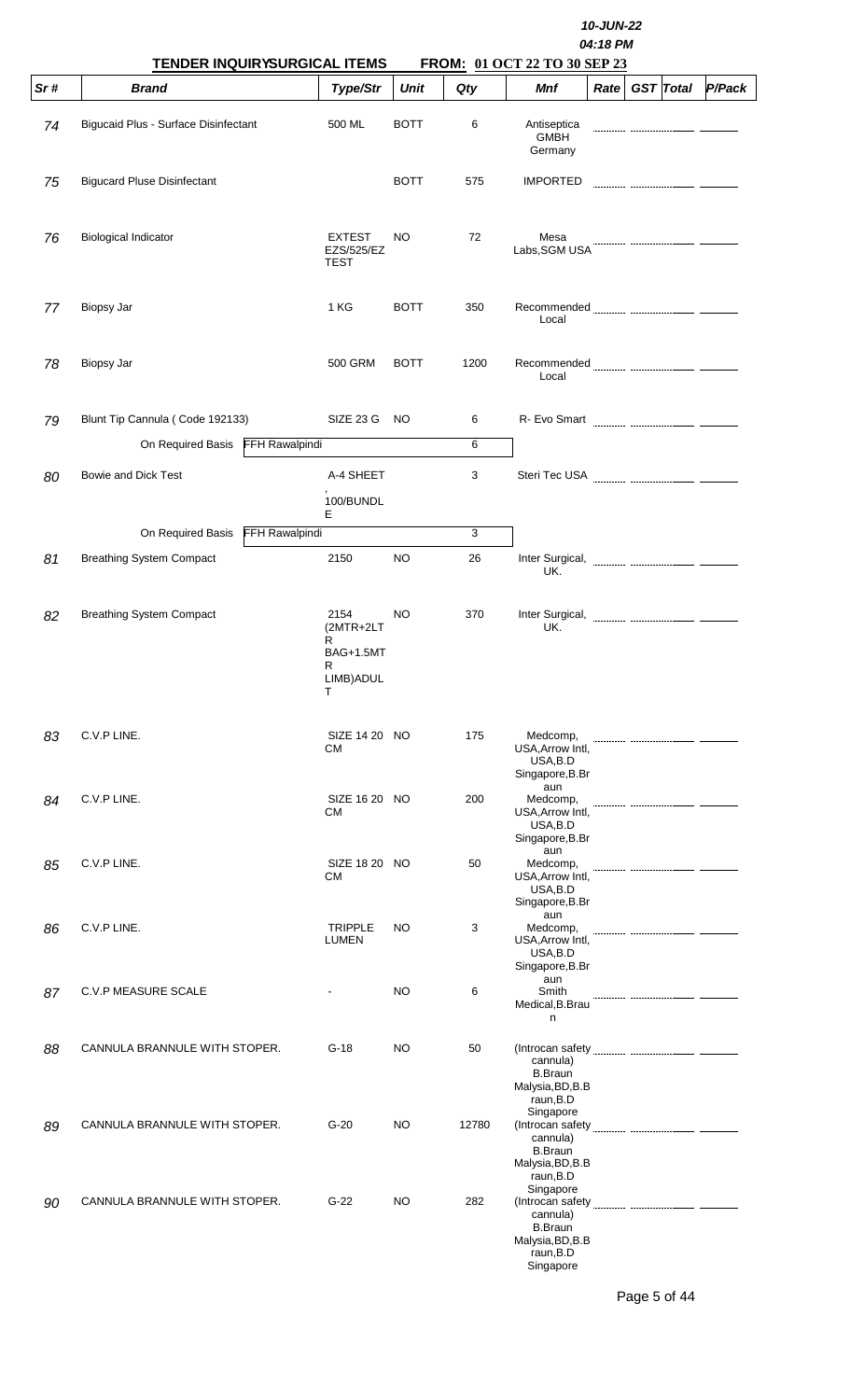|     | <b>TENDER INQUIRYSURGICAL ITEMS</b>        |                                  |             |       |                                                                                       |             |                  |        |
|-----|--------------------------------------------|----------------------------------|-------------|-------|---------------------------------------------------------------------------------------|-------------|------------------|--------|
| Sr# | <b>Brand</b>                               | Type/Str                         | <b>Unit</b> | Qty   | FROM: 01 OCT 22 TO 30 SEP 23<br>Mnf                                                   | <b>Rate</b> | <b>GST</b> Total | P/Pack |
| 91  | CANNULA BRANNULE WITH STOPER.              | $G-24$                           | <b>NO</b>   | 11392 | cannula)<br><b>B.Braun</b><br>Malysia, BD, B.B<br>raun, B.D                           |             |                  |        |
| 92  | CANNULA BRANNULE WITH STOPER.              | $S-18$                           | <b>NO</b>   | 1750  | Singapore<br>cannula)<br><b>B.Braun</b><br>Malysia, BD, B.B<br>raun, B.D              |             |                  |        |
| 93  | CANNULA BRANNULE WITH STOPER.              | $S-22$                           | <b>NO</b>   | 33600 | Singapore<br>cannula)<br><b>B.Braun</b><br>Malysia, BD, B.B<br>raun, B.D<br>Singapore |             |                  |        |
| 94  | CANNULA I.V.                               | $S-18$                           | <b>NO</b>   | 840   | BD,B.Braun                                                                            |             |                  |        |
| 95  | CANNULA I.V.                               | $S-20$                           | <b>NO</b>   | 360   | BD,B.Braun                                                                            |             |                  |        |
| 96  | CANNULA I.V.                               | $S-22$                           | NO          | 22534 | BD,B.Braun                                                                            |             |                  |        |
| 97  | CANNULA I.V.                               | $S-24$                           | NO          | 60554 | BD,B.Braun                                                                            |             |                  |        |
| 98  | CANNULA I.V. WITH INJ PORT                 | $^+$<br><b>STOPPER</b><br>$G-24$ | <b>NO</b>   | 25000 | cannula)<br><b>B.Braun</b><br>Malysia, BD, B.B<br>raun                                |             |                  |        |
| 99  | CANNULA I.V. WITH INJ PORT                 | $S-18$                           | <b>NO</b>   | 21262 | cannula)<br><b>B.Braun</b><br>Malysia, BD, B.B                                        |             |                  |        |
| 100 | CANNULA I.V. WITH INJ PORT                 | $S-20$                           | <b>NO</b>   | 45899 | raun<br>)Vasofix safety<br>cannula)<br><b>B.Braun</b><br>Malysia, BD, B.B             |             |                  |        |
| 101 | CANNULA I.V. WITH INJ PORT                 | $S-22$                           | <b>NO</b>   | 78438 | raun<br>)Vasofix safety<br>cannula)<br><b>B.Braun</b><br>Malysia, BD, B.B             |             |                  |        |
| 102 | CANNULA I.V. WITH INJ PORT                 | $S-24$                           | <b>NO</b>   | 170   | raun<br>cannula)<br><b>B.Braun</b><br>Malysia, BD, B.B                                |             |                  |        |
| 103 | CANNULA IV WITH STOPPER                    | $G-18$                           | <b>NO</b>   | 200   | raun<br>BD,B.Braun                                                                    |             |                  |        |
| 104 | CANNULA IV WITH STOPPER                    | $G-20$                           | <b>NO</b>   | 15600 | BD,B.Braun                                                                            |             |                  |        |
| 105 | CANNULA SIMCO                              |                                  | <b>NO</b>   | 25    | Recommended <b>Manual Community CONSUMER</b><br>Local, ZOMEX,                         |             |                  |        |
|     | <b>FFH Rawalpindi</b><br>On Required Basis |                                  |             | 25    | SIALKOT, Simc<br>o                                                                    |             |                  |        |
| 106 | <b>CATGUT CHROMIC-</b>                     | # 0 R.B.N<br>$(J&J)$ 40<br>MМ    | Doz         | 61    | J & J Private<br>Ltd, Ethicon Lab                                                     |             |                  |        |
| 107 | <b>CATGUT CHROMIC-</b>                     | # 1 R.B.N<br>$(J&J)$ 40<br>МM    | Doz         | 75    | J & J Private<br>Ltd, Ethicon Lab                                                     |             |                  |        |
| 108 | <b>CATGUT CHROMIC-</b>                     | # 2/0<br>R.B.N(J & J)<br>30 MM   | Doz         | 2     | J & J Private<br>Ltd, Ethicon Lab                                                     |             |                  |        |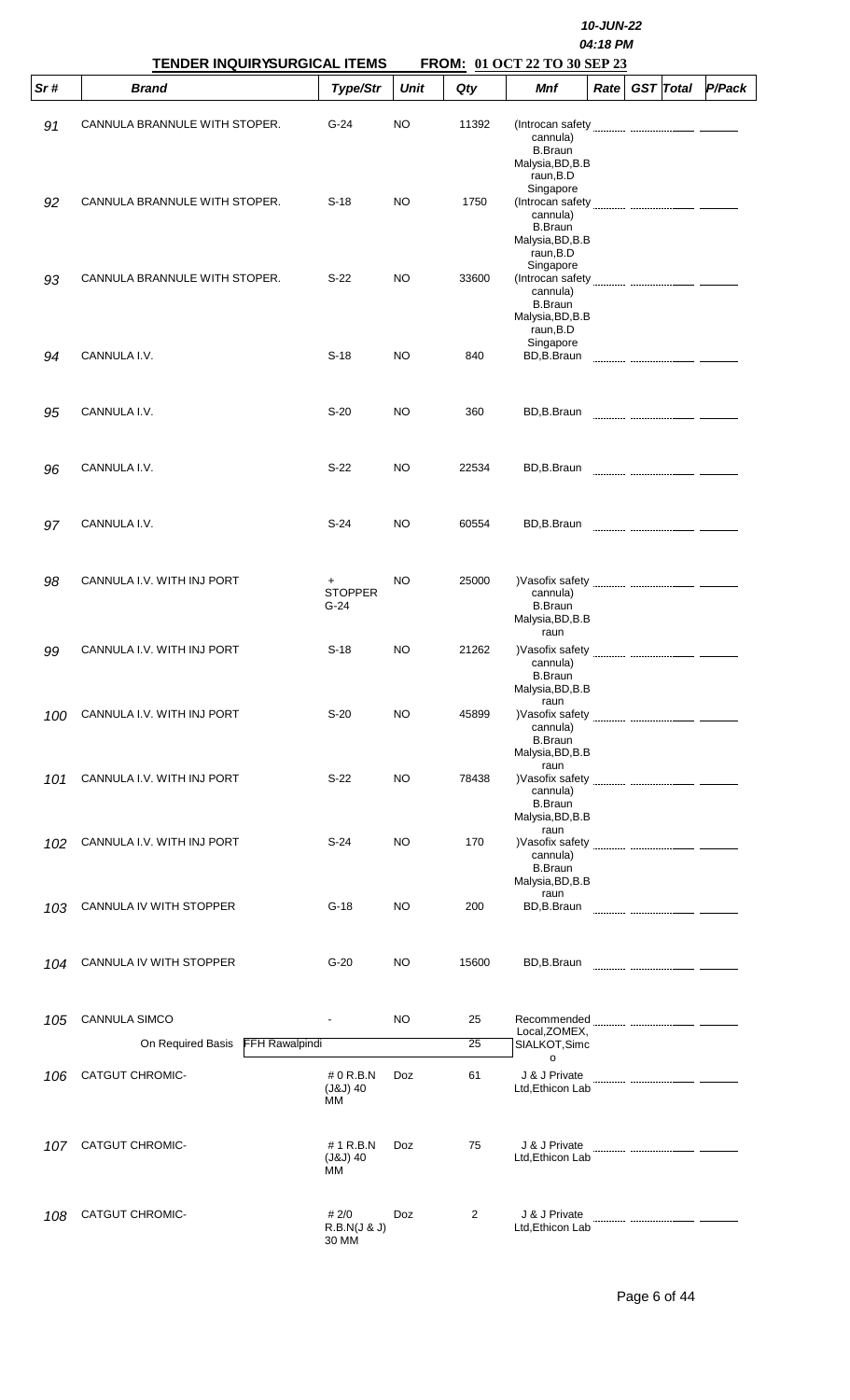|     | TENDER INQUIRYSURGICAL ITEMS                             |                                                                 |             |      | 10-JUN-22<br>04:18 PM<br>FROM: 01 OCT 22 TO 30 SEP 23                                  |             |  |                  |        |  |  |  |
|-----|----------------------------------------------------------|-----------------------------------------------------------------|-------------|------|----------------------------------------------------------------------------------------|-------------|--|------------------|--------|--|--|--|
| Sr# | <b>Brand</b>                                             | Type/Str                                                        | <b>Unit</b> | Qty  | Mnf                                                                                    | <b>Rate</b> |  | <b>GST</b> Total | P/Pack |  |  |  |
| 109 | CATGUT CHROMIC.                                          | S-0 N-758<br>1/2 40 MM                                          | <b>Doz</b>  | 50   | J & J Private<br>Ltd, Ethicon Lab                                                      |             |  |                  |        |  |  |  |
| 110 | CATGUT CHROMIC.                                          | S-1 N-759<br>1/2 CRB 40<br>MМ                                   | <b>Doz</b>  | 50   | J & J Private<br>Ltd, Ethicon Lab                                                      |             |  |                  |        |  |  |  |
| 111 | CATGUT CHROMIC.                                          | $S-1$<br><b>ROUND</b><br><b>BODY</b><br>NEEDLE<br><b>CURVED</b> | Doz         | 129  | J & J Private<br>Ltd, Ethicon Lab                                                      |             |  |                  |        |  |  |  |
| 112 | CATGUT CHROMIC.                                          | S-2 40 MM<br><b>ROUNDBO</b><br>DY                               | <b>Doz</b>  | 75   | J & J Private<br>Ltd, Ethicon Lab                                                      |             |  |                  |        |  |  |  |
| 113 | CATGUT CHROMIC.                                          | S-2/0 N-<br>441 1/2<br>CRB 30 MM                                | <b>Doz</b>  | 92   | J & J Private<br>Ltd, Ethicon Lab                                                      |             |  |                  |        |  |  |  |
| 114 | CATGUT CHROMIC.                                          | $S-3/0 N-$<br>447 1/2<br>CRB 25 MM                              | Doz         | 3    | J & J Private<br>Ltd, Ethicon Lab                                                      |             |  |                  |        |  |  |  |
| 115 | CATGUT CHROMIC.                                          | S-3/0 W-<br>465 5/8 CC<br>25 MM                                 | <b>Doz</b>  | 75   | J & J Private<br>Ltd, Ethicon Lab                                                      |             |  |                  |        |  |  |  |
| 116 | CATGUT CHROMIC.                                          | $S-4/0 N-$<br>435 1/2<br>CRB 20 MM                              | Doz         | 75   | J & J Private<br>Ltd, Ethicon Lab                                                      |             |  |                  |        |  |  |  |
| 117 | CATGUT CHROMIC.                                          | S-O N-401<br>SRB 40 MM                                          | <b>Doz</b>  | 4    | J & J Private<br>Ltd, Ethicon Lab                                                      |             |  |                  |        |  |  |  |
| 118 | CATH BIPOLER PACING LEADS INTRODUCE -<br><b>WITH</b>     |                                                                 | NO.         | 12   | <b>DAIG</b><br><b>CORPORATIO</b>                                                       |             |  |                  |        |  |  |  |
|     | FFH Rawalpindi<br>On Required Basis                      |                                                                 |             | 12   | N, MEDTRONIC                                                                           |             |  |                  |        |  |  |  |
|     |                                                          |                                                                 |             |      | , USA, St.<br>Jude, BAIG<br><b>CORPORATIO</b>                                          |             |  |                  |        |  |  |  |
| 119 | CATHETER AERO FLOW TIP SUCTION                           | <b>NO 10</b>                                                    | NO          | 2012 | N<br>Unimed, Recom<br>mended<br>Local, Care,<br>China, Classic, C<br>hina., Sumi,      |             |  |                  |        |  |  |  |
| 120 | CATHETER AERO FLOW TIP SUCTION                           | $S-12$                                                          | NO          | 565  | Poland<br>Unimed, Recom<br>mended<br>Local, Care,<br>China, Classic, C<br>hina., Sumi, |             |  |                  |        |  |  |  |
| 121 | CATHETER AERO FLOW TIP SUCTION                           | $S-14$                                                          | <b>NO</b>   | 700  | Poland<br>mended<br>Local, Care,<br>China, Classic, C<br>hina., Sumi,                  |             |  |                  |        |  |  |  |
| 122 | CATHETER AERO FLOW TIP SUCTION                           | $S-18$                                                          | NO          | 36   | Poland<br>mended<br>Local, Care,<br>China, Classic, C<br>hina., Sumi,                  |             |  |                  |        |  |  |  |
| 123 | CATHETER AERO FLOW TIP SUCTION                           | $S-8$                                                           | NO          | 2084 | Poland<br>Unimed, Recom<br>mended<br>Local, Care,<br>China, Classic, C<br>hina., Sumi, |             |  |                  |        |  |  |  |
| 124 | CATHETER BRONCHO (DOUBLE LUMEN<br><b>BRONCHIAL TUBE)</b> | LEFT FR<br>32                                                   | NO          | 12   | Poland<br>LOBEC, Well<br>Lead Medical                                                  |             |  |                  |        |  |  |  |
|     | On Required Basis FFH Rawalpindi                         |                                                                 |             | 12   | Co Ltd, Sumi,<br>Poland                                                                |             |  |                  |        |  |  |  |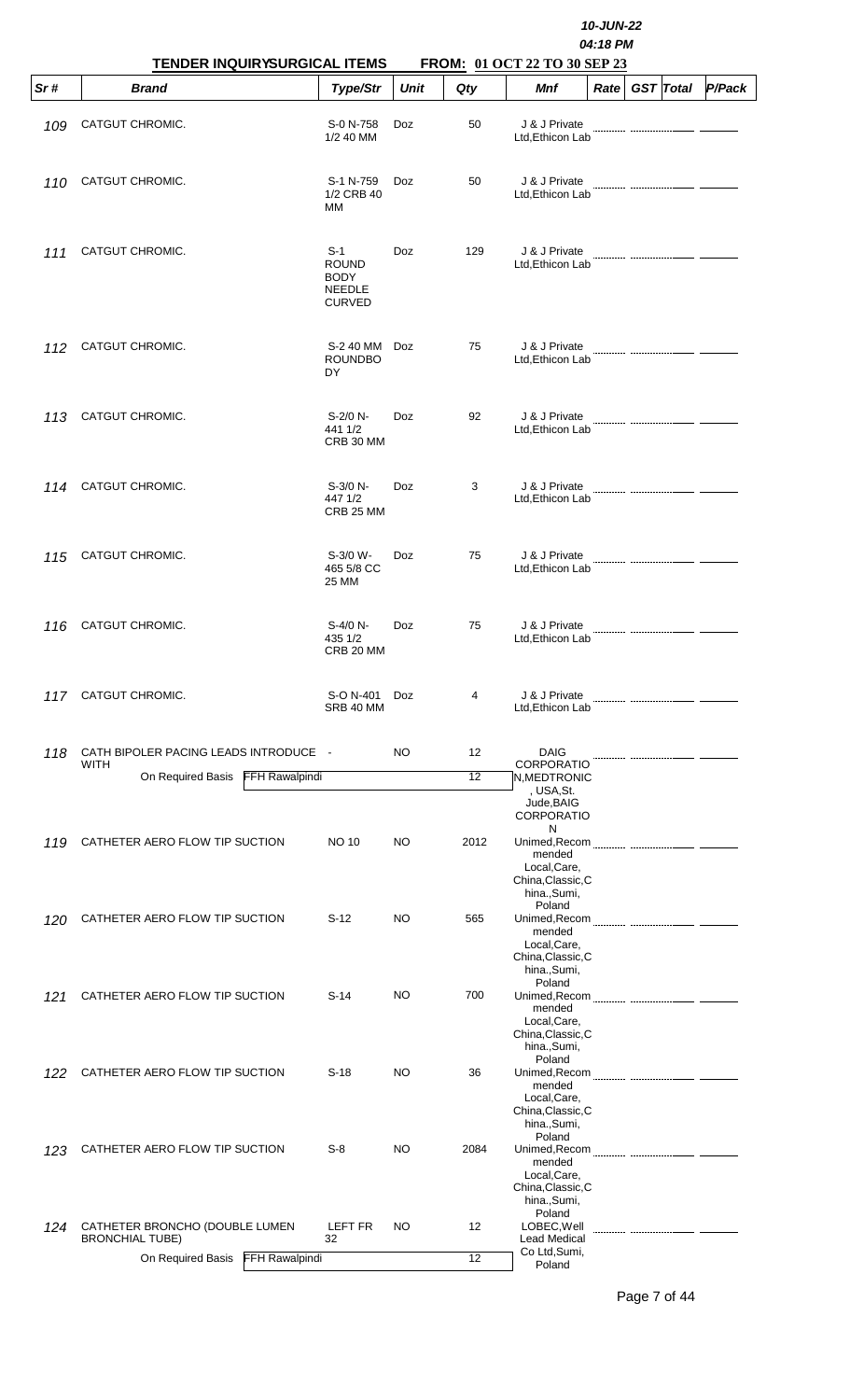|     |                                                          |                       |                   |             |      |                                                                                                              | 10-JUN-22<br>04:18 PM |                  |        |
|-----|----------------------------------------------------------|-----------------------|-------------------|-------------|------|--------------------------------------------------------------------------------------------------------------|-----------------------|------------------|--------|
| Sr# | <b>TENDER INQUIRYSURGICAL ITEMS</b><br><b>Brand</b>      |                       | Type/Str          | <b>Unit</b> | Qty  | FROM: 01 OCT 22 TO 30 SEP 23<br><b>Mnf</b>                                                                   | Rate                  | <b>GST</b> Total | P/Pack |
|     |                                                          |                       |                   |             |      |                                                                                                              |                       |                  |        |
| 125 | CATHETER BRONCHO (DOUBLE LUMEN<br><b>BRONCHIAL TUBE)</b> |                       | LEFT FR<br>35     | <b>NO</b>   | 10   | LOBEC, Well<br><b>Lead Medical</b>                                                                           |                       |                  |        |
|     | On Required Basis FFH Rawalpindi                         |                       |                   |             | 10   | Co Ltd, Sumi,<br>Poland                                                                                      |                       |                  |        |
| 126 | CATHETER BRONCHO (DOUBLE LUMEN<br><b>BRONCHIAL TUBE)</b> |                       | RIGHT FR<br>26    | - NO        | 3    | LOBEC, Well<br><b>Lead Medical</b>                                                                           |                       |                  |        |
|     | On Required Basis                                        | <b>FFH Rawalpindi</b> |                   |             | 3    | Co Ltd, Sumi,<br>Poland                                                                                      |                       |                  |        |
| 127 | CATHETER BRONCHO (DOUBLE LUMEN<br><b>BRONCHIAL TUBE)</b> |                       | RIGHT FR NO<br>32 |             | 6    | LOBEC, Well<br><b>Lead Medical</b>                                                                           |                       |                  |        |
|     | On Required Basis FFH Rawalpindi                         |                       |                   |             | 6    | Co Ltd, Sumi,<br>Poland                                                                                      |                       |                  |        |
| 128 | CATHETER BRONCHO (DOUBLE LUMEN<br><b>BRONCHIAL TUBE)</b> |                       | RIGHT FR<br>35    | <b>NO</b>   | 6    | LOBEC, Well<br><b>Lead Medical</b>                                                                           |                       |                  |        |
|     | On Required Basis                                        | <b>FFH Rawalpindi</b> |                   |             | 6    | Co Ltd, Sumi,<br>Poland                                                                                      |                       |                  |        |
| 129 | CATHETER CHEST TUBE                                      |                       | $S-16$            | <b>NO</b>   | 9    | Tyco                                                                                                         |                       |                  |        |
|     |                                                          |                       |                   |             |      | Healthcare, Sher<br>wood Medical,<br>UK,Care,<br>China, Kendal, U<br>nimed/EMS                               |                       |                  |        |
| 130 | <b>CATHETER CHEST TUBE</b>                               |                       | $S-20$            | <b>NO</b>   | 22   | Tyco<br>Healthcare, Sher                                                                                     |                       |                  |        |
|     |                                                          |                       |                   |             |      | wood Medical,<br>UK,Care,<br>China, Kendal, U<br>nimed/EMS                                                   |                       |                  |        |
| 131 | <b>CATHETER CHEST TUBE</b>                               |                       | $S-24$            | <b>NO</b>   | 25   | Tyco<br>Healthcare, Sher                                                                                     |                       |                  |        |
|     |                                                          |                       |                   |             |      | wood Medical,<br>UK,Care,<br>China, Kendal, U<br>nimed/EMS                                                   |                       |                  |        |
| 132 | CATHETER CHEST TUBE                                      |                       | $S-26$            | <b>NO</b>   | 10   | Tyco<br>Healthcare, Sher<br>wood Medical,<br>UK,Care,<br>China, Kendal, U                                    |                       |                  |        |
| 133 | CATHETER CHEST TUBE                                      |                       | $S-28$            | NO          | 43   | nimed/EMS<br>Tyco<br>Healthcare, Sher<br>wood Medical,<br>UK,Care,                                           |                       |                  |        |
| 134 | <b>CATHETER CHEST TUBE</b>                               |                       | $S-32$            | <b>NO</b>   | 21   | China, Kendal, U<br>nimed/EMS<br>Tyco<br>Healthcare, Sher                                                    |                       |                  |        |
|     |                                                          |                       |                   |             |      | wood Medical,<br>UK,Care,<br>China, Kendal, U<br>nimed/EMS                                                   |                       |                  |        |
| 135 | CATHETER CHEST TUBE                                      |                       | $S-36$            | <b>NO</b>   | 1    | Tyco<br>Healthcare, Sher<br>wood Medical,<br>UK,Care,<br>China, Kendal, U<br>nimed/EMS                       |                       |                  |        |
| 136 | CATHETER FORGATERY                                       |                       | S-3 FR            | <b>NO</b>   | 10   |                                                                                                              |                       |                  |        |
|     | On Required Basis                                        | <b>FFH Rawalpindi</b> |                   |             | 10   | Singapore, SYN<br>TEL                                                                                        |                       |                  |        |
| 137 | CATHETER FORGATERY                                       |                       | S-4 FR            | NO          | 10   |                                                                                                              |                       |                  |        |
|     | On Required Basis                                        | FFH Rawalpindi        |                   |             | 10   | Singapore, SYN<br>TEL                                                                                        |                       |                  |        |
| 138 | CATHETER FORGATERY                                       |                       | S-6 FR            | <b>NO</b>   | 5    |                                                                                                              |                       |                  |        |
|     | On Required Basis                                        | FFH Rawalpindi        |                   |             | 5    | Singapore, SYN<br><b>TEL</b>                                                                                 |                       |                  |        |
| 139 | <b>CATHETER MOUNT</b>                                    |                       | - PAEDS           | NO          | 100  | <b>HSINER Co</b><br>Ltd, Flexicare<br><b>Medical Ltd</b><br>Uk, Inter<br>Surgical,<br>UK., Altech,<br>Turkey |                       |                  |        |
| 140 | <b>CATHETER MOUNT</b>                                    |                       | 3514/3502         | NO.         | 1025 | <b>HSINER Co</b><br>Ltd, Flexicare<br>Medical Ltd<br>Uk, Inter<br>Surgical,<br>UK., Altech,<br>Turkey        |                       |                  |        |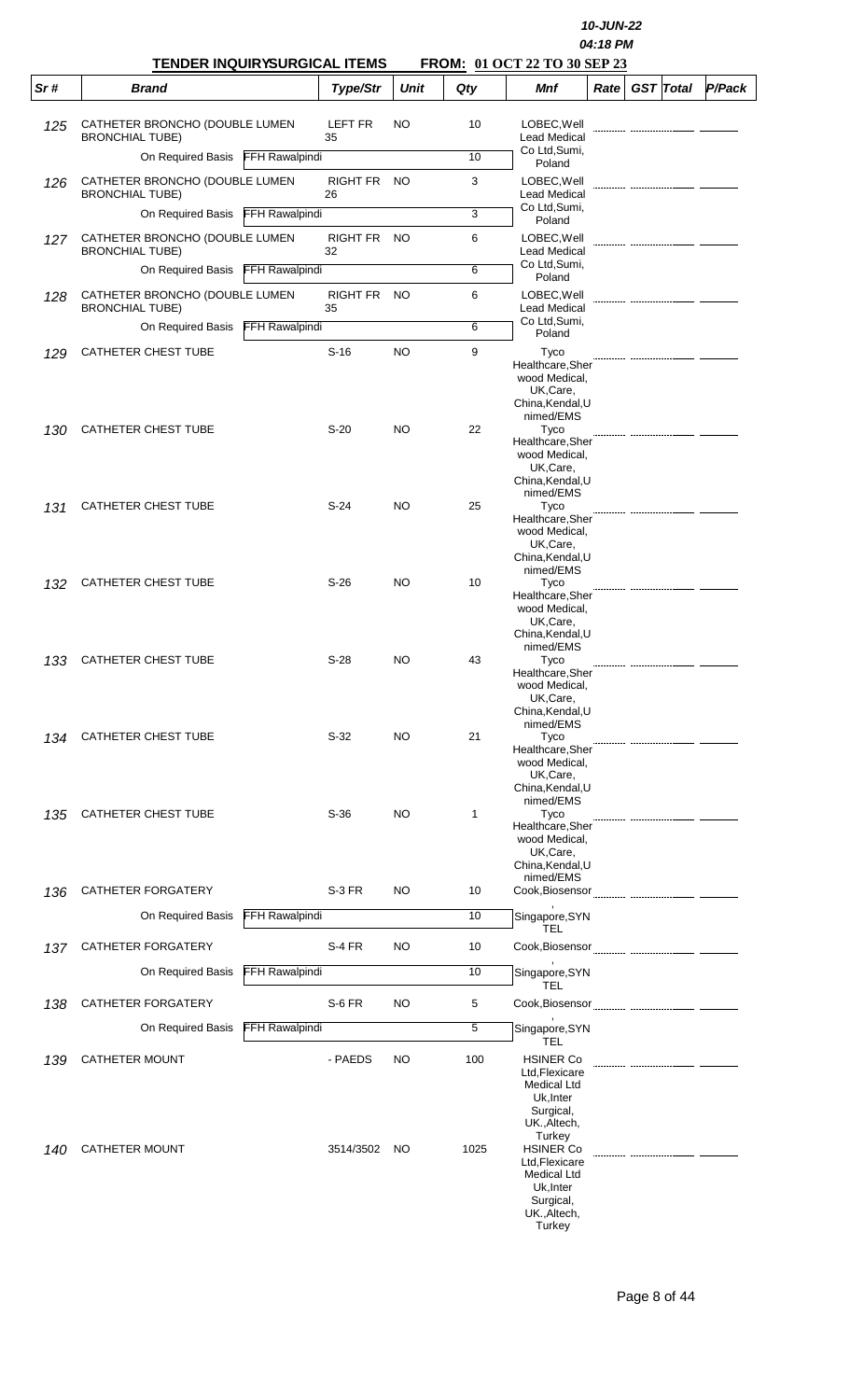|      |                          | <b>TENDER INQUIRYSURGICAL ITEMS</b> |             |     | FROM: 01 OCT 22 TO 30 SEP 23                                                                                                                    | 10-JUN-22<br>04:18 PM |                  |        |
|------|--------------------------|-------------------------------------|-------------|-----|-------------------------------------------------------------------------------------------------------------------------------------------------|-----------------------|------------------|--------|
| Sr # | <b>Brand</b>             | Type/Str                            | <b>Unit</b> | Qty | Mnf                                                                                                                                             | Rate                  | <b>GST</b> Total | P/Pack |
| 141  | <b>CATHETER MOUNT</b>    | <b>NEONATES</b><br>(3534)           | NO          | 150 | <b>HSINER Co</b><br>Ltd, Flexicare<br><b>Medical Ltd</b><br>Uk, Inter<br>Surgical,<br>UK., Altech,                                              |                       |                  |        |
| 142  | CATHETER NELTON.         | SIZE <sub>12</sub>                  | NO.         | 205 | Turkey<br><b>Well Lead</b><br>Medical Co<br>Ltd, Classic, Car<br>е,                                                                             |                       |                  |        |
| 143  | CATHETER NELTON.         | SIZE 14                             | NO.         | 518 | China, Kendal, S<br>umi, Poland<br>Well Lead<br>Medical Co<br>Ltd, Classic, Car<br>е,                                                           |                       |                  |        |
| 144  | CATHETER NELTON.         | SIZE 16                             | <b>NO</b>   | 369 | China, Kendal, S<br>umi, Poland<br>Well Lead<br>Medical Co<br>Ltd, Classic, Car<br>е,                                                           |                       |                  |        |
| 145  | CATHETER NELTON.         | SIZE 18                             | NO.         | 100 | China, Kendal, S<br>umi, Poland<br>Well Lead<br>Medical Co<br>Ltd, Classic, Car<br>е,                                                           |                       |                  |        |
| 146  | CATHETER NELTON.         | SIZE <sub>22</sub>                  | NO.         | 283 | China, Kendal, S<br>umi, Poland<br>Well Lead<br>Medical Co<br>Ltd, Classic, Car<br>е,                                                           |                       |                  |        |
| 147  | CATHETER NELTON.         | SIZE 24                             | NO.         | 930 | China, Kendal, S<br>umi, Poland<br>Well Lead<br>Medical Co<br>Ltd, Classic, Car                                                                 |                       |                  |        |
| 148  | CATHETER NELTON.         | SIZE 26                             | NO          | 125 | е,<br>China, Kendal, S<br>umi, Poland<br>Well Lead<br>Medical Co<br>Ltd, Classic, Car                                                           |                       |                  |        |
| 149  | CATHETER NELTON.         | SIZE 28                             | NO          | 36  | е,<br>China, Kendal, S<br>umi, Poland<br>Well Lead<br>Medical Co<br>Ltd, Classic, Car                                                           |                       |                  |        |
| 150  | CATHETER NELTON.         | SIZE <sub>8</sub>                   | NO          | 251 | е,<br>China, Kendal, S<br>umi, Poland<br>Well Lead<br>Medical Co<br>Ltd, Classic, Car                                                           |                       |                  |        |
| 151  | <b>CATHETER SILICONE</b> | <b>S-14 FR</b>                      | <b>NO</b>   | 72  | е,<br>China, Kendal, S<br>umi, Poland<br>Bard,<br>UK, Sherwood<br>Medical,<br>UK, Kendal, Fort<br>une, Urocare,                                 |                       |                  |        |
| 152  | CATHETER SILICONE        | <b>S-16 FR</b>                      | NO          | 568 | Malaysia, Pliva/F<br>arooq Corpn<br>Bard,<br>UK, Sherwood<br>Medical,<br>UK, Kendal, Fort                                                       |                       |                  |        |
| 153  | <b>CATHETER SILICONE</b> | <b>S-18 FR</b>                      | NO          | 108 | une, Urocare,<br>Malaysia, Pliva/F<br>arooq Corpn<br>Bard,<br>UK,Sherwood<br>Medical,<br>UK, Kendal, Fort                                       |                       |                  |        |
| 154  | <b>CATHETER SILICONE</b> | <b>S-8 FR</b>                       | NO          | 16  | une, Urocare,<br>Malaysia, Pliva/F<br>arooq Corpn<br>Bard,<br>UK,Sherwood<br>Medical,<br>UK, Kendal, Fort<br>une, Urocare,<br>Malaysia, Pliva/F |                       |                  |        |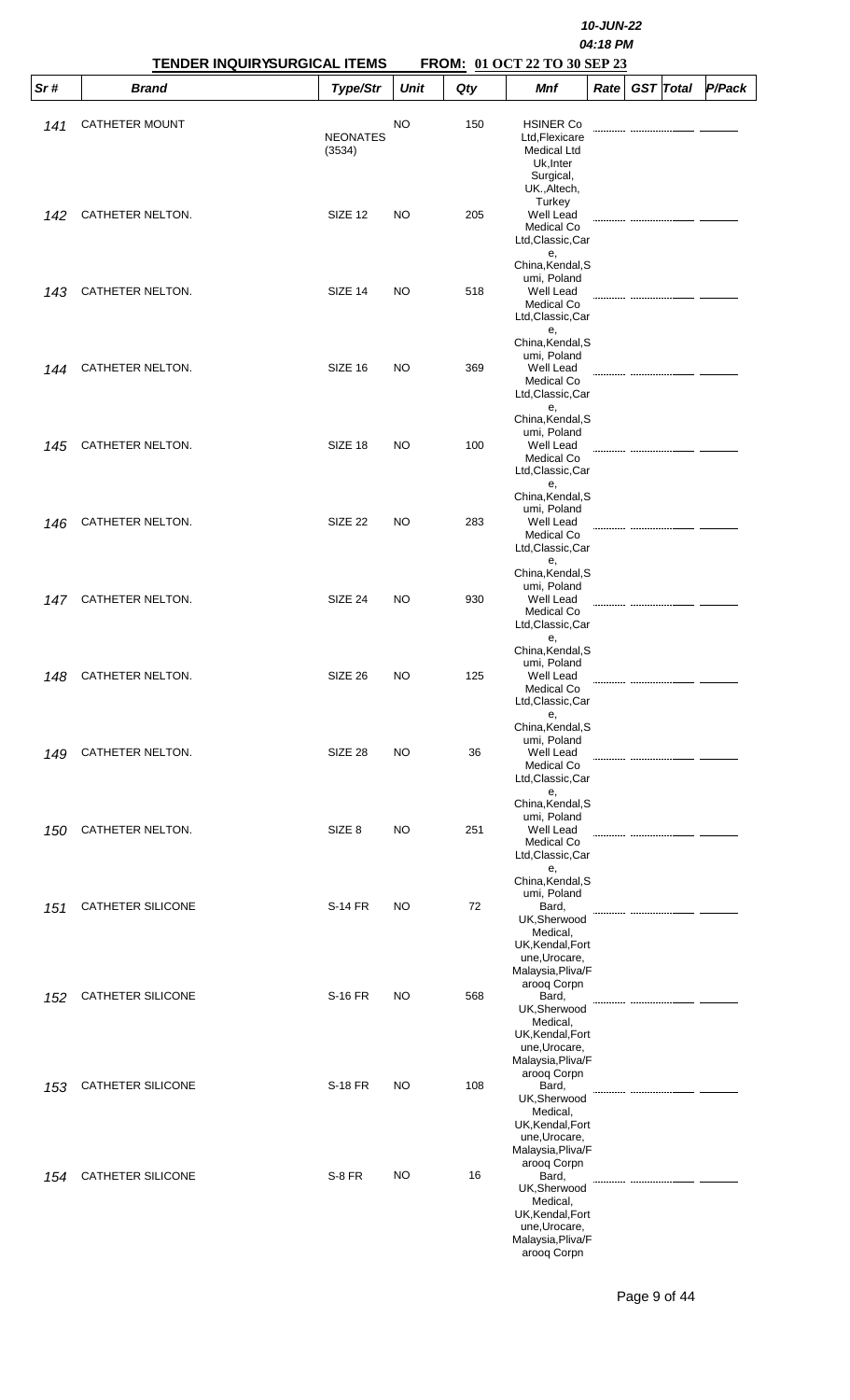|     | <b>TENDER INQUIRYSURGICAL ITEMS</b>                                    |                                                                            | 10-JUN-22<br>04:18 PM<br><b>FROM: 01 OCT 22 TO 30 SEP 23</b> |          |                                                                                                                    |      |  |                  |        |
|-----|------------------------------------------------------------------------|----------------------------------------------------------------------------|--------------------------------------------------------------|----------|--------------------------------------------------------------------------------------------------------------------|------|--|------------------|--------|
| Sr# | <b>Brand</b>                                                           | Type/Str                                                                   | <b>Unit</b>                                                  | Qty      | Mnf                                                                                                                | Rate |  | <b>GST</b> Total | P/Pack |
| 155 | CATHETER TROCAR (C/TUBE)                                               | $S-16$                                                                     | NO                                                           | 10       | Tyco                                                                                                               |      |  |                  |        |
|     | <b>FFH Rawalpindi</b><br>On Required Basis                             |                                                                            |                                                              | 10       | Healthcare, Sher<br>wood Medical,                                                                                  |      |  |                  |        |
|     |                                                                        |                                                                            |                                                              |          | UK, Pacific<br><b>Hospital Supply</b><br>Co, Kendal, RIF                                                           |      |  |                  |        |
| 156 | CATHETER TROCAR (C/TUBE)                                               | $S-20$                                                                     | NO                                                           | 12       | Tyco<br>Healthcare,Sher                                                                                            |      |  |                  |        |
|     | <b>FFH Rawalpindi</b><br>On Required Basis                             |                                                                            |                                                              | 12       | wood Medical,<br>UK, Pacific                                                                                       |      |  |                  |        |
|     |                                                                        |                                                                            |                                                              |          | <b>Hospital Supply</b><br>Co, Kendal, RIF                                                                          |      |  |                  |        |
| 157 | CATHETER TROCAR (C/TUBE)<br><b>FFH Rawalpindi</b><br>On Required Basis | $S-28$                                                                     | NO                                                           | 30<br>30 | Tyco<br>Healthcare, Sher<br>wood Medical,                                                                          |      |  |                  |        |
|     |                                                                        |                                                                            |                                                              |          | UK, Pacific<br><b>Hospital Supply</b>                                                                              |      |  |                  |        |
| 158 | CATHETER TROCAR (C/TUBE)                                               | $S-32$                                                                     | NO                                                           | 12       | Co, Kendal, RIF<br>Tyco                                                                                            |      |  |                  |        |
|     | <b>FFH Rawalpindi</b><br>On Required Basis                             |                                                                            |                                                              | 12       | Healthcare.Sher<br>wood Medical,                                                                                   |      |  |                  |        |
|     |                                                                        |                                                                            |                                                              |          | UK, Pacific<br><b>Hospital Supply</b>                                                                              |      |  |                  |        |
| 159 | CHEST DRAINAGE BOTTLE                                                  | <b>SINGLE</b>                                                              | <b>BOTT</b>                                                  | 250      | Co, Kendal, RIF<br>Maquet                                                                                          |      |  |                  |        |
|     |                                                                        | <b>CHAMBER</b><br>$(1800 \text{ ML})$                                      |                                                              |          | (Atrium), RIF,<br>Pakistan, Sherw<br>ood Medical,                                                                  |      |  |                  |        |
|     |                                                                        |                                                                            |                                                              |          | UK, Pacific<br><b>Hospital Supply</b>                                                                              |      |  |                  |        |
| 160 | <b>CHEST DRAINAGE BOTTLE</b>                                           | <b>WITH</b>                                                                | <b>BOTT</b>                                                  | 36       | Co, Kendal<br>Maquet                                                                                               |      |  |                  |        |
|     |                                                                        | <b>UNDER</b><br>WATER                                                      |                                                              |          | (Atrium), RIF,<br>Pakistan, Sherw                                                                                  |      |  |                  |        |
|     |                                                                        | <b>SEAL AND</b><br><b>TUBE SIZE</b>                                        |                                                              |          | ood Medical,<br>UK, Pacific                                                                                        |      |  |                  |        |
|     |                                                                        | 30                                                                         |                                                              |          | <b>Hospital Supply</b><br>Co,Kendal                                                                                |      |  |                  |        |
| 161 | CHEST DRAINAGE BOTTLE                                                  | WITH<br><b>UNDER</b><br>WATER<br><b>SEAL AND</b><br><b>TUBE SIZE</b><br>32 | <b>BOTT</b>                                                  | 36       | Maquet<br>(Atrium), RIF,<br>Pakistan, Sherw<br>ood Medical,<br>UK, Pacific<br><b>Hospital Supply</b><br>Co, Kendal |      |  |                  |        |
| 162 | <b>COLOSTOMY BAG</b>                                                   | WITH<br>WAFER &<br><b>CLIP SIZE</b><br>57                                  | NO                                                           | 160      | Hollister,<br>USA, Coloplast<br>(Alterna), Reco<br>mmended<br>Local, Conva                                         |      |  |                  |        |
| 163 | <b>COLOSTOMY BAG</b>                                                   | WITH                                                                       | NO                                                           | 96       | Tec<br>Hollister,                                                                                                  |      |  |                  |        |
|     |                                                                        | WAFER &<br><b>TAIL</b><br><b>CLOSURE</b><br><b>SIZE 57</b>                 |                                                              |          | USA, Coloplast<br>(Alterna), Reco<br>mmended<br>Local, Conva<br>Tec                                                |      |  |                  |        |
| 164 | COMBINED SPINAL / EPIDURAL SET<br>(EPSOCAN SET)                        | $G-27$                                                                     | NO                                                           | 2        | <b>B.Braun</b>                                                                                                     |      |  |                  |        |
| 165 | COMFEEL DRESSING (DUODERM)                                             | $4 * 4$                                                                    | NO                                                           | 62       | Hollister,<br>USA, Coloplast                                                                                       |      |  |                  |        |
|     |                                                                        |                                                                            |                                                              |          |                                                                                                                    |      |  |                  |        |
| 166 | COMFEEL DRESSING (DUODERM)                                             | $8 * 8$                                                                    | NO                                                           | 175      | Hollister,<br>USA, Coloplast                                                                                       |      |  |                  |        |
| 167 | CONVATEC STOMHSIVE PASTE                                               |                                                                            |                                                              | 28       | Squibb                                                                                                             |      |  |                  |        |
| 168 | CONVATEC SURFIT TAIL CLOSURE                                           | /POUCH                                                                     | NO                                                           | 275      | , USA                                                                                                              |      |  |                  |        |
| 169 | COTTON WOOL ABSORBANT (Medical                                         | 400 G                                                                      | ROLL                                                         | 9220     | Cotton Craft                                                                                                       |      |  |                  |        |
|     | Grade)<br>On Required Basis FFH Rawalpindi                             |                                                                            |                                                              | 6062     |                                                                                                                    |      |  |                  |        |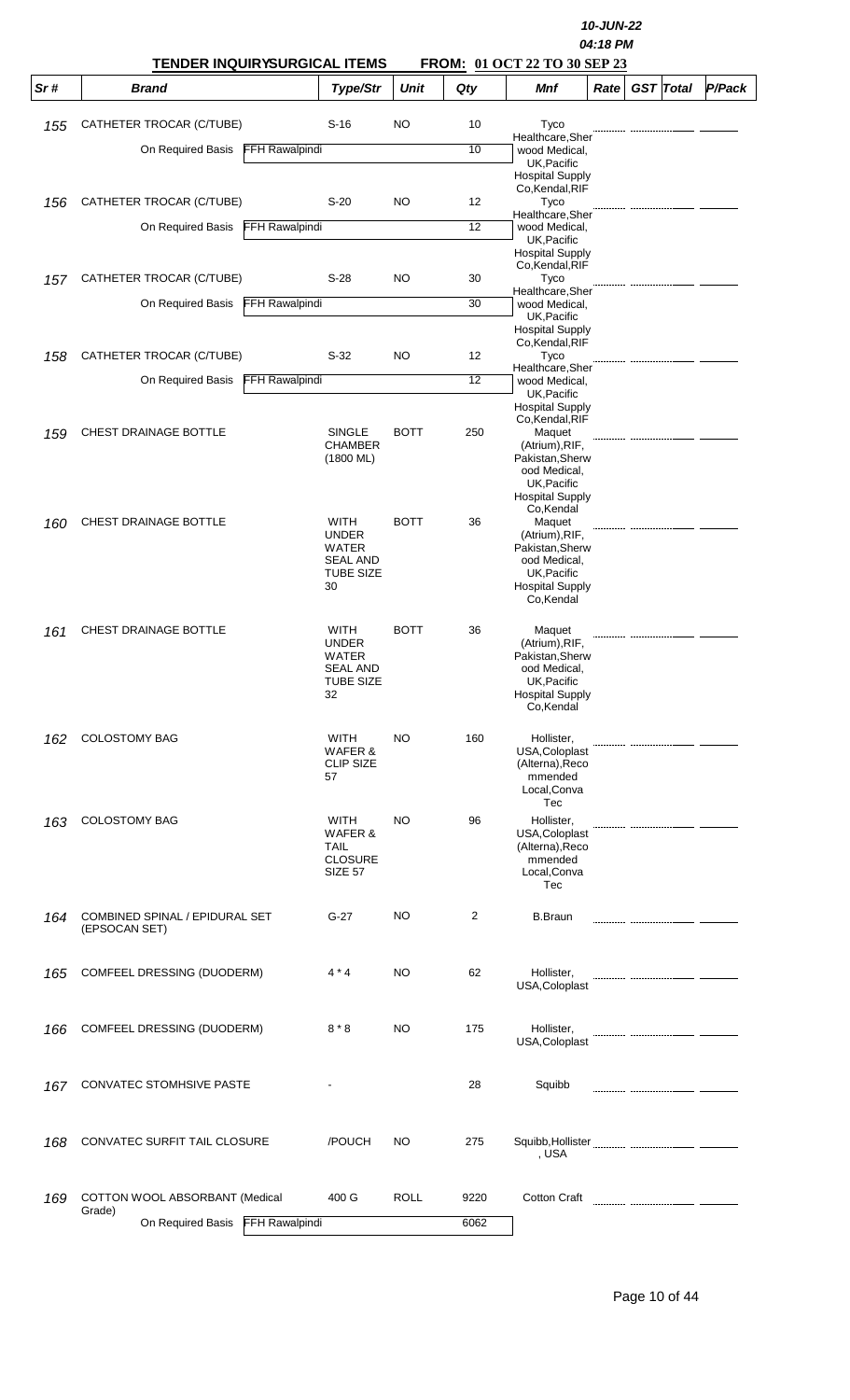|     | <b>TENDER INQUIRYSURGICAL ITEMS</b>          | 10-JUN-22<br>04:18 PM<br>FROM: 01 OCT 22 TO 30 SEP 23 |             |      |                                                                                                                          |      |                  |        |
|-----|----------------------------------------------|-------------------------------------------------------|-------------|------|--------------------------------------------------------------------------------------------------------------------------|------|------------------|--------|
| Sr# | <b>Brand</b>                                 | Type/Str                                              | <b>Unit</b> | Qty  | Mnf                                                                                                                      | Rate | <b>GST Total</b> | P/Pack |
| 170 | CTG (Model FC 1400)                          | <b>ROLL</b>                                           | <b>NO</b>   | 54   | BIONET,<br><b>KOREA</b>                                                                                                  |      |                  |        |
| 171 | <b>CTG PAPER</b>                             | MT-516                                                | <b>ROLL</b> | 38   | TOITU CO LTD<br>JAPAN, FETAT<br><b>RACK</b>                                                                              |      |                  |        |
| 172 | <b>CTG PAPER</b>                             | <b>PAD</b>                                            |             | 54   | TOITU CO LTD<br>JAPAN, FETAT<br><b>RACK</b>                                                                              |      |                  |        |
| 173 | <b>CTG Recording Paper</b>                   | <b>BT-350</b><br>(151X91X16<br>$\left( 0\right)$      | Pkt         | 236  | <b>IMPORTED</b>                                                                                                          |      |                  |        |
| 174 | <b>CTG Recording Paper</b>                   | BT-351                                                | <b>ROLL</b> | 200  | <b>IMPORTED</b>                                                                                                          |      |                  |        |
| 175 | CURASPUN STANDARD SIZE/CUTANPLAST            |                                                       | <b>NO</b>   | 2350 | Yucel Medical<br>Turkey, Gelifa<br>Medical, Clinispo<br>nge, Masica-                                                     |      |                  |        |
| 176 | Cannula Nasal Oxygen                         |                                                       | <b>NO</b>   | 2500 | <b>Brunelli</b><br>Well Lead Med<br>Co Ltd<br>China, HSINER<br>Co Ltd, Inter<br>Surgical,<br>UK., Flexicare,             |      |                  |        |
| 177 | Cannula Nasal Oxygen                         | <b>ADULT</b>                                          | <b>NO</b>   | 125  | UK<br>Well Lead Med<br>Co Ltd<br>China.HSINER<br>Co Ltd, Inter<br>Surgical,<br>UK., Flexicare,                           |      |                  |        |
| 178 | Capsular Tension Ring (CTR)                  |                                                       | <b>NO</b>   | 3    | UK<br><b>LEOUTISE</b>                                                                                                    |      |                  |        |
|     | On Required Basis<br>FFH Rawalpindi          |                                                       |             | 3    | (KOREA)                                                                                                                  |      |                  |        |
| 179 | Catheter Broncho Double Lumen                | LEFT 37<br>FR                                         | NO          | 10   | LOBEC, Sumi, Martin Martin Martin Martin Martin Martin Martin Martin Martin Martin Martin Martin Martin Martin<br>Poland |      |                  |        |
|     | On Required Basis<br><b>FFH Rawalpindi</b>   |                                                       |             | 10   |                                                                                                                          |      |                  |        |
| 180 | Catheter Broncho Double Lumen                | RIGHT 37<br>FR.                                       | <b>NO</b>   | 4    | Poland                                                                                                                   |      |                  |        |
|     | <b>FFH Rawalpindi</b><br>On Required Basis   |                                                       |             | 4    |                                                                                                                          |      |                  |        |
| 181 | Catheter Long Term Dialysis                  | (PERMACA<br>TH) 15 CM                                 | <b>NO</b>   | 25   | <b>IMPORTED</b>                                                                                                          |      |                  |        |
|     | On Required Basis<br><b>FFH Rawalpindi</b>   |                                                       |             | 25   |                                                                                                                          |      |                  |        |
| 182 | Catheter Long Term Dialysis                  | (PERMACA<br>TH)14.5 FR<br><b>X24CM</b>                | <b>NO</b>   | 150  | <b>IMPORTED</b>                                                                                                          |      |                  |        |
|     | On Required Basis<br><b>FFH Rawalpindi</b>   |                                                       |             | 150  |                                                                                                                          |      |                  |        |
| 183 | Cidex                                        | 5 LTR                                                 | <b>BOTT</b> | 114  | Johnson & J<br>Johnson                                                                                                   |      |                  |        |
| 184 | Combi - Instrument-N Instrument Disinfectant | 1 LTR                                                 | <b>BOTT</b> | 205  | Antiseptica<br><b>GMBH</b><br>Germany                                                                                    |      |                  |        |
| 185 | Cord Clamp Supreme (Wipe)                    |                                                       | <b>NO</b>   | 300  | Plastimed,<br>Turkey                                                                                                     |      |                  |        |
| 186 | Cranioplastic                                |                                                       | Kit         | 6    | Codman                                                                                                                   |      |                  |        |
|     | On Required Basis<br>FFH Rawalpindi          |                                                       |             | 6    |                                                                                                                          |      |                  |        |
| 187 | Craniotome Handpiece                         | <b>LONG 1.6</b><br>X 3.17<br>(CUTTER)                 | <b>NO</b>   | 6    | NKS Japan                                                                                                                |      |                  |        |
|     | On Required Basis FFH Rawalpindi             |                                                       |             | 6    |                                                                                                                          |      |                  |        |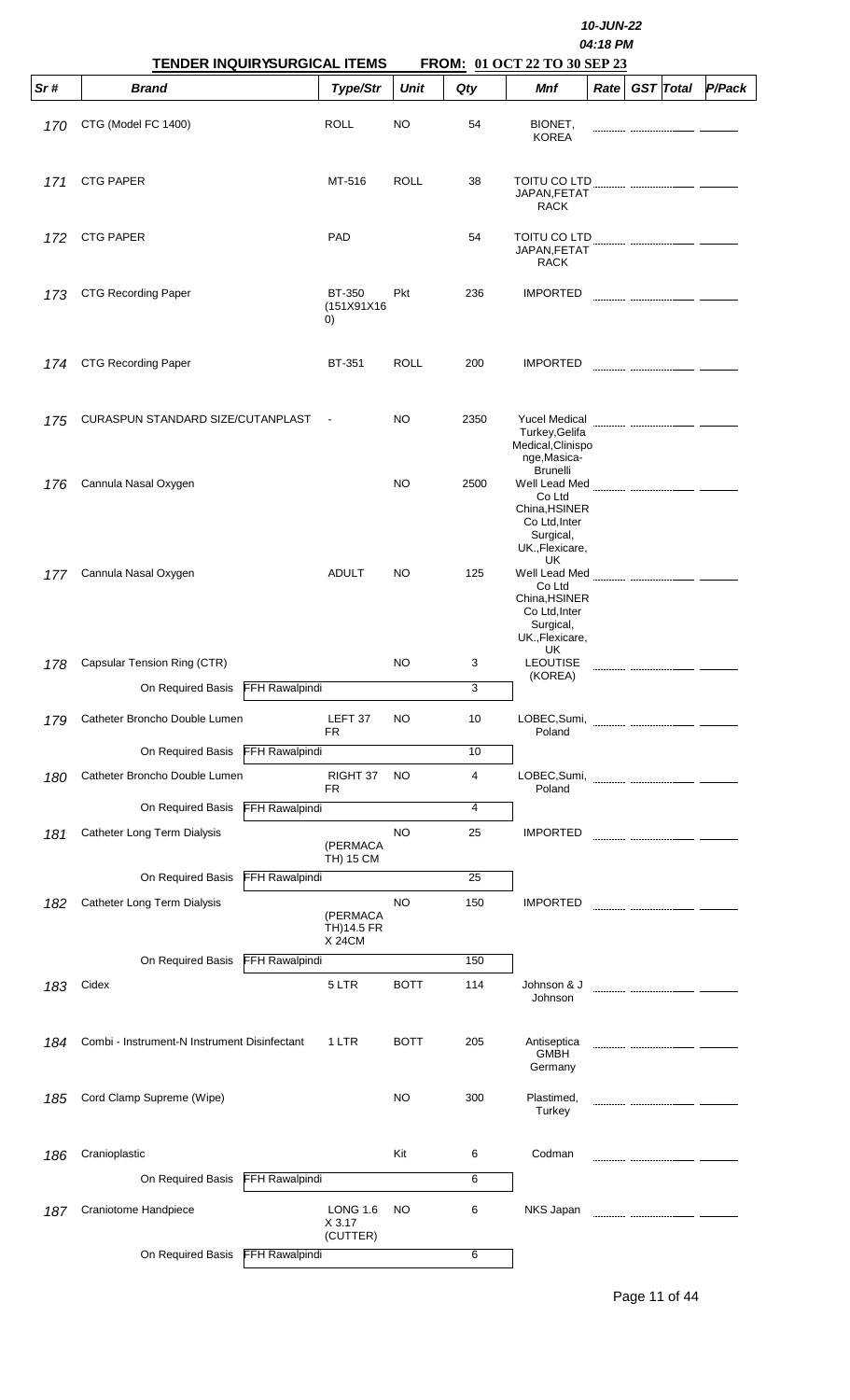|     | TENDER INQUIRYSURGICAL ITEMS                                                                |                       |                           | 10-JUN-22<br>04:18 PM<br>FROM: 01 OCT 22 TO 30 SEP 23 |          |                                                                                 |      |  |                  |        |  |
|-----|---------------------------------------------------------------------------------------------|-----------------------|---------------------------|-------------------------------------------------------|----------|---------------------------------------------------------------------------------|------|--|------------------|--------|--|
| Sr# | <b>Brand</b>                                                                                |                       | Type/Str                  | <b>Unit</b>                                           | Qty      | Mnf                                                                             | Rate |  | <b>GST</b> Total | P/Pack |  |
| 188 | DCR (DACRYOCYSTORHINOSTOMY) Paeds                                                           |                       |                           | NO                                                    | 5        | Eagle, USA                                                                      |      |  |                  |        |  |
| 189 | DCR (DACRYOCYSTORHINOSTOMY)<br>SILICON Tube-1                                               |                       |                           | <b>NO</b>                                             | 20       | Eagle, USA                                                                      |      |  |                  |        |  |
|     | On Required Basis FFH Rawalpindi                                                            |                       |                           |                                                       | 20       |                                                                                 |      |  |                  |        |  |
| 190 | DDDR Pacemaker (Generator plus one atrial<br>and one ventricular lead)<br>On Required Basis | <b>FFH Rawalpindi</b> |                           | <b>NO</b>                                             | 25<br>25 | St.<br>Jude,Medtronic                                                           |      |  |                  |        |  |
| 191 | DETTOL / XYLETOL                                                                            |                       | LIQ 4.5 LTR BOTT          |                                                       | 200      | Reckitt                                                                         |      |  |                  |        |  |
|     |                                                                                             |                       |                           |                                                       |          | <b>Benckiser</b>                                                                |      |  |                  |        |  |
| 192 | DIAGNOSTIC STRIPS - Fluorescein                                                             |                       |                           | Pkt                                                   | 25       | <b>IMPORTED</b>                                                                 |      |  |                  |        |  |
|     | On Required Basis                                                                           | <b>FFH Rawalpindi</b> |                           |                                                       | 25       |                                                                                 |      |  |                  |        |  |
| 193 | DIAL-A-FLOW INFUSION REGULATOR                                                              |                       |                           | NO                                                    | 34       | Abbott                                                                          |      |  |                  |        |  |
| 194 | DISPOSABLE GLOVES POLYTHENE                                                                 |                       | PKT OF<br>100             | Pkt                                                   | 2845     | Recommended<br>Local, China.                                                    |      |  |                  |        |  |
| 195 | DOSI FLOW (DI-LA-FLOW)                                                                      |                       |                           | <b>NO</b>                                             | 12125    | ton, Axel Med<br>Devices, Italy                                                 |      |  |                  |        |  |
| 196 | DOUBLE LEUMEN SUB CLAVIAN CATH                                                              |                       | <b>ADULT</b>              | NO                                                    | 875      | Arrow Intl,<br>USA, Medcomp                                                     |      |  |                  |        |  |
| 197 | DOUBLE LEUMEN SUB CLAVIAN CATH.                                                             |                       | PAED                      | NO                                                    | 13       | Medcomp,<br>USA, Arrow Intl,<br>USA                                             |      |  |                  |        |  |
| 198 | <b>DRAINVAC</b>                                                                             |                       | TUBE CH- NO<br>18         |                                                       | 12       | PFM-<br><b>GERMANY, ST</b><br>ERVIC., RIF                                       |      |  |                  |        |  |
| 199 | DRENOVAC BOTTLE WITH CATHETER                                                               |                       |                           | <b>BOTT</b>                                           | 1300     | PFM-<br><b>GERMANY, PRI</b><br>MEDIC,<br><b>GERMANY, ST</b><br>ERVIC., RIF, B.B |      |  |                  |        |  |
| 200 | DUODERM DRESSING                                                                            |                       | - EXTRA<br>THIN - 6*6"    | NO                                                    | 12       | raun<br>USA, Coloplast,                                                         |      |  |                  |        |  |
|     |                                                                                             |                       |                           |                                                       |          | Conva Tec                                                                       |      |  |                  |        |  |
| 201 | DUODERM DRESSING                                                                            |                       | 10 X 10 CM NO<br>$(4*4")$ |                                                       | 48       | USA, Coloplast,                                                                 |      |  |                  |        |  |
|     |                                                                                             |                       | 4 X 4                     | NO                                                    |          | Conva Tec                                                                       |      |  |                  |        |  |
| 202 | <b>DUODERM DRESSING</b>                                                                     |                       |                           |                                                       | 546      | USA, Coloplast,                                                                 |      |  |                  |        |  |
| 203 | Dash Extraction Baloon                                                                      |                       | DASH-8.5-<br>$12 - 15$    | NO                                                    | 25       | Conva Tec<br>Wilson COOK-<br>USA, Boson                                         |      |  |                  |        |  |
|     | On Required Basis                                                                           | FFH Rawalpindi        |                           |                                                       | 25       | Scientific, USA                                                                 |      |  |                  |        |  |
| 204 | Dermacarrier (Disposable)                                                                   |                       | $1:1.5$ , $1:3$           | NO.                                                   | 82       | Zimmer                                                                          |      |  |                  |        |  |
| 205 | Dettol                                                                                      |                       | LIQ 1000<br>ML            | <b>BOTT</b>                                           | 1275     | Reckitt<br>Benckiser, ICI<br>Pharma                                             |      |  |                  |        |  |
| 206 | Diacap Ultra Dialysis Fluid Filter                                                          |                       |                           | NO                                                    | 34       | B.Braun,<br>Germany                                                             |      |  |                  |        |  |
| 207 | Diathermy Lead                                                                              |                       |                           | <b>NO</b>                                             | 60       | Recommended<br>Local                                                            |      |  |                  |        |  |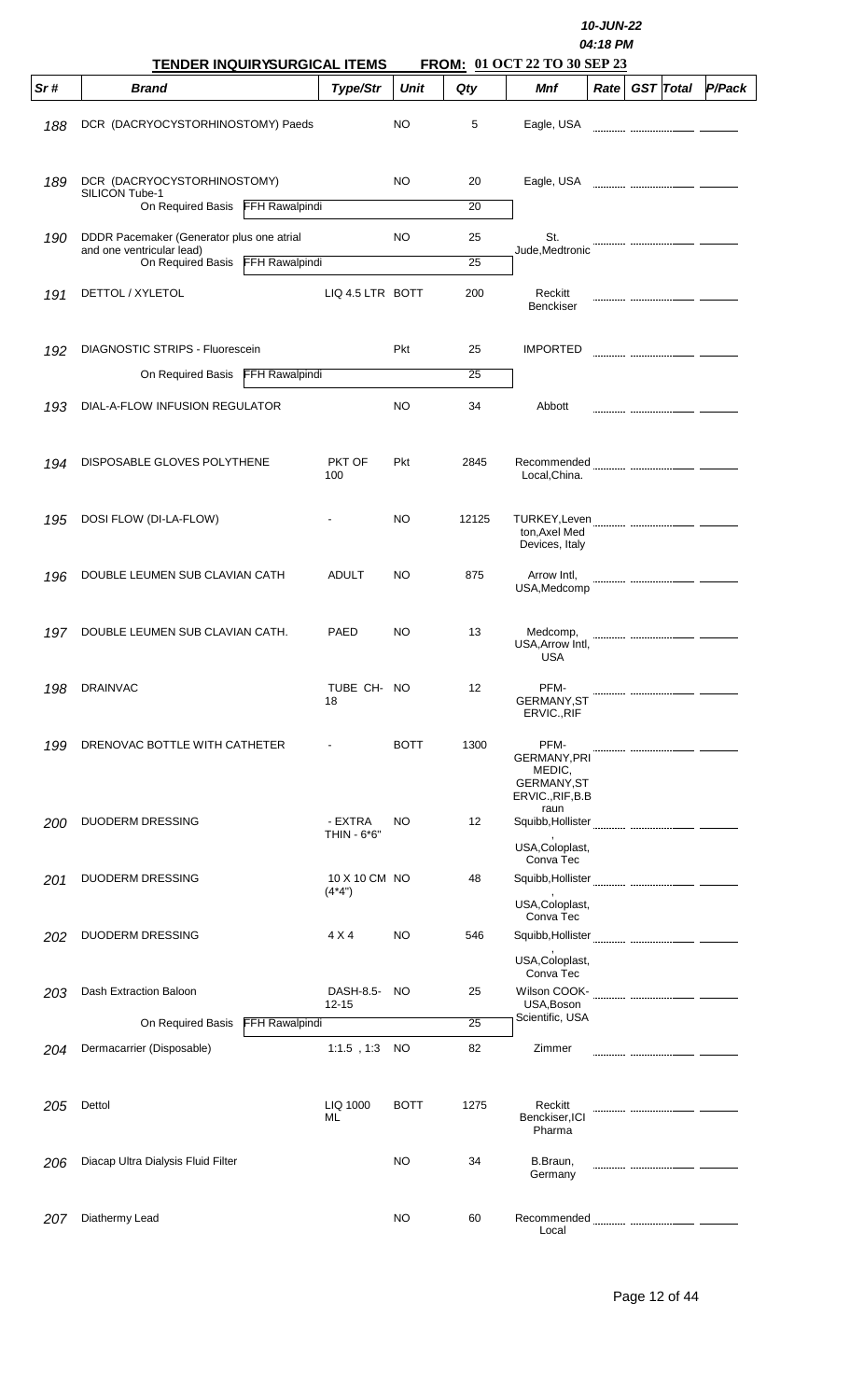|     | <b>TENDER INQUIRYSURGICAL ITEMS</b>            |                                                                 |             |      | FROM: 01 OCT 22 TO 30 SEP 23                                                    | 10-JUN-22<br>04:18 PM |                  |        |
|-----|------------------------------------------------|-----------------------------------------------------------------|-------------|------|---------------------------------------------------------------------------------|-----------------------|------------------|--------|
| Sr# | <b>Brand</b>                                   | Type/Str                                                        | Unit        | Qty  | Mnf                                                                             | Rate <sub>1</sub>     | <b>GST</b> Total | P/Pack |
| 208 | Diathermy Lead with Pad                        |                                                                 | <b>NO</b>   | 1975 | Recommended<br>Local                                                            |                       |                  |        |
| 209 | <b>Dignity Sheet</b>                           | 75 GRAM                                                         | NO          | 3967 | Recommended<br>Local, Amson<br>Vaccine &<br>Pharma                              |                       |                  |        |
| 210 | Disposable Anaesthetic Face Mask               | SIZE <sub>3</sub>                                               | NO          | 63   | Flexicare<br><b>Medical Ltd</b><br>Uk, Inter<br>Surgical, UK.                   |                       |                  |        |
| 211 | Disposable Anaesthetic Face Mask               | SIZE 4                                                          | NO          | 152  | Flexicare<br>Medical Ltd<br>Uk, Inter                                           |                       |                  |        |
| 212 | Disposable Anaesthetic Face Mask               | SIZE <sub>5</sub>                                               | NO          | 332  | Surgical, UK.<br>Flexicare<br><b>Medical Ltd</b><br>Uk, Inter<br>Surgical, UK.  |                       |                  |        |
| 213 | Disposable Caps                                | PKT OF<br>100                                                   | Pkt         | 734  | Recommended<br>Local                                                            |                       |                  |        |
| 214 | Disposable Skin Stapler                        | F-35 W                                                          | NO.         | 12   | J & J Private<br>Ltd, ADVAN, Ethi<br>con Lab                                    |                       |                  |        |
| 215 | EASYSYS Reusable I/A Cassette (Code<br>117006) | (CODE<br>117006)                                                | NO          | 2    | R- Evo Smart                                                                    |                       |                  |        |
|     | FFH Rawalpindi<br>On Required Basis            |                                                                 |             | 2    |                                                                                 |                       |                  |        |
| 216 | <b>ECG ELECTRODES</b>                          |                                                                 | NO          | 5030 |                                                                                 |                       |                  |        |
| 217 | <b>ECG ELECTRODES</b>                          | PKT OF 25 Pkt                                                   |             | 30   | Skintact, Austria                                                               |                       |                  |        |
| 218 | <b>ECG ELECTRODES</b>                          | PKT OF 50 Pkt                                                   |             | 6    |                                                                                 |                       |                  |        |
| 219 | <b>ECG Gel</b>                                 | 260 GM                                                          | <b>BOTT</b> | 10   | Local                                                                           |                       |                  |        |
| 220 | <b>ECG Gel</b>                                 | 5 LTR                                                           | <b>BOTT</b> | 12   | Local                                                                           |                       |                  |        |
| 221 | <b>ECG Paper for Biocare</b>                   | 80X30<br>CODE<br>13002                                          | <b>ROLL</b> | 300  | <b>IMPORTED</b>                                                                 |                       |                  |        |
| 222 | ECG Recording Paper 3 channel                  | 63MM<br>WITH 30<br>MTR<br>LENGTH <sub>3</sub><br><b>CHANNEL</b> | <b>ROLL</b> | 380  | Shiler AT-<br>1,Safety,<br>China, NIHON<br><b>KOHDEN</b><br>JAPAN, IMPOR<br>TED |                       |                  |        |
| 223 | ECG Recording Paper 3 channel                  | 80 MM                                                           | <b>ROLL</b> | 2199 | Shiler AT-<br>1,Safety,<br>China, NIHON<br><b>KOHDEN</b><br>JAPAN, IMPOR        |                       |                  |        |
| 224 | <b>ECG Roll</b>                                | 58 MM                                                           | NO          | 84   | TED<br>Safety, China                                                            |                       |                  |        |
| 225 | ECG Roll 12 Channels for Cardiocare 2000       | (215 X 25<br>MTRS)                                              | <b>ROLL</b> | 35   | BIONET,<br>KOREA, IMPOR<br>TED                                                  |                       |                  |        |
| 226 | ECG Roll 12 channels                           | 210MM X<br>30 M                                                 | <b>ROLL</b> | 150  | China                                                                           |                       |                  |        |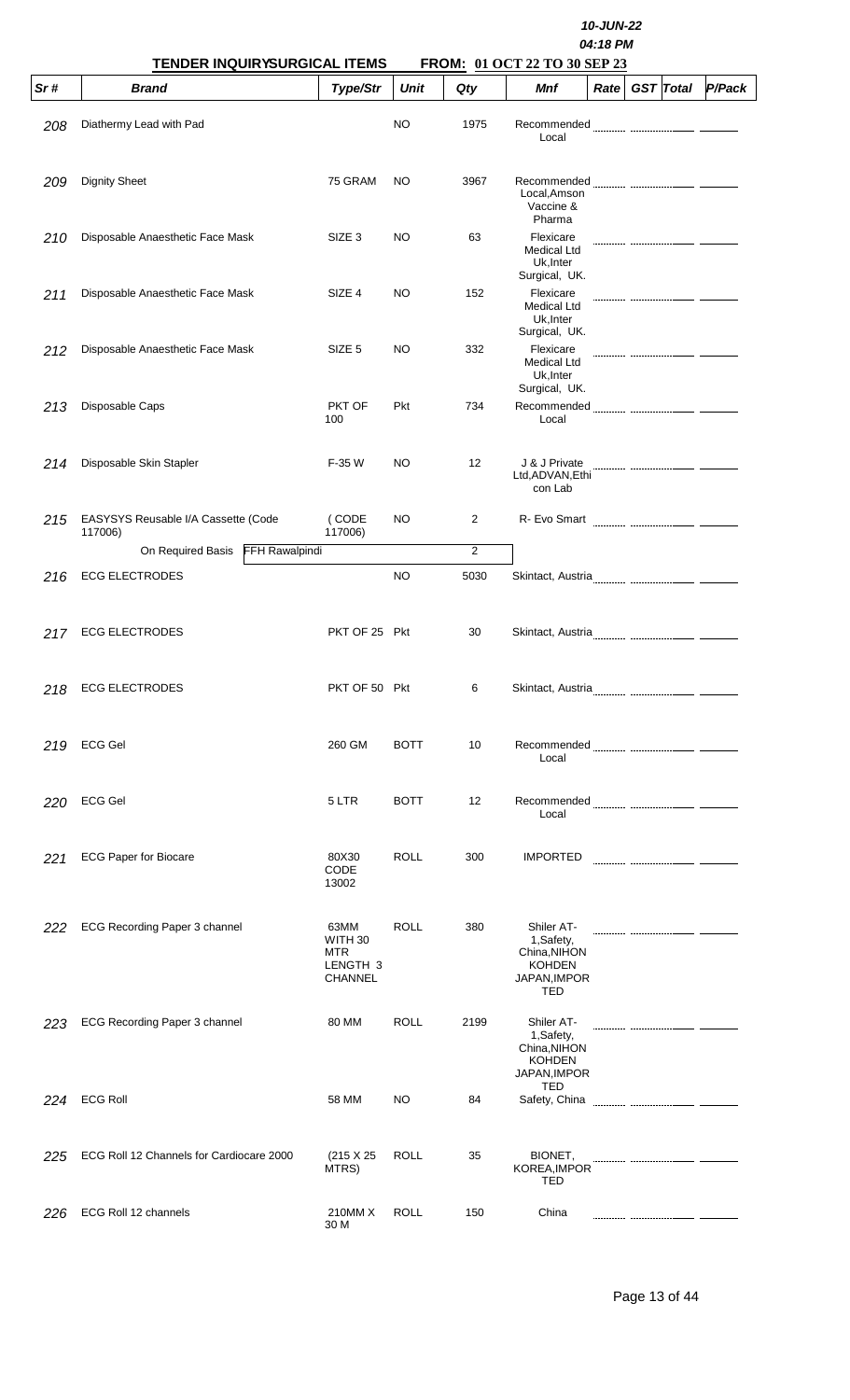|     | <b>TENDER INQUIRYSURGICAL ITEMS</b> |                                      |             |     | 10-JUN-22<br>04:18 PM<br>FROM: 01 OCT 22 TO 30 SEP 23                                                                                                                   |      |                  |        |  |  |  |  |  |
|-----|-------------------------------------|--------------------------------------|-------------|-----|-------------------------------------------------------------------------------------------------------------------------------------------------------------------------|------|------------------|--------|--|--|--|--|--|
| Sr# | <b>Brand</b>                        | Type/Str                             | <b>Unit</b> | Qty | Mnf                                                                                                                                                                     | Rate | <b>GST</b> Total | P/Pack |  |  |  |  |  |
| 227 | <b>ECG Roll for Interpritation</b>  | 3<br>CHANNEL<br>63 MM                | <b>ROLL</b> | 6   | <b>IMPORTED</b>                                                                                                                                                         |      |                  |        |  |  |  |  |  |
| 228 | ECG Z FOLD PAPER 3 CHANNEL          | 90MM X<br>90MM / 400<br><b>SHEET</b> | <b>ROLL</b> | 10  | SCHILLER,<br>SWITZERLAND                                                                                                                                                |      |                  |        |  |  |  |  |  |
| 229 | <b>EMG Needle Disposable</b>        |                                      | NO          | 88  |                                                                                                                                                                         |      |                  |        |  |  |  |  |  |
| 230 | ENDOTRACHEAL TUBE (N/CUFF)          | 2.0                                  | NO          | 71  | Co Ltd<br>China, Kyoling,<br>China, SMMP,<br>KSA, Euromed,<br>K&K, Ningbo<br>Luke Medical<br>Devices<br>Co., Care, Sumi,                                                |      |                  |        |  |  |  |  |  |
| 231 | ENDOTRACHEAL TUBE (N/CUFF)          | 2.5                                  | NO.         | 617 | Poland<br>Well Lead Med<br>Co Ltd<br>China, Kyoling,<br>China, SMMP,<br>KSA, Euromed,<br>K&K, Ningbo<br>Luke Medical<br>Devices<br>Co., Care, Sumi,                     |      |                  |        |  |  |  |  |  |
| 232 | ENDOTRACHEAL TUBE (N/CUFF)          | 3.0                                  | NO          | 763 | Poland<br>Well Lead Med<br>Co Ltd<br>China, Kyoling,<br>China, SMMP,<br>KSA, Euromed,<br>K&K,Ningbo<br>Luke Medical<br>Devices<br>Co., Care, Sumi,                      |      |                  |        |  |  |  |  |  |
| 233 | ENDOTRACHEAL TUBE (N/CUFF)          | 3.0                                  | NO.         | 51  | Poland<br>Well Lead Med<br>Co Ltd<br>China, Kyoling,<br>China, SMMP,<br>KSA, Euromed,<br>K&K, Ningbo<br>Luke Medical<br>Devices<br>Co., Care, Sumi,                     |      |                  |        |  |  |  |  |  |
| 234 | ENDOTRACHEAL TUBE (N/CUFF)          | 3.5                                  | NO          | 449 | Poland<br>Well Lead Med<br>Co Ltd<br>China, Kyoling,<br>China, SMMP,<br>KSA, Euromed,<br>K&K, Ningbo<br>Luke Medical<br>Devices<br>Co., Care, Sumi,                     |      |                  |        |  |  |  |  |  |
| 235 | ENDOTRACHEAL TUBE (N/CUFF)          | 4.0                                  | NO.         | 190 | Poland<br>Co Ltd<br>China, Kyoling,<br>China, SMMP,<br>KSA, Euromed,<br>K&K,Ningbo<br>Luke Medical<br>Devices                                                           |      |                  |        |  |  |  |  |  |
| 236 | ENDOTRACHEAL TUBE (N/CUFF)          | 4.5                                  | NO          | 89  | Co., Care, Sumi,<br>Poland<br>Well Lead Med<br>Co Ltd<br>China, Kyoling,<br>China, SMMP,<br>KSA, Euromed,<br>K&K, Ningbo<br>Luke Medical<br>Devices<br>Co., Care, Sumi, |      |                  |        |  |  |  |  |  |
| 237 | ENDOTRACHEAL TUBE (N/CUFF)          | 5.5                                  | NO.         | 25  | Poland<br>Well Lead Med<br>Co Ltd<br>China, Kyoling,<br>China, SMMP,<br>KSA, Euromed,                                                                                   |      |                  |        |  |  |  |  |  |

Page 14 of 44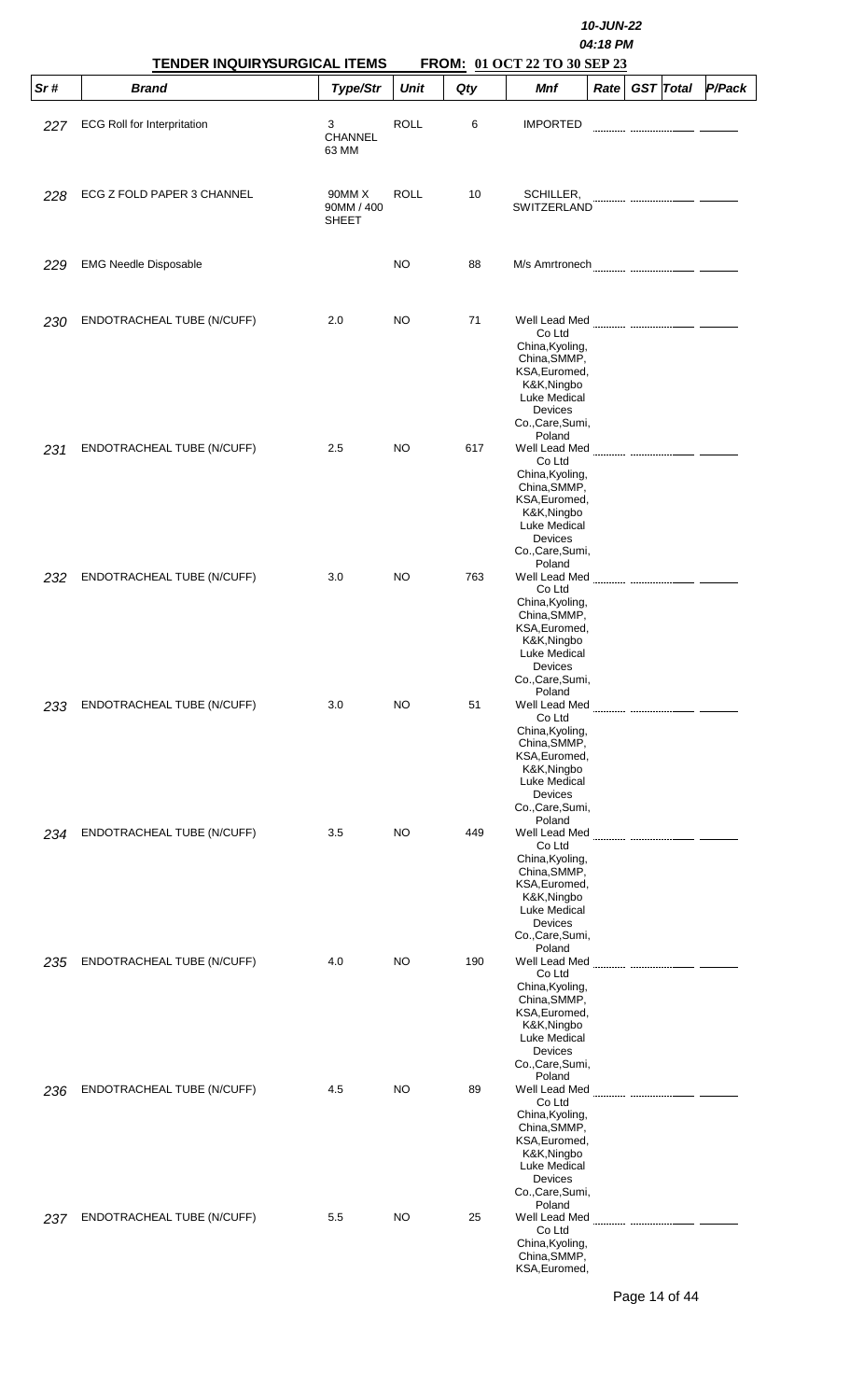|     | TENDER INQUIRYSURGICAL ITEMS   |          | 10-JUN-22<br>04:18 PM<br>FROM: 01 OCT 22 TO 30 SEP 23 |     |                                                                                                                                                     |      |  |                  |        |  |
|-----|--------------------------------|----------|-------------------------------------------------------|-----|-----------------------------------------------------------------------------------------------------------------------------------------------------|------|--|------------------|--------|--|
| Sr# | <b>Brand</b>                   | Type/Str | <b>Unit</b>                                           | Qty | Mnf                                                                                                                                                 | Rate |  | <b>GST</b> Total | P/Pack |  |
| 238 | ENDOTRACHEAL TUBE (N/CUFF)     | 6.0      | NO.                                                   | 37  | K&K, Ningbo<br>Luke Medical<br>Devices<br>Co., Care, Sumi,<br>Poland<br>Well Lead Med                                                               |      |  |                  |        |  |
|     |                                |          |                                                       |     | Co Ltd<br>China, Kyoling,<br>China, SMMP,<br>KSA, Euromed,<br>K&K,Ningbo<br>Luke Medical<br>Devices<br>Co., Care, Sumi,<br>Poland                   |      |  |                  |        |  |
| 239 | ENDOTRACHEAL TUBE (N/CUFF)     | 6.5      | NO.                                                   | 166 | Well Lead Med<br>Co Ltd<br>China, Kyoling,<br>China, SMMP,<br>KSA, Euromed,<br>K&K,Ningbo<br>Luke Medical<br>Devices<br>Co., Care, Sumi,<br>Poland  |      |  |                  |        |  |
| 240 | ENDOTRACHEAL TUBE (N/CUFF)     | 7.0      | NO.                                                   | 375 | Well Lead Med<br>Co Ltd<br>China, Kyoling,<br>China, SMMP,<br>KSA, Euromed,<br>K&K, Ningbo<br>Luke Medical<br>Devices<br>Co., Care, Sumi,<br>Poland |      |  |                  |        |  |
| 241 | ENDOTRACHEAL TUBE (N/CUFF)     | 7.5      | NO.                                                   | 125 | Well Lead Med<br>Co Ltd<br>China, Kyoling,<br>China, SMMP,<br>KSA, Euromed,<br>K&K,Ningbo<br>Luke Medical<br>Devices<br>Co., Care, Sumi,<br>Poland  |      |  |                  |        |  |
| 242 | ENDOTRACHEAL TUBE (WITH CUFF). | 3.0      | NO.                                                   | 10  | Well Lead Med<br>Co Ltd<br>China, (CANAK)<br>Ningbo Luke<br>medical devices<br>Co<br>china, Kyoling,<br>China, Euromed,<br>K&K,Sumi,<br>Poland      |      |  |                  |        |  |
| 243 | ENDOTRACHEAL TUBE (WITH CUFF). | 4.0      | NO.                                                   | 10  | Well Lead Med<br>Co Ltd<br>China, (CANAK)<br>Ningbo Luke<br>medical devices<br>Co<br>china, Kyoling,<br>China, Euromed,<br>K&K,Sumi,                |      |  |                  |        |  |
| 244 | ENDOTRACHEAL TUBE (WITH CUFF). | 4.5      | NO                                                    | 106 | Poland<br>Co Ltd<br>China, (CANAK)<br>Ningbo Luke<br>medical devices<br>Co<br>china, Kyoling,<br>China, Euromed,<br>K&K,Sumi,                       |      |  |                  |        |  |
| 245 | ENDOTRACHEAL TUBE (WITH CUFF). | 5.0      | NO.                                                   | 10  | Poland<br>Well Lead Med<br>Co Ltd<br>China, (CANAK)<br>Ningbo Luke<br>medical devices<br>Co<br>china, Kyoling,<br>China, Euromed,<br>K&K,Sumi,      |      |  |                  |        |  |
| 246 | ENDOTRACHEAL TUBE (WITH CUFF). | 5.0      | NO.                                                   | 171 | Poland<br>Well Lead Med<br>Co Ltd<br>China, (CANAK)<br>Ningbo Luke<br>medical devices                                                               |      |  |                  |        |  |

Page 15 of 44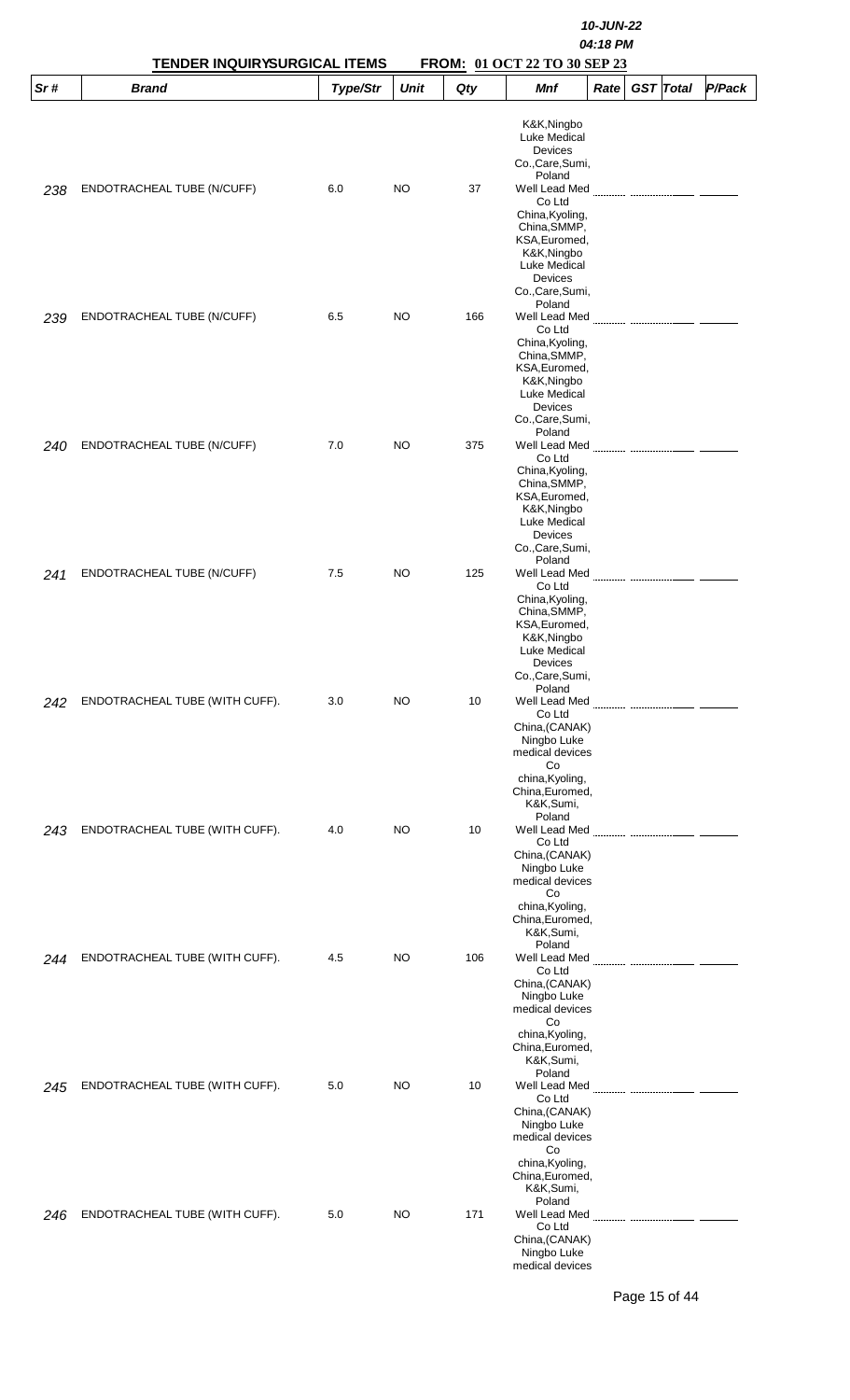|     | <b>TENDER INQUIRYSURGICAL ITEMS</b>                                          |                                            |             |             | FROM: 01 OCT 22 TO 30 SEP 23                                                                                                                                                                                                 | 10-JUN-22<br>04:18 PM |                  |        |
|-----|------------------------------------------------------------------------------|--------------------------------------------|-------------|-------------|------------------------------------------------------------------------------------------------------------------------------------------------------------------------------------------------------------------------------|-----------------------|------------------|--------|
| Sr# | <b>Brand</b>                                                                 | Type/Str                                   | <b>Unit</b> | Qty         | Mnf                                                                                                                                                                                                                          | Rate                  | <b>GST</b> Total | P/Pack |
| 247 | ENDOTRACHEAL TUBE (WITH CUFF).                                               | 5.5                                        | <b>NO</b>   | 108         | Co<br>china, Kyoling,<br>China, Euromed,<br>K&K,Sumi,<br>Poland<br>Well Lead Med<br>Co Ltd<br>China, (CANAK)<br>Ningbo Luke<br>medical devices<br>Co<br>china, Kyoling,<br>China, Euromed,                                   |                       |                  |        |
| 248 | ENDOTRACHEAL TUBE (WITH CUFF).                                               | 6.0                                        | NO          | 188         | K&K,Sumi,<br>Poland<br>Well Lead Med<br>Co Ltd<br>China, (CANAK)<br>Ningbo Luke<br>medical devices<br>Co                                                                                                                     |                       |                  |        |
| 249 | ENDOTRACHEAL TUBE (WITH CUFF).                                               | 6.5                                        | <b>NO</b>   | 1083        | china, Kyoling,<br>China, Euromed,<br>K&K,Sumi,<br>Poland<br>Well Lead Med<br>Co Ltd<br>China, (CANAK)<br>Ningbo Luke<br>medical devices<br>Co                                                                               |                       |                  |        |
| 250 | ENDOTRACHEAL TUBE (WITH CUFF).<br><b>FFH Rawalpindi</b><br>On Required Basis | 7.0                                        | NO          | 1545<br>907 | china, Kyoling,<br>China, Euromed,<br>K&K,Sumi,<br>Poland<br>Well Lead Med<br>Co Ltd<br>China, (CANAK)                                                                                                                       |                       |                  |        |
| 251 | ENDOTRACHEAL TUBE (WITH CUFF).                                               | 7.5                                        | <b>NO</b>   | 435         | Ningbo Luke<br>medical devices<br>Co<br>china, Kyoling,<br>China, Euromed,<br>K&K,Sumi,<br>Poland<br>Well Lead Med<br>Co Ltd<br>China, (CANAK)<br>Ningbo Luke<br>medical devices<br>Co<br>china, Kyoling,<br>China, Euromed, |                       |                  |        |
| 252 | EPIDURAL SET (ANAESTHESIA UNIT)                                              | $G-16$                                     | <b>NO</b>   | 193         | K&K,Sumi,<br>Poland<br><b>B.Braun</b>                                                                                                                                                                                        |                       |                  |        |
| 253 | EPIDURAL SET (ANAESTHESIA UNIT)                                              | $G-18$                                     | NO          | 25          | <b>B.Braun</b>                                                                                                                                                                                                               |                       |                  |        |
| 254 | <b>ERCP Wire Guides</b><br>On Required Basis<br>FFH Rawalpindi               | .035                                       | NO          | 84<br>84    | Fazal<br>Din, IMPORTED                                                                                                                                                                                                       |                       |                  |        |
| 255 | <b>ETHILON</b>                                                               | 10/0                                       | NO          | 120         | J & J Private<br>Ltd, Ethicon Lab                                                                                                                                                                                            |                       |                  |        |
| 256 | <b>ETHILON</b>                                                               | 10/0 6 MM                                  | Doz         | 5           | J & J Private<br>Ltd, Ethicon Lab                                                                                                                                                                                            |                       |                  |        |
| 257 | <b>ETHILON</b>                                                               | 8/0 RB<br><b>VASCULAR</b><br><b>NEEDLE</b> | Doz         | 12          | J & J Private<br>Ltd, Ethicon Lab                                                                                                                                                                                            |                       |                  |        |
| 258 | <b>ETHILON</b>                                                               | SIZE 10/0<br>W-1718 6<br>МM                | Doz         | 26          | J & J Private<br>Ltd, Ethicon Lab                                                                                                                                                                                            |                       |                  |        |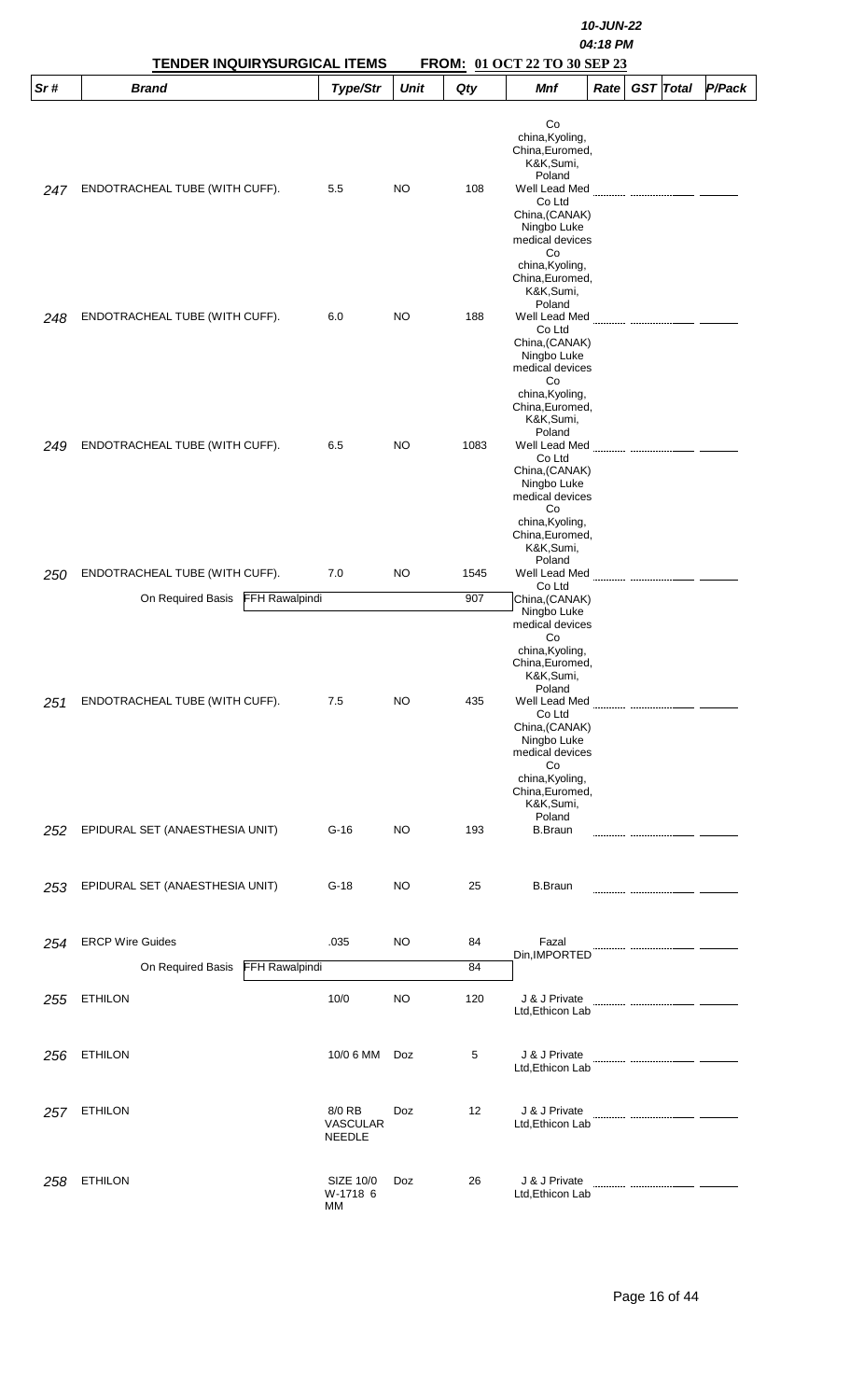|     | TENDER INQUIRYSURGICAL ITEMS         |                       |                   |             | 10-JUN-22<br>04:18 PM<br>FROM: 01 OCT 22 TO 30 SEP 23 |                                                                                                                                                                                                             |  |  |                  |        |
|-----|--------------------------------------|-----------------------|-------------------|-------------|-------------------------------------------------------|-------------------------------------------------------------------------------------------------------------------------------------------------------------------------------------------------------------|--|--|------------------|--------|
| Sr# | <b>Brand</b>                         |                       | Type/Str          | <b>Unit</b> | Qty                                                   | Mnf                                                                                                                                                                                                         |  |  | $Rate$ GST Total | P/Pack |
| 259 | EYE PADS STERLIZED                   |                       |                   | NO          | 50                                                    | <b>USA</b>                                                                                                                                                                                                  |  |  |                  |        |
| 260 | Endo-Diathermy Bipolar (Code 192623) |                       | SIZE 23 G         | NO          | 6                                                     | R- Evo Smart                                                                                                                                                                                                |  |  |                  |        |
|     | On Required Basis FFH Rawalpindi     |                       |                   |             | 6                                                     |                                                                                                                                                                                                             |  |  |                  |        |
| 261 | <b>Endolaser Probes</b>              |                       |                   |             | 2                                                     | Supplier Latif                                                                                                                                                                                              |  |  |                  |        |
|     | On Required Basis                    | <b>FFH Rawalpindi</b> |                   |             | 2                                                     | <b>Brothers</b>                                                                                                                                                                                             |  |  |                  |        |
| 262 | <b>Endolaser Probes</b>              |                       | AND<br>LIGHT PIPE | <b>NO</b>   | 2                                                     | Supplier Latif<br><b>Brothers</b>                                                                                                                                                                           |  |  |                  |        |
|     | On Required Basis                    | <b>FFH Rawalpindi</b> | 20 G              |             | 2                                                     |                                                                                                                                                                                                             |  |  |                  |        |
| 263 | Endoscopic Bands                     |                       |                   | NO          | 66                                                    |                                                                                                                                                                                                             |  |  |                  |        |
|     | On Required Basis                    | <b>FFH Rawalpindi</b> |                   |             | 66                                                    | <b>USA</b>                                                                                                                                                                                                  |  |  |                  |        |
|     |                                      |                       |                   |             |                                                       |                                                                                                                                                                                                             |  |  |                  |        |
| 264 | Ethibond 5/0                         |                       | W-893             | Doz         | 6                                                     | Ethicon<br>Lab, Johnson &<br>J Johnson                                                                                                                                                                      |  |  |                  |        |
| 265 | <b>FEEDING SYRINGE</b>               |                       | 60 ML             | NO.         | 278                                                   | RUMO,<br>JAPAN, BD, B.Br<br>aun                                                                                                                                                                             |  |  |                  |        |
| 266 | <b>FEEDING TUBE</b>                  |                       | <b>NO 10</b>      | NO.         | 643                                                   | Well Lead Med<br>Co Ltd<br>China, China, Re<br>commended<br>Local, B.M.I, She<br>rwood Medical,<br>UK, Classic, Paci<br>fic Hospital<br>Supply<br>Co,Sumi,<br>Poland, Kawasu<br>mi Lab Inc-                 |  |  |                  |        |
| 267 | <b>FEEDING TUBE</b>                  |                       | <b>NO 12</b>      | NO.         | 196                                                   | Japan<br>Well Lead Med<br>Co Ltd<br>China, China, Re<br>commended<br>Local, B.M.I, She<br>rwood Medical,<br>UK,Classic,Paci<br>fic Hospital<br>Supply<br>Co,Sumi,<br>Poland, Kawasu<br>mi Lab Inc-          |  |  |                  |        |
| 268 | <b>FEEDING TUBE</b>                  |                       | NO 14             | NO.         | 224                                                   | Japan<br>Well Lead Med<br>Co Ltd<br>China, China, Re<br>commended<br>Local, B.M.I, She<br>rwood Medical,<br>UK,Classic,Paci<br>fic Hospital<br>Supply<br>Co,Sumi,<br>Poland, Kawasu<br>mi Lab Inc-<br>Japan |  |  |                  |        |
| 269 | <b>FEEDING TUBE</b>                  |                       | <b>NO 16</b>      | NO.         | 3090                                                  | Well Lead Med<br>Co Ltd<br>China, China, Re<br>commended<br>Local, B.M.I, She<br>rwood Medical,<br>UK,Classic,Paci<br>fic Hospital<br>Supply<br>Co,Sumi,<br>Poland, Kawasu<br>mi Lab Inc-<br>Japan          |  |  |                  |        |
| 270 | <b>FEEDING TUBE</b>                  |                       | NO 18             | NO.         | 504                                                   | Well Lead Med<br>Co Ltd<br>China, China, Re<br>commended<br>Local, B.M.I, She<br>rwood Medical,                                                                                                             |  |  |                  |        |

Page 17 of 44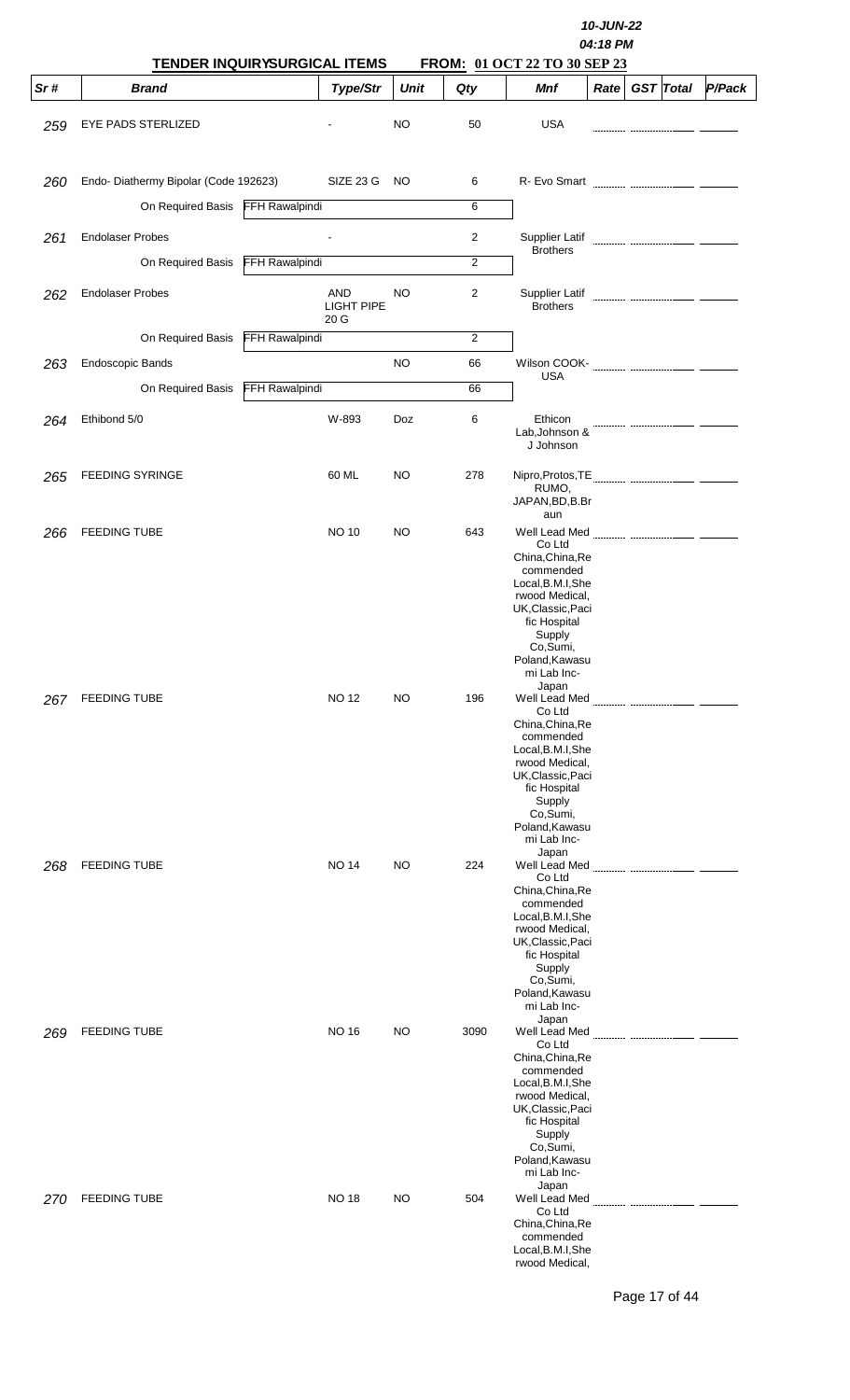|     |                          | 10-JUN-22<br>04:18 PM<br><b>TENDER INQUIRYSURGICAL ITEMS</b><br>FROM: 01 OCT 22 TO 30 SEP 23 |             |      |                                                                                                                                                                                                      |      |                  |        |  |
|-----|--------------------------|----------------------------------------------------------------------------------------------|-------------|------|------------------------------------------------------------------------------------------------------------------------------------------------------------------------------------------------------|------|------------------|--------|--|
| Sr# | <b>Brand</b>             | Type/Str                                                                                     | <b>Unit</b> | Qty  | Mnf                                                                                                                                                                                                  | Rate | <b>GST</b> Total | P/Pack |  |
|     |                          |                                                                                              |             |      | UK, Classic, Paci<br>fic Hospital<br>Supply<br>Co,Sumi,<br>Poland, Kawasu<br>mi Lab Inc-<br>Japan                                                                                                    |      |                  |        |  |
| 271 | <b>FEEDING TUBE</b>      | <b>NO 20</b>                                                                                 | NO          | 12   | Well Lead Med<br>Co Ltd<br>China, China, Re<br>commended<br>Local, B.M.I, She<br>rwood Medical,<br>UK, Classic, Paci<br>fic Hospital<br>Supply<br>Co,Sumi,<br>Poland, Kawasu<br>mi Lab Inc-<br>Japan |      |                  |        |  |
| 272 | <b>FEEDING TUBE</b>      | NO <sub>4</sub>                                                                              | <b>NO</b>   | 729  | Well Lead Med<br>Co Ltd<br>China, China, Re<br>commended<br>Local, B.M.I, She<br>rwood Medical,<br>UK, Classic, Paci<br>fic Hospital<br>Supply<br>Co,Sumi,<br>Poland, Kawasu<br>mi Lab Inc-<br>Japan |      |                  |        |  |
| 273 | <b>FEEDING TUBE</b>      | NO <sub>5</sub>                                                                              | <b>NO</b>   | 1975 | Well Lead Med<br>Co Ltd<br>China, China, Re<br>commended<br>Local, B.M.I, She<br>rwood Medical,<br>UK, Classic, Paci<br>fic Hospital<br>Supply<br>Co,Sumi,<br>Poland, Kawasu<br>mi Lab Inc-<br>Japan |      |                  |        |  |
| 274 | <b>FEEDING TUBE</b>      | NO <sub>6</sub>                                                                              | NO          | 2688 | Well Lead Med<br>Co Ltd<br>China, China, Re<br>commended<br>Local, B.M.I, She<br>rwood Medical,<br>UK, Classic, Paci<br>fic Hospital<br>Supply<br>Co,Sumi,<br>Poland, Kawasu<br>mi Lab Inc-<br>Japan |      |                  |        |  |
| 275 | <b>FEEDING TUBE</b>      | NO 8                                                                                         | NO          | 602  | Well Lead Med<br>Co Ltd<br>China, China, Re<br>commended<br>Local, B.M.I, She<br>rwood Medical,<br>UK, Classic, Paci<br>fic Hospital<br>Supply<br>Co,Sumi,<br>Poland, Kawasu<br>mi Lab Inc-<br>Japan |      |                  |        |  |
| 276 | FOLLEY'S CATHETER 2 WAY. | SIZE 10                                                                                      | NO          | 212  | Co Ltd<br>China, Coloplast<br>,Bard,<br>UK, MALAYSIA,<br>Kendal, Urocare,                                                                                                                            |      |                  |        |  |
| 277 | FOLLEY'S CATHETER 2 WAY. | SIZE 12                                                                                      | NO          | 138  | Malaysia<br>Well Lead Med <b>Marting Communication Martin</b><br>Co Ltd<br>China, Coloplast<br>,Bard,<br>UK, MALAYSIA,<br>Kendal, Urocare,                                                           |      |                  |        |  |
| 278 | FOLLEY'S CATHETER 2 WAY. | SIZE 14                                                                                      | NO.         | 686  | Malaysia<br>Well Lead Med<br>Co Ltd<br>China, Coloplast<br>,Bard,                                                                                                                                    |      |                  |        |  |

Page 18 of 44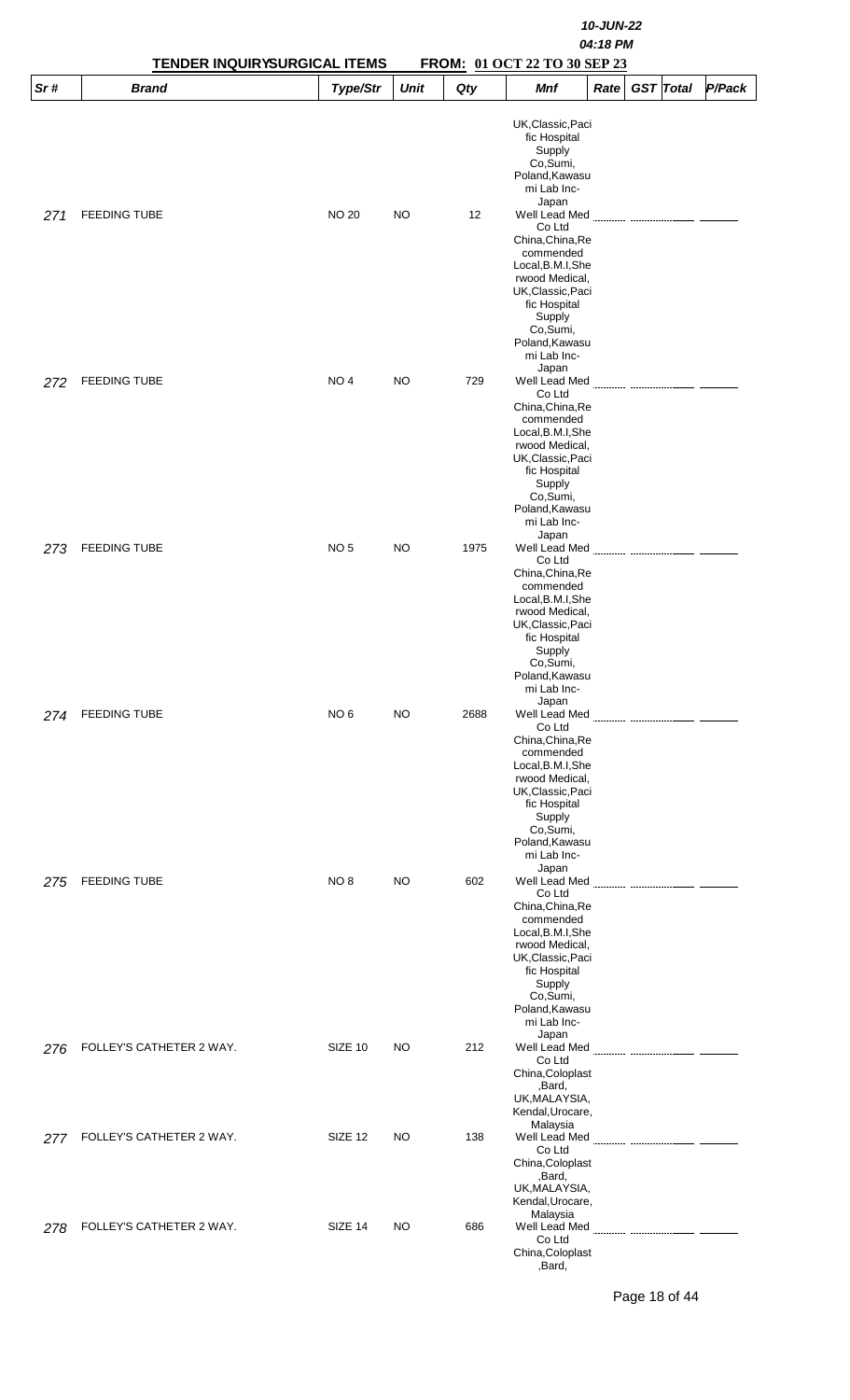| Sr# | <b>TENDER INQUIRYSURGICAL ITEMS</b><br><b>Brand</b> | Type/Str                     | <b>Unit</b> | Qty  | <b>FROM: 01 OCT 22 TO 30 SEP 23</b><br><b>Mnf</b> | Rate | <b>GST</b> Total | P/Pack |
|-----|-----------------------------------------------------|------------------------------|-------------|------|---------------------------------------------------|------|------------------|--------|
|     |                                                     |                              |             |      |                                                   |      |                  |        |
|     |                                                     |                              |             |      | UK, MALAYSIA,<br>Kendal, Urocare,                 |      |                  |        |
|     |                                                     |                              |             |      | Malaysia                                          |      |                  |        |
| 279 | FOLLEY'S CATHETER 2 WAY.                            | SIZE 16                      | NO          | 4416 | Well Lead Med                                     |      |                  |        |
|     |                                                     |                              |             |      | Co Ltd<br>China, Coloplast                        |      |                  |        |
|     |                                                     |                              |             |      | ,Bard,                                            |      |                  |        |
|     |                                                     |                              |             |      | UK, MALAYSIA,<br>Kendal, Urocare,                 |      |                  |        |
| 280 | FOLLEY'S CATHETER 2 WAY.                            | SIZE 18                      | <b>NO</b>   | 20   | Malaysia<br>Well Lead Med                         |      |                  |        |
|     |                                                     |                              |             |      | Co Ltd                                            |      |                  |        |
|     |                                                     |                              |             |      | China, Coloplast<br>,Bard,                        |      |                  |        |
|     |                                                     |                              |             |      | UK, MALAYSIA,<br>Kendal, Urocare,                 |      |                  |        |
|     |                                                     |                              |             |      | Malaysia                                          |      |                  |        |
| 281 | FOLLEY'S CATHETER 2 WAY.                            | SIZE 20                      | NO          | 14   | Co Ltd                                            |      |                  |        |
|     |                                                     |                              |             |      | China, Coloplast<br>,Bard,                        |      |                  |        |
|     |                                                     |                              |             |      | UK, MALAYSIA,                                     |      |                  |        |
|     |                                                     |                              |             |      | Kendal, Urocare,<br>Malaysia                      |      |                  |        |
| 282 | FOLLEY'S CATHETER 2 WAY.                            | SIZE <sub>6</sub>            | NO          | 12   | Co Ltd                                            |      |                  |        |
|     |                                                     |                              |             |      | China, Coloplast                                  |      |                  |        |
|     |                                                     |                              |             |      | ,Bard,<br>UK, MALAYSIA,                           |      |                  |        |
|     |                                                     |                              |             |      | Kendal, Urocare,<br>Malaysia                      |      |                  |        |
| 283 | FOLLEY'S CATHETER 2 WAY.                            | SIZE <sub>8</sub>            | <b>NO</b>   | 12   | Well Lead Med<br>Co Ltd                           |      |                  |        |
|     |                                                     |                              |             |      | China, Coloplast                                  |      |                  |        |
|     |                                                     |                              |             |      | ,Bard,<br>UK, MALAYSIA,                           |      |                  |        |
|     |                                                     |                              |             |      | Kendal, Urocare,<br>Malaysia                      |      |                  |        |
| 284 | FOLLEY'S CATHETER 3 WAY                             | SIZE 14                      | NO.         | 3    | Well Lead Med                                     |      |                  |        |
|     |                                                     |                              |             |      | Co Ltd<br>China, Bard,                            |      |                  |        |
|     |                                                     |                              |             |      | UK, Urocare,<br>Malaysia, Kenda                   |      |                  |        |
|     |                                                     |                              |             |      | $\mathbf{I}$                                      |      |                  |        |
| 285 | FOLLEY'S CATHETER 3 WAY                             | SIZE 16                      | <b>NO</b>   | 166  | Well Lead Med<br>Co Ltd                           |      |                  |        |
|     |                                                     |                              |             |      | China, Bard,<br>UK, Urocare,                      |      |                  |        |
|     |                                                     |                              |             |      | Malaysia, Kenda<br>$\mathbf{I}$                   |      |                  |        |
| 286 | FOLLEY'S CATHETER 3 WAY                             | SIZE 18                      | <b>NO</b>   | 166  | Well Lead Med                                     |      |                  |        |
|     |                                                     |                              |             |      | Co Ltd<br>China, Bard,                            |      |                  |        |
|     |                                                     |                              |             |      | UK, Urocare,<br>Malaysia, Kenda                   |      |                  |        |
|     |                                                     |                              |             |      | $\mathbf{I}$                                      |      |                  |        |
| 287 | FOLLEY'S CATHETER 3 WAY                             | SIZE 22                      | NO          | 14   | Well Lead Med<br>Co Ltd                           |      |                  |        |
|     |                                                     |                              |             |      | China, Bard,<br>UK, Urocare,                      |      |                  |        |
|     |                                                     |                              |             |      | Malaysia, Kenda                                   |      |                  |        |
| 288 | FOLLEY'S CATHETER 3 WAY                             | SIZE 24                      | NO          | 52   | Well Lead Med                                     |      |                  |        |
|     | FFH Rawalpindi<br>On Required Basis                 |                              |             | 38   | Co Ltd<br>China, Bard,                            |      |                  |        |
|     |                                                     |                              |             |      | UK, Urocare,<br>Malaysia, Kenda                   |      |                  |        |
| 289 | FOR RETINA SURGERY ENCIRCLEMENT                     | <b>BAND 2.5</b>              | NO          | 2    | <b>USA</b>                                        |      |                  |        |
|     |                                                     | MМ                           |             |      |                                                   |      |                  |        |
|     | <b>FFH Rawalpindi</b><br>On Required Basis          |                              |             | 2    |                                                   |      |                  |        |
| 290 | FOR RETINA SURGERY ENCIRCLEMENT                     | TYRE 5<br>MM                 | NO          | 2    | USA                                               |      |                  |        |
|     | On Required Basis FFH Rawalpindi                    |                              |             | 2    |                                                   |      |                  |        |
| 291 | FORMALDHYDE (FORMALINE)                             | SOL 2.5                      | <b>BOTT</b> | 429  | <b>Martin Dow</b>                                 |      |                  |        |
|     |                                                     | <b>LTR</b>                   |             |      | Marker                                            |      |                  |        |
|     |                                                     |                              |             |      |                                                   |      |                  |        |
| 292 | FORMALDHYDE (FORMALINE)                             | <b>SOL 4.5</b><br><b>LTR</b> | <b>BOTT</b> | 3    | <b>Martin Dow</b><br>Marker                       |      |                  |        |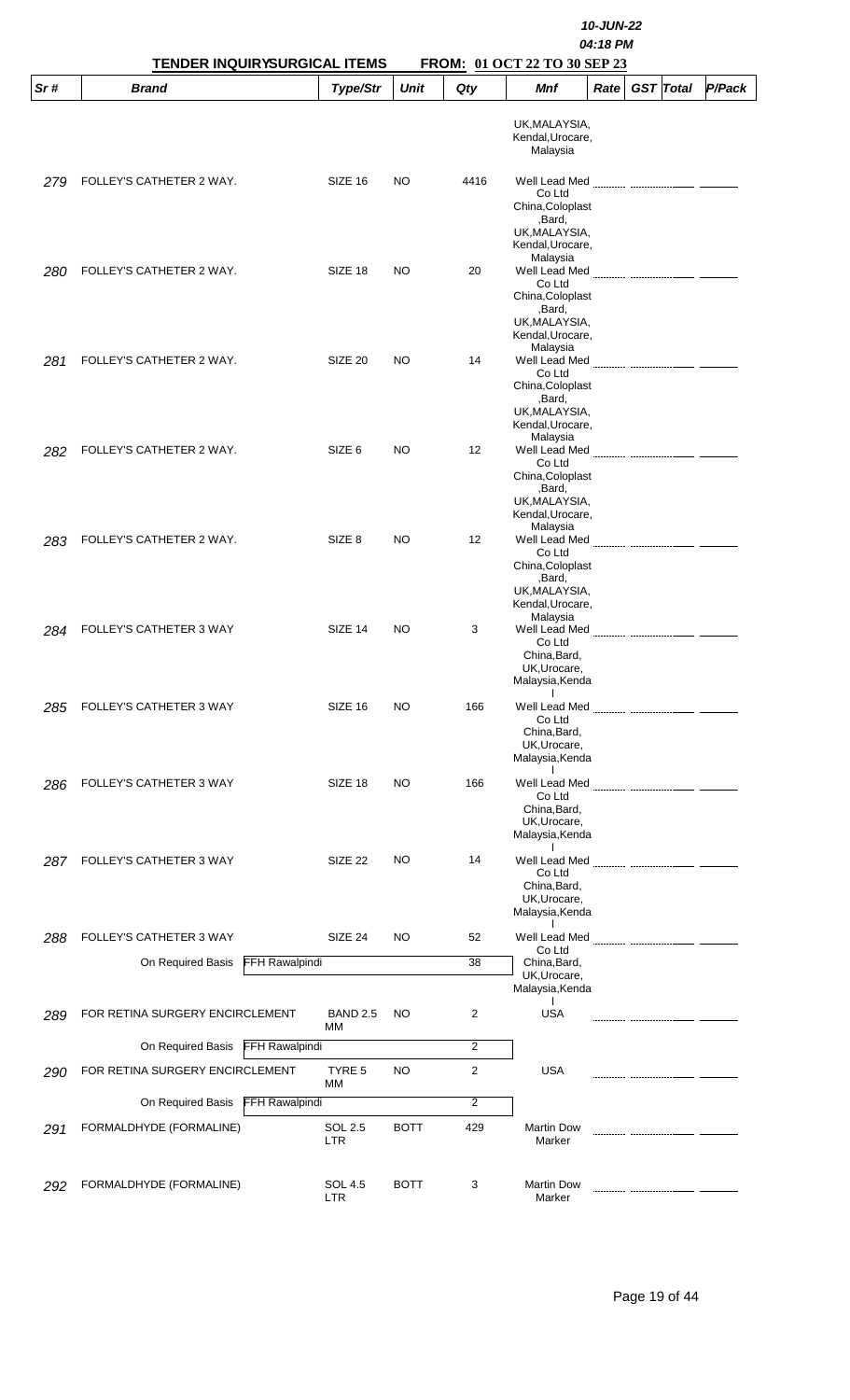|     | TENDER INQUIRYSURGICAL ITEMS               |                              |             |        | FROM: 01 OCT 22 TO 30 SEP 23                                                                         | 10-JUN-22<br>04:18 PM |                  |        |
|-----|--------------------------------------------|------------------------------|-------------|--------|------------------------------------------------------------------------------------------------------|-----------------------|------------------|--------|
| Sr# | <b>Brand</b>                               | Type/Str                     | <b>Unit</b> | Qty    | Mnf                                                                                                  | Rate                  | <b>GST</b> Total | P/Pack |
| 293 | FORMALDHYDE (FORMALINE)                    | SOL 500 ML BOTT              |             | 100    | <b>Martin Dow</b><br>Marker                                                                          |                       |                  |        |
| 294 | <b>Fibrin Glue</b>                         |                              |             | 82     | M srl - Italy                                                                                        |                       |                  |        |
| 295 | Folley's Catheter 2 Way Siliconised        | FR 10                        | <b>NO</b>   | 225    | Co Ltd<br>China, Coloplast                                                                           |                       |                  |        |
| 296 | Folley's Catheter 2 Way Siliconised        | <b>FR 12</b>                 | <b>NO</b>   | 280    | Well Lead Med<br>Co Ltd<br>China, Coloplast                                                          |                       |                  |        |
| 297 | Folley's Catheter 2 Way Siliconised        | <b>FR 14</b>                 | <b>NO</b>   | 1250   | Co Ltd<br>China, Coloplast                                                                           |                       |                  |        |
| 298 | Folley's Catheter 2 Way Siliconised        | <b>FR 16</b>                 | NO          | 7380   | Well Lead Med<br>Co Ltd<br>China, Coloplast                                                          |                       |                  |        |
| 299 | Folley's Catheter 2 Way Siliconised        | <b>FR 18</b>                 | <b>NO</b>   | 1330   | Well Lead Med                                                                                        |                       |                  |        |
|     | On Required Basis FFH Rawalpindi           |                              |             | 1325   | Co Ltd<br>China, Coloplast                                                                           |                       |                  |        |
| 300 | Folley's Catheter 2 Way Siliconised        | <b>FR 20</b>                 | NO          | 100    | Well Lead Med<br>Co Ltd<br>China, Coloplast                                                          |                       |                  |        |
| 301 | Folley's Catheter 2 Way Siliconised        | FR 8                         | <b>NO</b>   | 152    | Well Lead Med<br>Co Ltd<br>China, Coloplast                                                          |                       |                  |        |
| 302 | Folley's Catheter 3 Way Siliconised        | <b>FR 20</b>                 | NO          | 30     | Well Lead Med<br>Co Ltd China                                                                        |                       |                  |        |
| 303 | Folley's Catheter 3 Way Siliconised        | <b>FR 22</b>                 | NO          | 38     | Well Lead Med                                                                                        |                       |                  |        |
|     | <b>FFH Rawalpindi</b><br>On Required Basis |                              |             | 38     | Co Ltd China                                                                                         |                       |                  |        |
| 304 | Full Body Suit (Disposable)                | LARGE                        | NO          | 562    |                                                                                                      |                       |                  |        |
|     | <b>FFH Rawalpindi</b><br>On Required Basis |                              |             | 562    |                                                                                                      |                       |                  |        |
| 305 | <b>GAUZE PARAFFINE</b>                     | (MEDICATE<br>D)              | Tin         | 20     | Local                                                                                                |                       |                  |        |
| 306 | <b>GAUZE SURGICAL</b>                      | 36" * 40                     | Yards       | 142348 | Local                                                                                                |                       |                  |        |
| 307 | <b>GAUZE SURGICAL</b>                      | 36"X40<br>YARDS (28<br>PICS) | Yards       | 811500 | Local                                                                                                |                       |                  |        |
|     | <b>FFH Rawalpindi</b><br>On Required Basis |                              |             | 811500 |                                                                                                      |                       |                  |        |
| 308 | <b>GAUZE SURGICAL</b>                      | 4X4                          | <b>NO</b>   | 5656   | Local                                                                                                |                       |                  |        |
| 309 | GERMIDEX-NQ                                | 4 LTR                        | <b>BOTT</b> | 22     | Care                                                                                                 |                       |                  |        |
| 310 | <b>GLOVES OPERATION</b>                    | SIZE 6.5                     | <b>PAIR</b> | 64789  | Comfeel,<br>Malaysia, Comfit<br>,Meditrex,AnSell                                                     |                       |                  |        |
| 311 | <b>GLOVES OPERATION</b>                    | SIZE <sub>7</sub>            | <b>PAIR</b> | 63595  | Malaysia, B. Brau<br>n<br>Comfeel,<br>Malaysia, Comfit<br>,Meditrex,AnSell<br>Malaysia, B. Brau<br>n |                       |                  |        |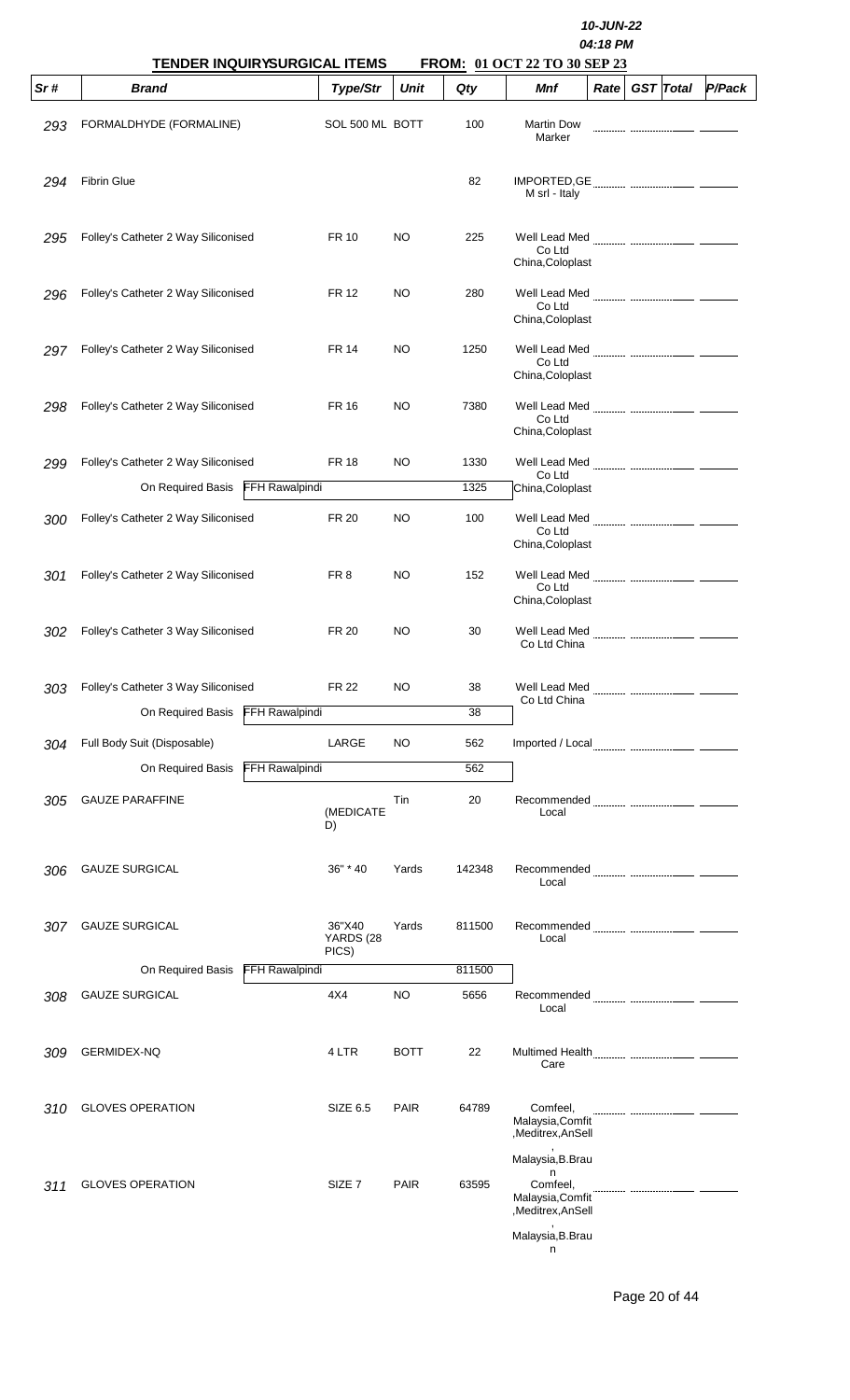|     | <b>TENDER INQUIRYSURGICAL ITEMS</b>                    |                                    |             |       | FROM: 01 OCT 22 TO 30 SEP 23                                                                                                                                                                                                   | 10-JUN-22<br>04:18 PM |                  |        |
|-----|--------------------------------------------------------|------------------------------------|-------------|-------|--------------------------------------------------------------------------------------------------------------------------------------------------------------------------------------------------------------------------------|-----------------------|------------------|--------|
| Sr# | <b>Brand</b>                                           | Type/Str                           | <b>Unit</b> | Qty   | Mnf                                                                                                                                                                                                                            | Rate                  | <b>GST</b> Total | P/Pack |
| 312 | <b>GLOVES OPERATION</b>                                | <b>SIZE 7.5</b>                    | <b>PAIR</b> | 65066 | Comfeel,<br>Malaysia, Comfit<br>,Meditrex,AnSell                                                                                                                                                                               |                       |                  |        |
| 313 | <b>GLOVES OPERATION</b>                                | SIZE <sub>8</sub>                  | <b>PAIR</b> | 24244 | Malaysia, B. Brau<br>n<br>Comfeel,<br>Malaysia, Comfit<br>,Meditrex,AnSell                                                                                                                                                     |                       |                  |        |
| 314 | <b>GLOVES OPERATION</b>                                | <b>SIZE 8.5</b>                    | <b>PAIR</b> | 1400  | Malaysia, B. Brau<br>n<br>Comfeel,<br>Malaysia, Comfit<br>,Meditrex,AnSell                                                                                                                                                     |                       |                  |        |
| 315 | <b>GROMMED TUBE</b>                                    | (WITH                              | NO          | 18    | Malaysia, B. Brau<br>n<br>EXMOOR, IMPO                                                                                                                                                                                         |                       |                  |        |
|     |                                                        | WIRE) 0.97<br>МM                   |             |       | <b>RTED</b>                                                                                                                                                                                                                    |                       |                  |        |
|     | On Required Basis                                      | FFH Rawalpindi                     |             | 8     |                                                                                                                                                                                                                                |                       |                  |        |
| 316 | Gases C3 F8                                            |                                    | <b>NO</b>   | 3     | Alchimia                                                                                                                                                                                                                       |                       |                  |        |
| 317 | Gauze Vaseline Medicated                               | 4" X 4"                            | Tin         | 109   | Shah Brot.                                                                                                                                                                                                                     |                       |                  |        |
| 318 | Glossy Photo Paper A-4 (FFA 210 X 297 MM)              | PKT OF 20                          |             | 5     | <b>BOADING</b>                                                                                                                                                                                                                 |                       |                  |        |
| 319 | Gloves Disp Latex                                      | LARGE<br><b>SIZE PKT</b><br>OF 100 | Pkt         | 8610  | Top,<br>Malaysia, Top<br>Gloves Sdn Bhd                                                                                                                                                                                        |                       |                  |        |
| 320 | Guide Wire for Pigtail Catheter                        | J-TIP<br>0.035"                    | NO          | 10    | Intradyn, Cardis, Martin Martin and Martin Martin and Martin and Martin and Martin and Martin and Martin and M<br><b>B.Braun</b>                                                                                               |                       |                  |        |
| 321 | HALLOW FIBRE DIALYZER WITH TUBING<br>SET               | 0.9 M2, SQ                         | NO          | 125   | Nipro, Weihai<br>weigao                                                                                                                                                                                                        |                       |                  |        |
|     | <b>FFH Rawalpindi</b><br>On Required Basis             |                                    |             | 125   | purification<br>product co ltd<br>china/wego<br>healthcare(shen<br>zhen)<br>china, Allmed<br>Medical<br>Company, TOR<br>AY,<br>JAPAN, GAMBR<br>O,<br>SWEDEN, Indus<br>trial Centre<br>Vedeggio<br>3, Kawasumi                  |                       |                  |        |
| 322 | HALLOW FIBRE DIALYZER WITH TUBING<br><b>SET</b>        | 1.4-M,SQ                           | NO          | 4500  | Lab Inc-Japan<br>Nipro, Weihai<br>weigao                                                                                                                                                                                       |                       |                  |        |
|     | On Required Basis                                      | FFH Rawalpindi                     |             | 4500  | purification<br>product co ltd<br>china/wego<br>healthcare(shen<br>zhen)<br>china, Allmed<br>Medical<br>Company, TOR<br>AY,<br>JAPAN, GAMBR<br>O,<br>SWEDEN, Indus<br>trial Centre<br>Vedeggio<br>3, Kawasumi<br>Lab Inc-Japan |                       |                  |        |
| 323 | <b>HALLOW FIBRE DIALYZER WITH TUBING</b><br><b>SET</b> | 1.6                                | NO          | 7340  | Nipro, Weihai<br>weigao                                                                                                                                                                                                        |                       |                  |        |
|     | On Required Basis                                      | FFH Rawalpindi                     |             | 6100  | purification<br>product co ltd<br>china/wego<br>healthcare(shen<br>zhen)<br>china, Allmed                                                                                                                                      |                       |                  |        |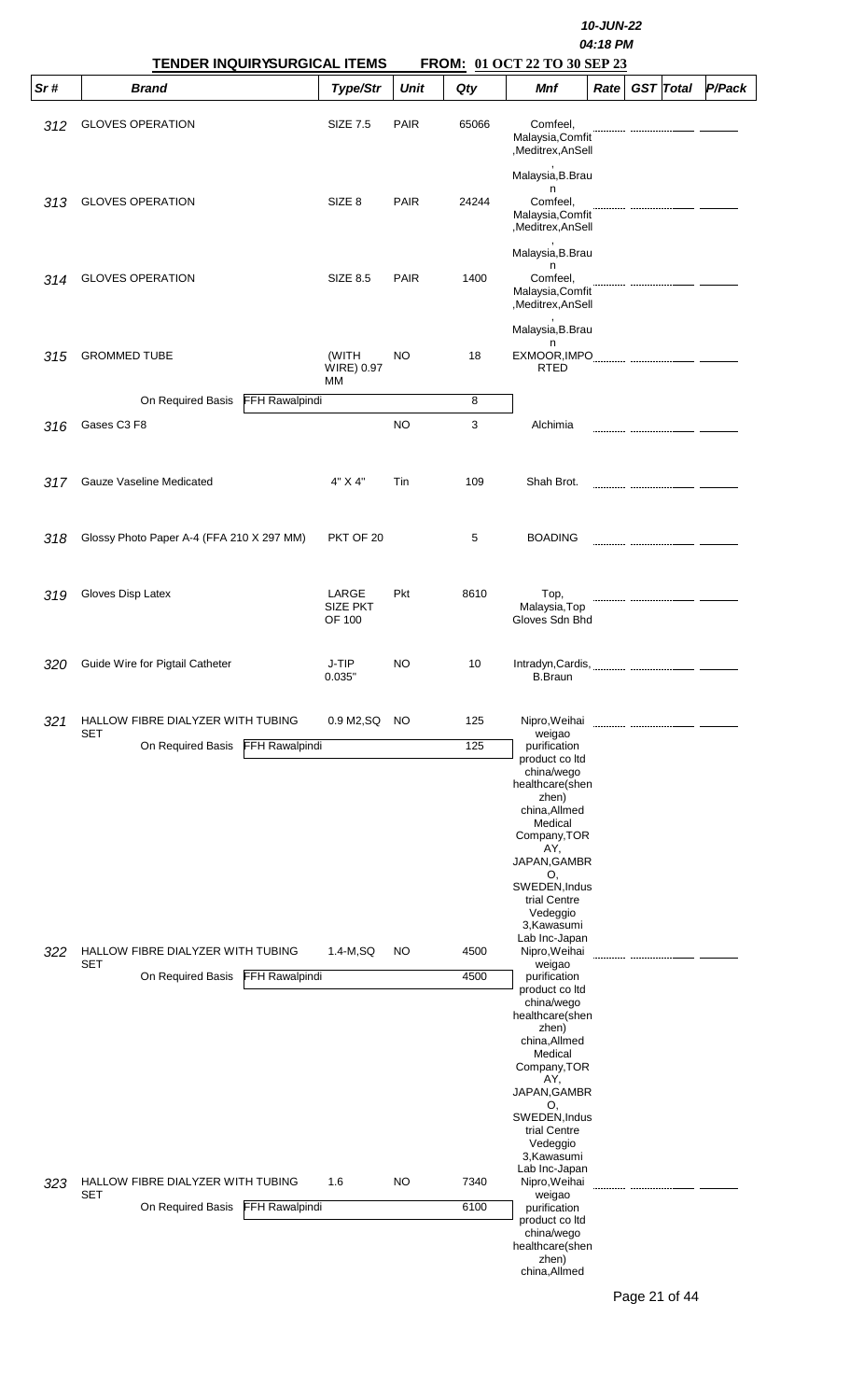| Sr# | <b>TENDER INQUIRYSURGICAL ITEMS</b><br><b>Brand</b> |                       | Type/Str                    | <b>Unit</b> | Qty  | <b>FROM: 01 OCT 22 TO 30 SEP 23</b><br><b>Mnf</b> | Rate | <b>GST</b> Total | P/Pack |
|-----|-----------------------------------------------------|-----------------------|-----------------------------|-------------|------|---------------------------------------------------|------|------------------|--------|
|     |                                                     |                       |                             |             |      |                                                   |      |                  |        |
|     |                                                     |                       |                             |             |      | Medical<br>Company, TOR                           |      |                  |        |
|     |                                                     |                       |                             |             |      | AY,                                               |      |                  |        |
|     |                                                     |                       |                             |             |      | JAPAN, GAMBR<br>O.                                |      |                  |        |
|     |                                                     |                       |                             |             |      | SWEDEN, Indus<br>trial Centre                     |      |                  |        |
|     |                                                     |                       |                             |             |      | Vedeggio                                          |      |                  |        |
|     |                                                     |                       |                             |             |      | 3, Kawasumi<br>Lab Inc-Japan                      |      |                  |        |
| 324 | HALLOW FIBRE DIALYZER WITH TUBING<br>SET            |                       | 1.8 M2, SQ                  |             | 1150 | Nipro, Weihai<br>weigao                           |      |                  |        |
|     |                                                     |                       |                             |             |      | purification                                      |      |                  |        |
|     |                                                     |                       |                             |             |      | product co Itd<br>china/wego                      |      |                  |        |
|     |                                                     |                       |                             |             |      | healthcare(shen                                   |      |                  |        |
|     |                                                     |                       |                             |             |      | zhen)<br>china, Allmed                            |      |                  |        |
|     |                                                     |                       |                             |             |      | Medical<br>Company, TOR                           |      |                  |        |
|     |                                                     |                       |                             |             |      | AY,                                               |      |                  |        |
|     |                                                     |                       |                             |             |      | JAPAN, GAMBR<br>O,                                |      |                  |        |
|     |                                                     |                       |                             |             |      | SWEDEN, Indus<br>trial Centre                     |      |                  |        |
|     |                                                     |                       |                             |             |      | Vedeggio                                          |      |                  |        |
|     |                                                     |                       |                             |             |      | 3, Kawasumi<br>Lab Inc-Japan                      |      |                  |        |
| 325 | HALLOW FIBRE DIALYZER WITH TUBING<br>SET            |                       | $1.8-M, SQ$                 | <b>NO</b>   | 2750 | Nipro, Weihai<br>weigao                           |      |                  |        |
|     | On Required Basis                                   | FFH Rawalpindi        |                             |             | 2750 | purification                                      |      |                  |        |
|     |                                                     |                       |                             |             |      | product co ltd<br>china/wego                      |      |                  |        |
|     |                                                     |                       |                             |             |      | healthcare(shen<br>zhen)                          |      |                  |        |
|     |                                                     |                       |                             |             |      | china, Allmed                                     |      |                  |        |
|     |                                                     |                       |                             |             |      | Medical<br>Company, TOR                           |      |                  |        |
|     |                                                     |                       |                             |             |      | AY,<br>JAPAN, GAMBR                               |      |                  |        |
|     |                                                     |                       |                             |             |      | O,                                                |      |                  |        |
|     |                                                     |                       |                             |             |      | SWEDEN, Indus<br>trial Centre                     |      |                  |        |
|     |                                                     |                       |                             |             |      | Vedeggio<br>3, Kawasumi                           |      |                  |        |
|     |                                                     |                       |                             |             |      | Lab Inc-Japan                                     |      |                  |        |
| 326 | <b>HARNESS for Face Mask</b>                        |                       | N-8740006 NO                |             | 12   | Inter Surgical,<br>UK.                            |      |                  |        |
|     |                                                     |                       |                             |             |      |                                                   |      |                  |        |
| 327 | HMEFs - Mini (Heat & Moisture Exchange<br>Filter)   |                       | ADULT -<br>8141             | NO          | 867  | (CANAK)<br>Ningbo Luke                            |      |                  |        |
|     |                                                     |                       |                             |             |      | medical devices                                   |      |                  |        |
|     |                                                     |                       |                             |             |      | Co china, Inter<br>Surgical, UK.                  |      |                  |        |
| 328 | HMEFs - Mini (Heat & Moisture Exchange<br>Filter)   |                       | <b>INFANTS -</b><br>1441    | NO          | 102  | (CANAK)                                           |      |                  |        |
|     |                                                     |                       |                             |             |      | Ningbo Luke<br>medical devices                    |      |                  |        |
|     |                                                     |                       |                             |             |      | Co china, Inter<br>Surgical, UK.                  |      |                  |        |
| 329 | HYDRO ACTIVE GEL                                    |                       | 15 GM                       | <b>TUBE</b> | 50   | t Denmark                                         |      |                  |        |
|     | On Required Basis                                   | FFH Rawalpindi        |                             |             | 50   | (Purilone), Hollis                                |      |                  |        |
|     |                                                     |                       |                             |             |      | ter, USA, Conva<br>Tec (Duoderm)                  |      |                  |        |
| 330 | <b>Hand Sanitizer</b>                               |                       | 1 LTR                       | <b>BOTT</b> | 4949 | Imported/Local                                    |      |                  |        |
|     | On Required Basis                                   | FFH Rawalpindi        |                             |             | 1956 |                                                   |      |                  |        |
| 331 | Harmonic Scalpel Probe, Ace                         |                       | 23 E                        | NO          | 4    | Ethicon                                           |      |                  |        |
|     | On Required Basis                                   | <b>FFH Rawalpindi</b> |                             |             | 4    |                                                   |      |                  |        |
| 332 | Harmonic Scalpel Probe, Ace                         |                       | 36 E                        | <b>NO</b>   | 4    | Ethicon                                           |      |                  |        |
|     | On Required Basis                                   | <b>FFH Rawalpindi</b> |                             |             | 4    |                                                   |      |                  |        |
|     |                                                     |                       |                             |             |      |                                                   |      |                  |        |
| 333 | Heavy Liquids i.e PFCL                              |                       | <b>PERFLUOR</b>             |             | 15   | Alchimia Italy                                    |      |                  |        |
|     |                                                     |                       | <b>ODECALIN</b><br>E 7.5 ML |             |      |                                                   |      |                  |        |
|     |                                                     |                       |                             |             |      |                                                   |      |                  |        |
| 334 | I Gel (2nd Generation)                              |                       | $S-3$                       | NO          | 2    | Inter Surgical,                                   |      |                  |        |
|     |                                                     |                       |                             |             |      | UK.                                               |      |                  |        |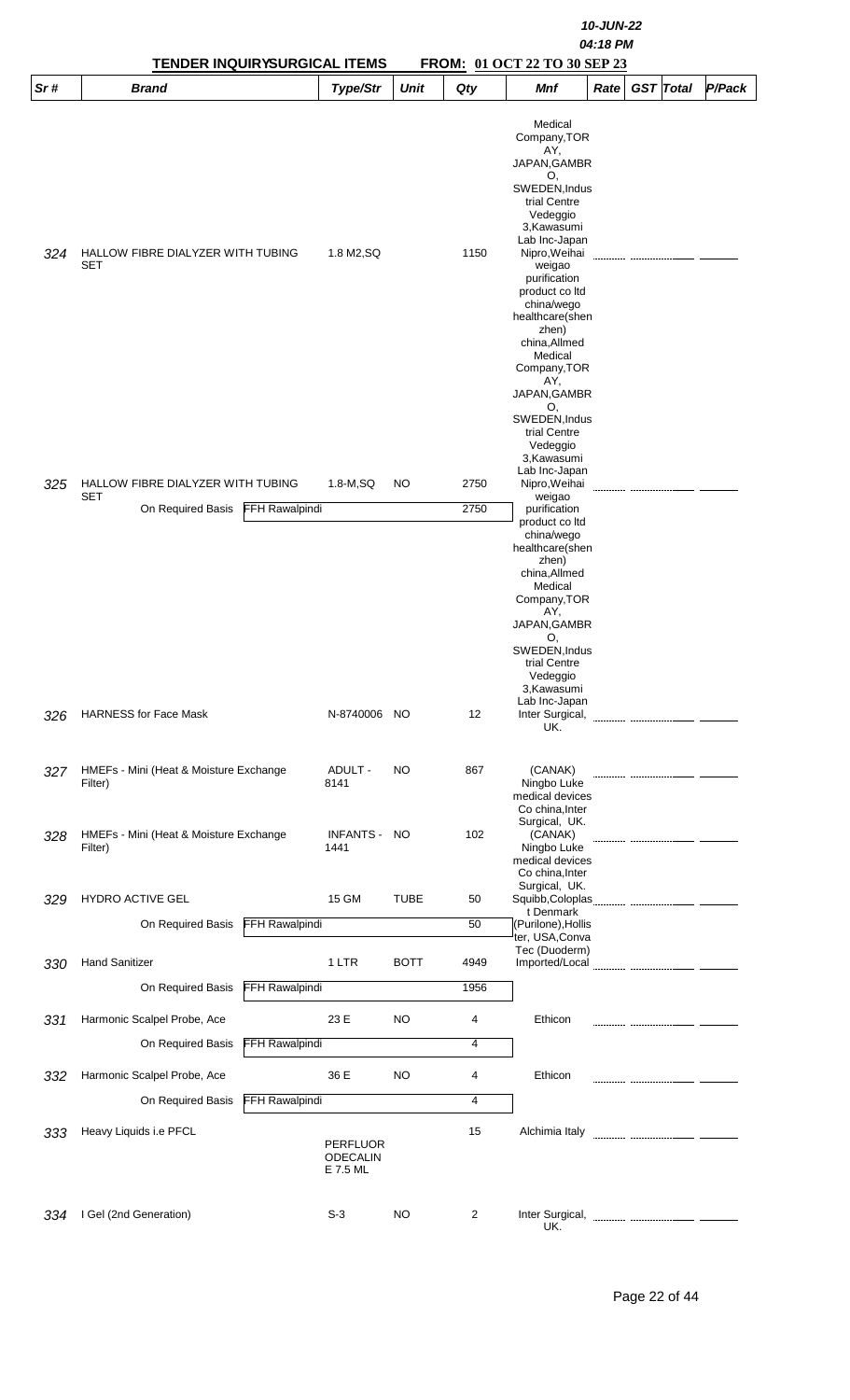|            | TENDER INQUIRYSURGICAL ITEMS                               |                       |                                        |                 | 10-JUN-22<br>04:18 PM<br>FROM: 01 OCT 22 TO 30 SEP 23 |                                                                                                                                                                                                                         |      |                  |        |  |  |
|------------|------------------------------------------------------------|-----------------------|----------------------------------------|-----------------|-------------------------------------------------------|-------------------------------------------------------------------------------------------------------------------------------------------------------------------------------------------------------------------------|------|------------------|--------|--|--|
| Sr#        | <b>Brand</b>                                               |                       | Type/Str                               | Unit            | Qty                                                   | Mnf                                                                                                                                                                                                                     | Rate | <b>GST</b> Total | P/Pack |  |  |
| 335        | I Gel (2nd Generation)                                     |                       | $S-4$                                  | <b>NO</b>       | 2                                                     | Inter Surgical,<br>UK.                                                                                                                                                                                                  |      |                  |        |  |  |
| 336        | <b>INGRAM TROCAR CATHETER</b>                              |                       | SIZE 12                                | NO              | 4                                                     | Cook.<br>USA, Marflow, S                                                                                                                                                                                                |      |                  |        |  |  |
|            | On Required Basis                                          | <b>FFH Rawalpindi</b> |                                        |                 | 4                                                     | herwood<br>Medical,<br>UK, Bard,<br>UK, Porges,                                                                                                                                                                         |      |                  |        |  |  |
| 337        | <b>INGRAM TROCAR CATHETER</b><br>On Required Basis         | FFH Rawalpindi        | SIZE 16                                | NO              | 4<br>4                                                | France, Kendal<br>Cook,<br>USA, Marflow, S                                                                                                                                                                              |      |                  |        |  |  |
| 338        | <b>INLET WATER FILTER</b>                                  |                       | 5 MICRON NO                            |                 | 350                                                   | herwood<br>Medical.<br>UK, Bard,<br>UK, Porges,<br>France, Kendal<br>IMPORTED, HY                                                                                                                                       |      |                  |        |  |  |
|            |                                                            |                       |                                        |                 |                                                       | DROSEP INC.                                                                                                                                                                                                             |      |                  |        |  |  |
| 339        | <b>IOBAN</b>                                               |                       | 60 * 35 CM NO                          |                 | 600                                                   | 3M, USA                                                                                                                                                                                                                 |      |                  |        |  |  |
| 340        | <b>IV CHAMBER</b>                                          |                       |                                        | <b>NO</b>       | 2554                                                  | Otsuka, Unison                                                                                                                                                                                                          |      |                  |        |  |  |
| 341        | IV GIVING SET                                              |                       |                                        | <b>NO</b>       | 275144                                                | Otsuka, Shangh<br>ai Kindly                                                                                                                                                                                             |      |                  |        |  |  |
|            | On Required Basis                                          | FFH Rawalpindi        |                                        |                 | 192000                                                | Enterprises, Uni<br>son,Medipak,TR<br><b>OW</b><br>SET, YMS, Grac<br>е<br>Pharmaceutical                                                                                                                                |      |                  |        |  |  |
| 342        | IV STOPPER                                                 |                       |                                        | <b>NO</b>       | 22500                                                 | S.<br><b>B.Braun</b>                                                                                                                                                                                                    |      |                  |        |  |  |
| 343        | Irrigation Set for Glycine                                 |                       |                                        | <b>SET</b>      | 18                                                    | Medipak                                                                                                                                                                                                                 |      |                  |        |  |  |
|            | On Required Basis                                          | <b>FFH Rawalpindi</b> |                                        |                 | 18                                                    |                                                                                                                                                                                                                         |      |                  |        |  |  |
| 344        | Isoflurane.                                                |                       | LIQ 100 ML BOTT                        |                 | 2359                                                  | Aventis Pharma<br>(Isoflurane), AB<br>BOTT, USA<br>(Forane), Aescia<br>QueenBorough<br>Limited (UK)<br>(Marketed by<br>Getz Pharma<br>(Pvt) Ltd<br>Karachi (Pak)<br>(Forane), Primal<br>Critical Care,<br>USA (Restane) |      |                  |        |  |  |
| 345        | K N 95 Mask                                                |                       |                                        | <b>NO</b>       | 940                                                   | <b>IMPORTED</b>                                                                                                                                                                                                         |      |                  |        |  |  |
|            | On Required Basis                                          | FFH Rawalpindi        |                                        |                 | 940                                                   |                                                                                                                                                                                                                         |      |                  |        |  |  |
| 346        | <b>KALTOSTAT DRESSING</b><br>On Required Basis             | FFH Rawalpindi        | $3*5$                                  | <b>NO</b>       | 50<br>50                                              | Conva Tec                                                                                                                                                                                                               |      |                  |        |  |  |
|            |                                                            |                       | 4X4                                    | <b>NO</b>       | 475                                                   |                                                                                                                                                                                                                         |      |                  |        |  |  |
| 347        | Kalginate Dressing<br>On Required Basis                    | FFH Rawalpindi        |                                        |                 | 475                                                   |                                                                                                                                                                                                                         |      |                  |        |  |  |
| 348<br>349 | LARYNGEAL MASK AIRWAY (LMA)<br>LARYNGEAL MASK AIRWAY (LMA) |                       | SIZE <sub>1</sub><br>SIZE <sub>2</sub> | <b>NO</b><br>NO | 13<br>22                                              | Well Lead<br><b>Medical Co</b><br>Ltd, Ningbo Luke<br><b>Medical Devices</b><br>Co., Inter<br>Surgical,<br>UK., Flexicare,<br>UK,LMA<br>Well Lead<br>Medical Co                                                         |      |                  |        |  |  |
|            |                                                            |                       |                                        |                 |                                                       | Ltd, Ningbo Luke<br><b>Medical Devices</b><br>Co., Inter<br>Surgical,<br>UK., Flexicare,                                                                                                                                |      |                  |        |  |  |

Page 23 of 44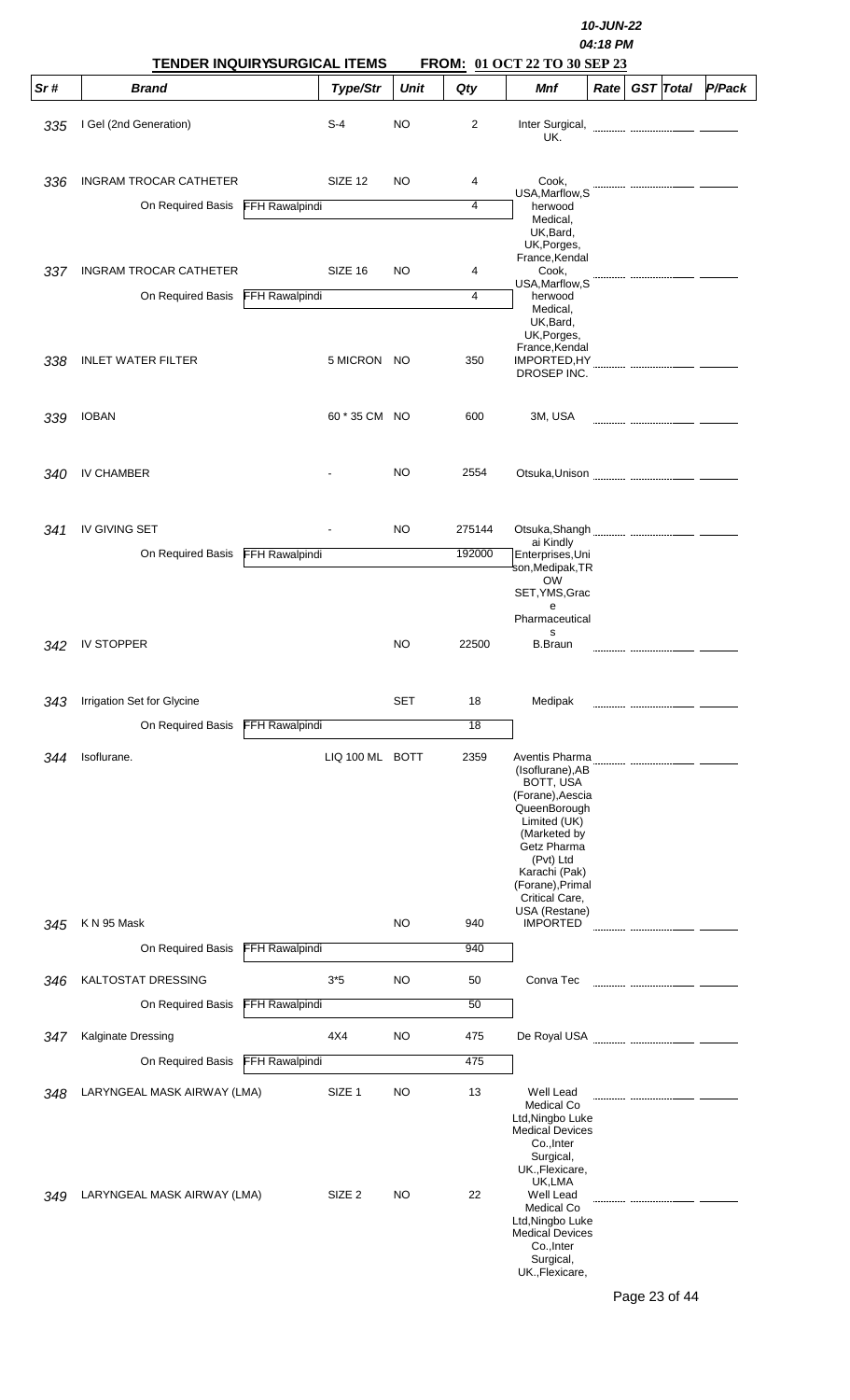|     | TENDER INQUIRYSURGICAL ITEMS                                 |                                              |             |                   | 10-JUN-22<br>04:18 PM<br>FROM: 01 OCT 22 TO 30 SEP 23                                                                                 |      |  |                  |               |  |
|-----|--------------------------------------------------------------|----------------------------------------------|-------------|-------------------|---------------------------------------------------------------------------------------------------------------------------------------|------|--|------------------|---------------|--|
| Sr# | <b>Brand</b>                                                 | Type/Str                                     | <b>Unit</b> | Qty               | Mnf                                                                                                                                   | Rate |  | <b>GST</b> Total | <b>P/Pack</b> |  |
|     |                                                              |                                              |             |                   | UK,LMA                                                                                                                                |      |  |                  |               |  |
| 350 | LARYNGEAL MASK AIRWAY (LMA)                                  | SIZE <sub>3</sub>                            | NO          | 52                | Well Lead<br>Medical Co<br>Ltd, Ningbo Luke<br><b>Medical Devices</b><br>Co., Inter<br>Surgical,                                      |      |  |                  |               |  |
| 351 | LARYNGEAL MASK AIRWAY (LMA)                                  | SIZE 4                                       | <b>NO</b>   | 42                | UK., Flexicare,<br>UK,LMA<br>Well Lead<br>Medical Co<br>Ltd, Ningbo Luke<br><b>Medical Devices</b><br>Co., Inter<br>Surgical,         |      |  |                  |               |  |
| 352 | <b>LIGA Clip Applicator</b>                                  | - MEDIUM                                     | NO.         | 1                 | UK., Flexicare,<br>UK,LMA<br>J & J Private<br>Ltd, Ethicon<br>Endo Surgery                                                            |      |  |                  |               |  |
| 353 | LISTERINE ANTISEPTIC                                         | LIQ 114 ML BOTT                              |             | 25                | Pfizer                                                                                                                                |      |  |                  |               |  |
| 354 | LMA I-gel                                                    | <b>ASSORTED</b>                              | NO          | 24                | Inter Surgical,<br>UK.                                                                                                                |      |  |                  |               |  |
| 355 | Labomat KS (Clear Rising Agent for Washer<br>Disinfector)    | 5000 ML                                      |             | 12                | Deppe<br>Germany                                                                                                                      |      |  |                  |               |  |
| 356 | Labomat MA (Mild Alkaline Cleaner for Washer<br>Disinfector) | 5000 ML                                      |             | 12                | Deppe<br>Germany                                                                                                                      |      |  |                  |               |  |
| 357 | Liga Clip                                                    | LT 300                                       | NO          | 158               | J & J Private<br>Ltd.Genicon.<br>USA, Recomme<br>nded<br>Local, Ethicon<br>Endo<br>Surgery, Aescul                                    |      |  |                  |               |  |
| 358 | Liga Clip                                                    | LT 300<br>PKT OF 18                          | Pkt         | 6                 | ap, Germany<br>J & J Private<br>Ltd, Genicon,<br>USA, Recomme<br>nded<br>Local, Ethicon<br>Endo<br>Surgery, Aescul                    |      |  |                  |               |  |
| 359 | Liga Clip                                                    | LT400 PKT Pkt<br><b>OF 18</b>                |             | $\overline{7}$    | ap, Germany<br>J & J Private<br>Ltd, Genicon,<br>USA, Recomme<br>nded<br>Local, Ethicon<br>Endo<br>Surgery, Aescul                    |      |  |                  |               |  |
| 360 | Liga Clip                                                    | <b>MEDIUM</b>                                | Pkt         | 36                | ap, Germany<br>J & J Private<br>Ltd, Genicon,<br>USA, Recomme<br>nded<br>Local, Ethicon<br>Endo                                       |      |  |                  |               |  |
| 361 | Liga Clip                                                    | <b>MEDIUM -</b><br>LARGE<br>(CODE<br>PL568T) | Pkt         | $12 \overline{ }$ | Surgery, Aescul<br>ap, Germany<br>J & J Private<br>Ltd, Genicon,<br>USA, Recomme<br>nded<br>Local, Ethicon<br>Endo<br>Surgery, Aescul |      |  |                  |               |  |
| 362 | <b>Linear Cutter</b>                                         | (TLC 75)<br>75 MM                            | NO          | 6                 | ap, Germany<br>J & J Private<br>Ltd, Ethicon<br><b>Endo Surgery</b>                                                                   |      |  |                  |               |  |
|     | On Required Basis<br>FFH Rawalpindi                          |                                              |             | 6                 |                                                                                                                                       |      |  |                  |               |  |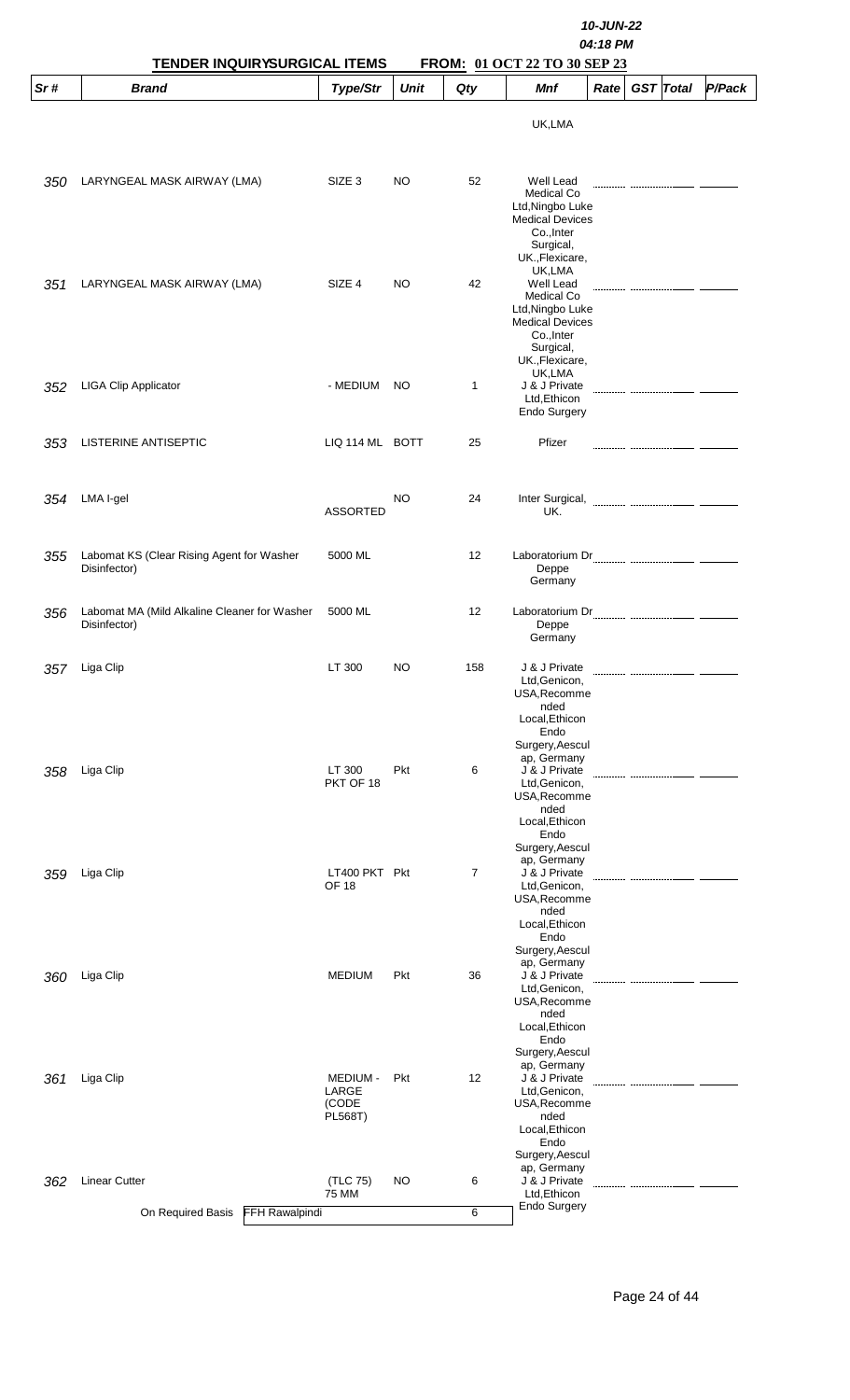|     | <b>TENDER INQUIRYSURGICAL ITEMS</b>                                      |                                     |             |       | 10-JUN-22<br>04:18 PM<br>FROM: 01 OCT 22 TO 30 SEP 23                                                                                                                                                                |
|-----|--------------------------------------------------------------------------|-------------------------------------|-------------|-------|----------------------------------------------------------------------------------------------------------------------------------------------------------------------------------------------------------------------|
| Sr# | <b>Brand</b>                                                             | Type/Str                            | <b>Unit</b> | Qty   | P/Pack<br><b>GST</b> Total<br>Mnf<br>Rate                                                                                                                                                                            |
| 363 | <b>MAKIN TOSH</b>                                                        | <b>RUBBER</b><br>(SHEET)            | Mtr         | 160   | Recommended<br>Local                                                                                                                                                                                                 |
| 364 | METHYL CELLULOSE                                                         | GEL (IN<br><b>GLASS</b><br>SYRINGE) | NO          | 1248  | L-JASANI<br>SCIENTIFIC, Ja<br>sani, COATEL<br>USA,LA Lab<br>USA, Sipic, Inter<br>national<br>Opthamtics                                                                                                              |
| 365 | <b>MICRO BURRETTE</b>                                                    | 100 ML                              | NO.         | 2644  | (USA)<br>Local, JMS                                                                                                                                                                                                  |
| 366 | Monopty Gun                                                              | SIZE 18                             | NO          | 96    | Bard,                                                                                                                                                                                                                |
|     | On Required Basis<br>FFH Rawalpindi                                      |                                     |             | 96    | UK, IMPORTED                                                                                                                                                                                                         |
| 367 | Monorapid Alcoholic Liquid/Hand Rub (Ready<br>for Use) Hand Disinfectant | 500 ML                              |             | 339   | Antiseptica<br><b>GMBH</b><br>Germany                                                                                                                                                                                |
| 368 | N 95 DISPOSABLE MASK                                                     |                                     | NO.         | 24    | 3M, USA                                                                                                                                                                                                              |
| 369 | <b>NASAL SPLINT</b>                                                      |                                     | NO.         | 400   | <b>EXMOOR</b>                                                                                                                                                                                                        |
| 370 | <b>NEBULIZER MASK</b>                                                    | <b>ADULT</b>                        | NO.         | 6799  | Co Ltd<br>China, HSINER<br>Co Ltd, Inter<br>Surgical,                                                                                                                                                                |
| 371 | NEBULIZER MASK                                                           | <b>PAEDS</b>                        | NO.         | 4765  | UK., Flexicare,<br>UK<br>Well Lead Med<br>Co Ltd<br>China, HSINER<br>Co Ltd, Inter<br>Surgical,<br>UK., Flexicare,                                                                                                   |
| 372 | NEEDLE FISTULA FOR HAEMODIALYSIS                                         | G.16                                | NO.         | 19250 | UK<br>Nipro, Perfect<br>Med Industries,<br>Taiwan, Vital<br>Healthcare,<br><b>SDN</b><br>Malaysia, GAMB<br>RO,<br>SWEDEN, Sund<br>er Biomedical<br>Tech Co Ltd,<br>Taiwan, Nipro<br>Singapore, Kaw<br>asumi Lab Inc- |
| 373 | NEEDLE SCALP VEIN (BUTTER FLY)                                           | G.20                                | NO          | 456   | Japan<br>JMS,<br>Singapore, JMS,<br>Nipro,<br>Thailand, Home                                                                                                                                                         |
| 374 | NEEDLE SCALP VEIN (BUTTER FLY)                                           | G.21                                | NO.         | 500   | Care, China, BD<br>JMS,<br>Singapore, JMS,<br>Nipro,<br>Thailand, Home                                                                                                                                               |
| 375 | NEEDLE SCALP VEIN (BUTTER FLY)                                           | G.22                                | NO.         | 375   | Care, China, BD<br>JMS,<br>Singapore, JMS,<br>Nipro,<br>Thailand, Home                                                                                                                                               |
| 376 | NEEDLE SCALP VEIN (BUTTER FLY)                                           | G.23                                | NO          | 250   | Care, China, BD<br>JMS,<br>Singapore, JMS,<br>Nipro,<br>Thailand.Home                                                                                                                                                |
| 377 | NEEDLE SCALP VEIN (BUTTER FLY)                                           | G.24                                | NO          | 21500 | Care, China, BD<br>JMS,<br>Singapore, JMS,<br>Nipro,<br>Thailand, Home<br>Care, China, BD                                                                                                                            |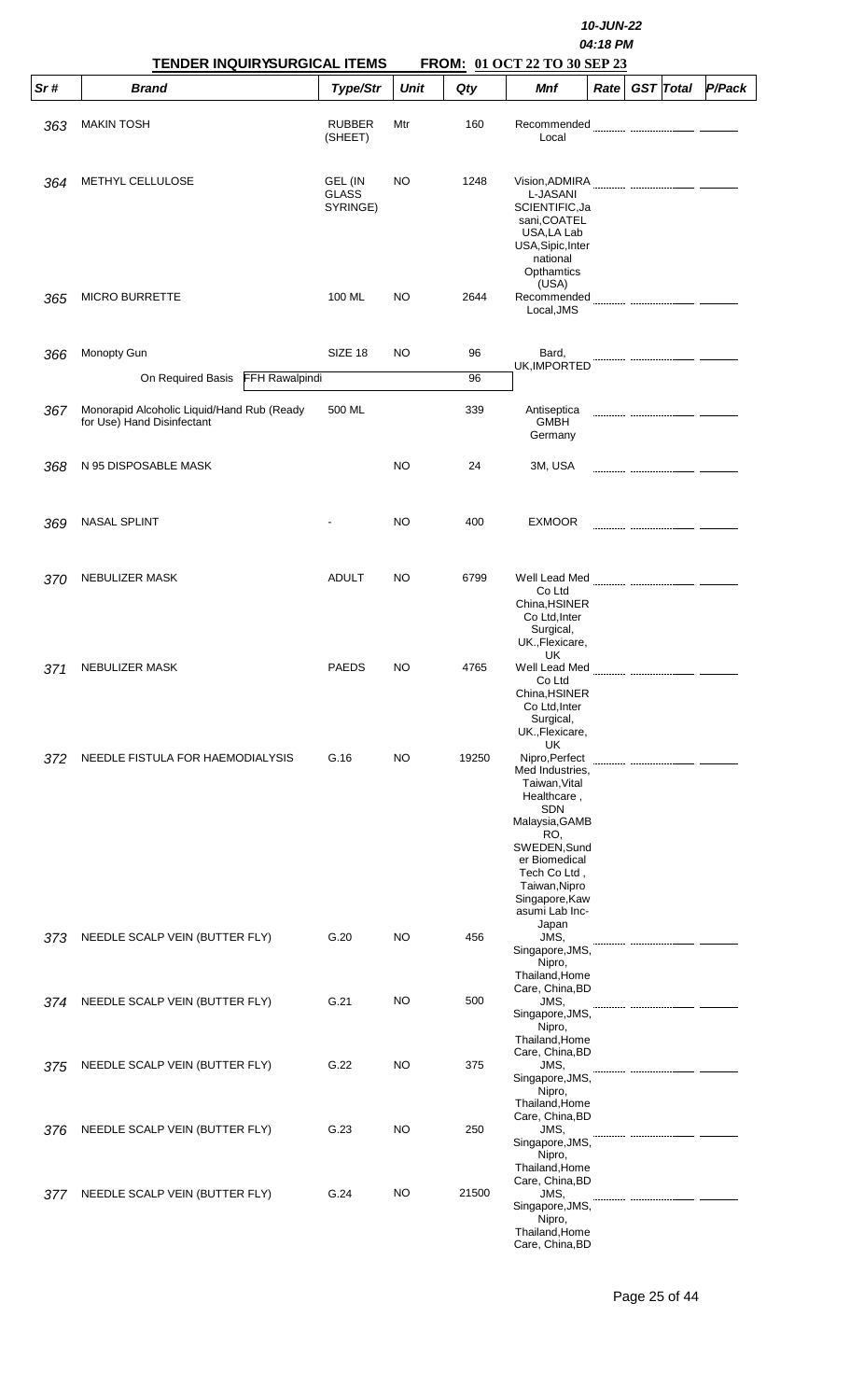|     | <b>TENDER INQUIRYSURGICAL ITEMS</b> |                | 10-JUN-22<br>04:18 PM<br>FROM: 01 OCT 22 TO 30 SEP 23 |      |                                                                                                   |      |  |                  |        |  |  |  |
|-----|-------------------------------------|----------------|-------------------------------------------------------|------|---------------------------------------------------------------------------------------------------|------|--|------------------|--------|--|--|--|
| Sr# | <b>Brand</b>                        | Type/Str       | <b>Unit</b>                                           | Qty  | <b>Mnf</b>                                                                                        | Rate |  | <b>GST</b> Total | P/Pack |  |  |  |
| 378 | NEEDLE SCALP VEIN (BUTTER FLY)      | G.25           | NO                                                    | 839  | JMS,<br>Singapore, JMS,<br>Nipro,<br>Thailand, Home                                               |      |  |                  |        |  |  |  |
| 379 | NEEDLE SPINAL (LUM PUNCTURE).       | G.16           | NO                                                    | 625  | Care, China, BD<br>Nipro<br>Japan., TSK,<br>Japan, BD, Medi<br>care, B. Braun, J<br>APAN, spinoma |      |  |                  |        |  |  |  |
| 380 | NEEDLE SPINAL (LUM PUNCTURE).       | G.20           | NO                                                    | 500  | х<br>Nipro<br>Japan., TSK,<br>Japan, BD, Medi<br>care, B. Braun, J<br>APAN, spinoma<br>x          |      |  |                  |        |  |  |  |
| 381 | NEEDLE SPINAL (LUM PUNCTURE).       | G.22           | NO                                                    | 677  | Nipro<br>Japan., TSK,<br>Japan, BD, Medi<br>care, B. Braun, J<br>APAN, spinoma<br>x               |      |  |                  |        |  |  |  |
| 382 | NEEDLE SPINAL (LUM PUNCTURE).       | G.23           | NO                                                    | 306  | Nipro<br>Japan., TSK,<br>Japan, BD, Medi<br>care, B. Braun, J<br>APAN, spinoma<br>x               |      |  |                  |        |  |  |  |
| 383 | NEEDLE SPINAL (LUM PUNCTURE).       | G.25           | NO                                                    | 3452 | Nipro<br>Japan., TSK,<br>Japan, BD, Medi<br>care, B. Braun, J<br>APAN, spinoma<br>x               |      |  |                  |        |  |  |  |
| 384 | NEEDLE SPINAL (LUM PUNCTURE).       | G.26           | NO                                                    | 125  | Nipro<br>Japan., TSK,<br>Japan, BD, Medi<br>care, B. Braun, J<br>APAN, spinoma<br>х               |      |  |                  |        |  |  |  |
| 385 | NEEDLE SPINAL (LUM PUNCTURE).       | G.27           | <b>NO</b>                                             | 628  | Nipro<br>Japan., TSK,<br>Japan, BD, Medi<br>care, B. Braun, J<br>APAN, spinoma                    |      |  |                  |        |  |  |  |
| 386 | NEEDLE SPINAL (PENCIL POINT)        | G-25 X 3.5" NO |                                                       | 400  | x<br><b>B.Braun</b>                                                                               |      |  |                  |        |  |  |  |
| 387 | NEEDLE TRUCT BIOPSY ABC             | 6" X 4.5"      | NO                                                    | 375  | SK, Japan                                                                                         |      |  |                  |        |  |  |  |
| 388 | <b>NEPHROSTOMY</b>                  | <b>SET</b>     | <b>NO</b>                                             | 52   | Porgis, Cook, Col                                                                                 |      |  |                  |        |  |  |  |
|     | On Required Basis                   | FFH Rawalpindi |                                                       | 50   | oplast, MICROVI<br>SION,                                                                          |      |  |                  |        |  |  |  |
| 389 | NG (ROYLE) TUBE                     | $S-10$         | <b>NO</b>                                             | 37   | USA, Sherwood<br>Medical, UK<br>Recommended<br>Local                                              |      |  |                  |        |  |  |  |
| 390 | NG (ROYLE) TUBE                     | $S-12$         | NO                                                    | 25   | Local                                                                                             |      |  |                  |        |  |  |  |
| 391 | NG (ROYLE) TUBE                     | $S-14$         | NO                                                    | 28   | Local                                                                                             |      |  |                  |        |  |  |  |
| 392 | NG (ROYLE) TUBE                     | $S-16$         | NO                                                    | 81   | Local                                                                                             |      |  |                  |        |  |  |  |
| 393 | NG (ROYLE) TUBE                     | $S-18$         | NO                                                    | 81   | Local                                                                                             |      |  |                  |        |  |  |  |
| 394 | NG (ROYLE) TUBE                     | $S-5$          | <b>NO</b>                                             | 23   | Local                                                                                             |      |  |                  |        |  |  |  |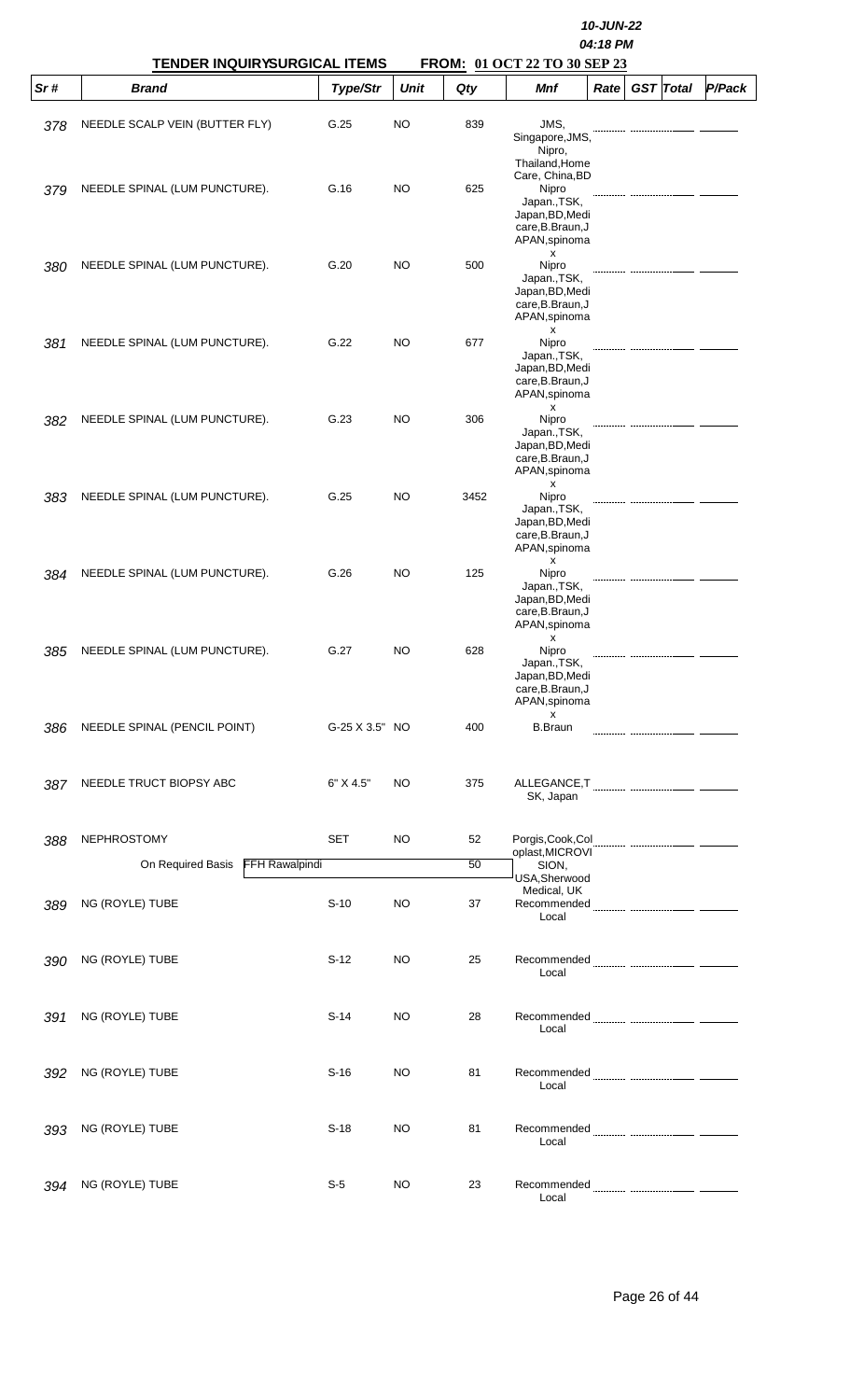|     | 10-JUN-22<br>04:18 PM<br>TENDER INQUIRYSURGICAL ITEMS<br>FROM: 01 OCT 22 TO 30 SEP 23 |               |             |                     |                                                                                                       |                   |  |                  |        |  |  |
|-----|---------------------------------------------------------------------------------------|---------------|-------------|---------------------|-------------------------------------------------------------------------------------------------------|-------------------|--|------------------|--------|--|--|
| Sr# | <b>Brand</b>                                                                          | Type/Str      | <b>Unit</b> | Qty                 | Mnf                                                                                                   | Rate <sub>1</sub> |  | <b>GST</b> Total | P/Pack |  |  |
| 395 | NG (ROYLE) TUBE                                                                       | $S-6$         | NO          | 40                  | Recommended<br>Local                                                                                  |                   |  |                  |        |  |  |
| 396 | NG (ROYLE) TUBE                                                                       | $S-8$         | NO          | 40                  | Recommended <b>Manual Community</b> manual community<br>Local                                         |                   |  |                  |        |  |  |
| 397 | NICHBON PAPER STICKING                                                                | 1"            | ROLL        | 560                 | Local                                                                                                 |                   |  |                  |        |  |  |
| 398 | NICHBON PAPER STICKING                                                                | 2"            | ROLL        | 2426                | Local                                                                                                 |                   |  |                  |        |  |  |
| 399 | NICHBON PAPER STICKING                                                                | 3"            | <b>ROLL</b> | 200                 | Recommended<br>Local                                                                                  |                   |  |                  |        |  |  |
| 400 | NICHBON PAPER STICKING                                                                | 4"            | <b>ROLL</b> | 39                  | Local                                                                                                 |                   |  |                  |        |  |  |
| 401 | NITTO TAPE                                                                            | 1"            | NO.         | 276                 | Local                                                                                                 |                   |  |                  |        |  |  |
| 402 | NITTO TAPE                                                                            | 3"            | <b>NO</b>   | 240                 | Local                                                                                                 |                   |  |                  |        |  |  |
| 403 | <b>NYLON Tape</b><br><b>FFH Rawalpindi</b><br>On Required Basis                       | W-277         | <b>Doz</b>  | $\overline{2}$<br>2 | J & J Private<br>Ltd, Ethicon Lab                                                                     |                   |  |                  |        |  |  |
| 404 | <b>Needle Cutter</b>                                                                  |               | <b>NO</b>   | 224                 | Recommended<br>Local                                                                                  |                   |  |                  |        |  |  |
| 405 | Needle Disposable                                                                     | $G-25$        | NO          | 920                 | Recommended<br>Local, BD, ROCH<br>Е                                                                   |                   |  |                  |        |  |  |
| 406 | Needle Disposable                                                                     | $G-27$        | <b>NO</b>   | 1000                | Recommended<br>Local, BD, ROCH<br>Е                                                                   |                   |  |                  |        |  |  |
| 407 | Needle Knife                                                                          |               | NO          | 4                   | China, Cook                                                                                           |                   |  |                  |        |  |  |
|     | On Required Basis<br>FFH Rawalpindi                                                   |               |             | 4                   |                                                                                                       |                   |  |                  |        |  |  |
| 408 | Needle Spinal                                                                         | 25 G          | NO          | 125                 | Nipro /<br><b>B.Braun, Medica</b><br>re, B. Braun, spin<br>omax                                       |                   |  |                  |        |  |  |
| 409 | Needle Trephine For Bone Marrow                                                       | <b>ADULT</b>  | NO          | 111                 | device<br>italy, TSK,<br>Japan                                                                        |                   |  |                  |        |  |  |
| 410 | Needle Trephine For Bone Marrow                                                       | <b>CHILD</b>  | NO          | 12                  | Medax medical                                                                                         |                   |  |                  |        |  |  |
|     | On Required Basis<br>FFH Rawalpindi                                                   |               |             | 12                  | device<br>italy, TSK,                                                                                 |                   |  |                  |        |  |  |
| 411 | Novo Fine Needle                                                                      | 31 G 6 MM NO  |             | 300                 | Japan<br>Novo Nordisk<br>Pharma                                                                       |                   |  |                  |        |  |  |
| 412 | <b>OXYGEN MASK</b>                                                                    | ADULT         | NO          | 7859                | Co Ltd<br>China, HSINER<br>Co Ltd<br>Taiwan, Inter                                                    |                   |  |                  |        |  |  |
| 413 | <b>OXYGEN MASK</b>                                                                    | <b>INFANT</b> | NO          | 62                  | Surgical, UK.<br>Well Lead Med<br>Co Ltd<br>China, HSINER<br>Co Ltd<br>Taiwan, Inter<br>Surgical, UK. |                   |  |                  |        |  |  |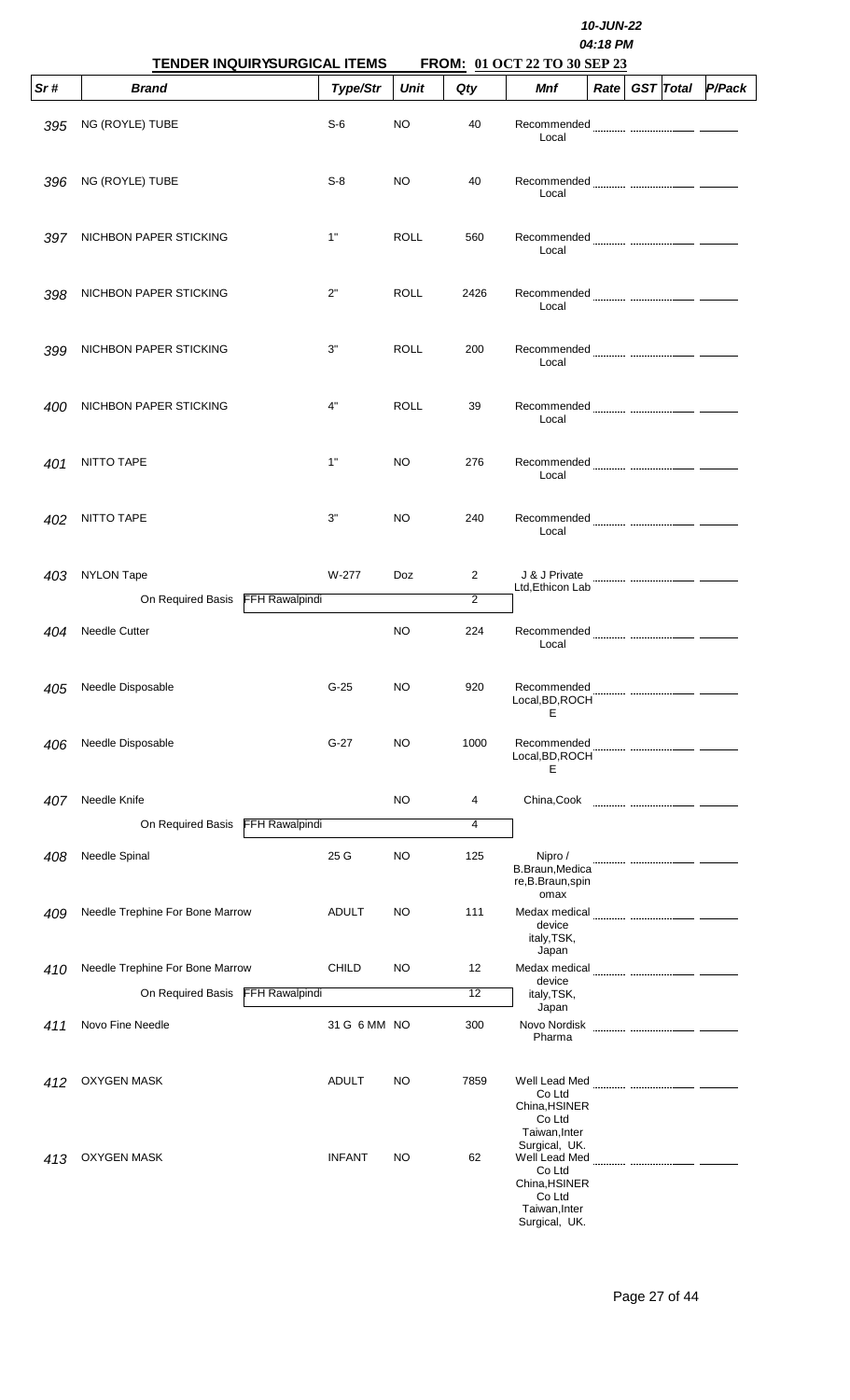|     | <b>TENDER INQUIRYSURGICAL ITEMS</b>                                         | 10-JUN-22<br>04:18 PM<br>FROM: 01 OCT 22 TO 30 SEP 23               |             |      |                                                                                                               |      |  |                  |        |  |
|-----|-----------------------------------------------------------------------------|---------------------------------------------------------------------|-------------|------|---------------------------------------------------------------------------------------------------------------|------|--|------------------|--------|--|
| Sr# | <b>Brand</b>                                                                | Type/Str                                                            | <b>Unit</b> | Qty  | Mnf                                                                                                           | Rate |  | <b>GST</b> Total | P/Pack |  |
| 414 | <b>OXYGEN MASK</b>                                                          | <b>PAEDS</b>                                                        | NO          | 958  | Well Lead Med<br>Co Ltd<br>China, HSINER<br>Co Ltd<br>Taiwan, Inter                                           |      |  |                  |        |  |
| 415 | <b>OXYGEN MASK</b>                                                          | <b>PAEDS</b><br>(WITH<br><b>OXYGEN</b><br>TUBE)<br><b>CODE 1146</b> | NO          | 775  | Surgical, UK.<br>Well Lead Med<br>Co Ltd<br>China, HSINER<br>Co Ltd<br>Taiwan, Inter<br>Surgical, UK.         |      |  |                  |        |  |
| 416 | OXYGEN MASK BLB DISPOSABLE ADULT                                            | CODE<br>1105                                                        | NO          | 6125 | Sherwood<br>Medical,<br>UK, Inter<br>Surgical, UK.                                                            |      |  |                  |        |  |
| 417 | Opsite                                                                      | 10 X 14                                                             | NO          | 923  | S&N,BSN<br>Medical<br>(Private)<br>Ltd, Recommen<br>ded Local, 3M,<br>USA, Jiangxi 3L<br><b>Medical China</b> |      |  |                  |        |  |
| 418 | Opsite                                                                      | 15 X 28 CM NO                                                       |             | 150  | S&N,BSN<br>Medical<br>(Private)<br>Ltd, Recommen<br>ded Local, 3M,<br>USA, Jiangxi 3L<br><b>Medical China</b> |      |  |                  |        |  |
| 419 | Opsite                                                                      | 30 X 28 CM NO                                                       |             | 338  | S&N,BSN<br>Medical<br>(Private)<br>Ltd, Recommen<br>ded Local, 3M,<br>USA, Jiangxi 3L<br><b>Medical China</b> |      |  |                  |        |  |
| 420 | Opsite                                                                      | 45 X 55 CM NO                                                       |             | 526  | S&N,BSN<br>Medical<br>(Private)<br>Ltd, Recommen<br>ded Local, 3M,<br>USA, Jiangxi 3L<br><b>Medical China</b> |      |  |                  |        |  |
| 421 | Opsite                                                                      | <b>MEDIUM</b><br>SIZE                                               |             | 391  | S&N,BSN<br>Medical<br>(Private)<br>Ltd, Recommen<br>ded Local, 3M,<br>USA, Jiangxi 3L<br><b>Medical China</b> |      |  |                  |        |  |
| 422 | Opsite                                                                      | <b>SMALL</b><br>SIZE                                                |             | 27   | S&N,BSN<br>Medical<br>(Private)<br>Ltd, Recommen<br>ded Local, 3M,<br>USA, Jiangxi 3L<br>Medical China        |      |  |                  |        |  |
| 423 | Opthalmic Drape with Pouch                                                  |                                                                     | NO          | 250  | <b>ICare Medical</b><br>Supply<br>China, China                                                                |      |  |                  |        |  |
| 424 | Opti - VIT Twedge Vitreous Cutter                                           |                                                                     | NO          | 6    | R- Evo Smart                                                                                                  |      |  |                  |        |  |
|     | <b>FFH Rawalpindi</b><br>On Required Basis                                  |                                                                     |             | 6    |                                                                                                               |      |  |                  |        |  |
| 425 | Oxy Max Self Adhesive Dressing - Non Woolen<br>Self Adhesive Wound Dressing | 9X25                                                                |             | 60   | Adeventa<br>Health Malaysia                                                                                   |      |  |                  |        |  |
| 426 | Oxygen Nasal Tube                                                           | (ADULT)                                                             | NO          | 37   | Local                                                                                                         |      |  |                  |        |  |
| 427 | Oxygen Nasal Tube                                                           | (NEONATA<br>L)                                                      | NO          | 24   | Local                                                                                                         |      |  |                  |        |  |
| 428 | Oxygen Nasal Tube                                                           | (PAEDS)                                                             | NO          | 40   | Recommended<br>Local                                                                                          |      |  |                  |        |  |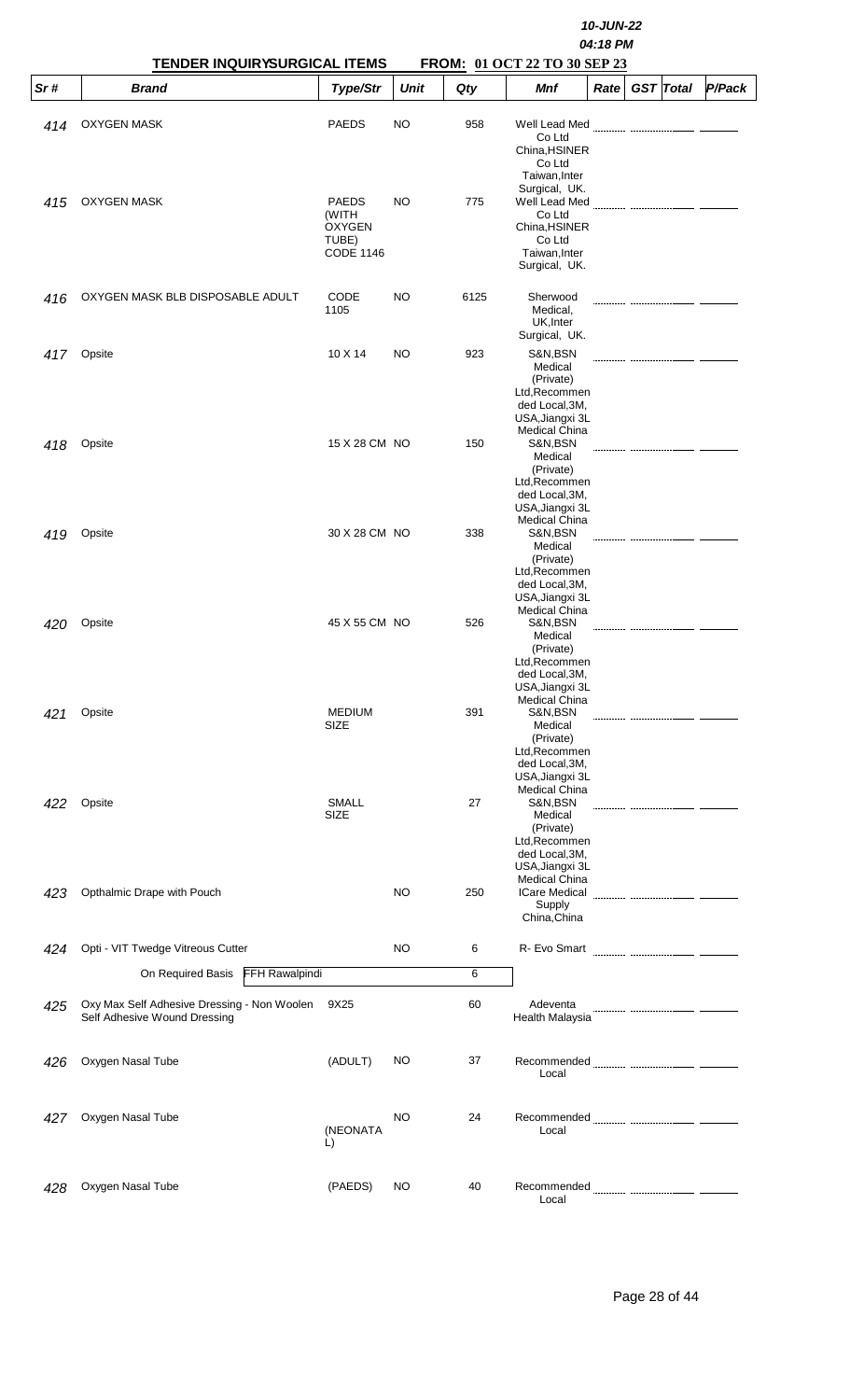|     | <b>TENDER INQUIRYSURGICAL ITEMS</b>      |                                                                                |             |              | FROM: 01 OCT 22 TO 30 SEP 23                                                                            |      |                  |        |
|-----|------------------------------------------|--------------------------------------------------------------------------------|-------------|--------------|---------------------------------------------------------------------------------------------------------|------|------------------|--------|
| Sr# | <b>Brand</b>                             | Type/Str                                                                       | <b>Unit</b> | Qty          | <b>Mnf</b>                                                                                              | Rate | <b>GST</b> Total | P/Pack |
| 429 | PAED ADMINISTRATION SET                  | (IV)<br><b>BURRETT)</b><br>100 ML                                              | <b>BOTT</b> | 920          | Japan Medical<br>Supply Co.<br>Ltd, TERUMO,<br>JAPAN, China.,<br>YMS, Grace<br>Pharmaceutical           |      |                  |        |
| 430 | PAED ADMINISTRATION SET                  |                                                                                | NO.         | 30850        | s<br>Japan Medical<br>Supply Co.<br>Ltd, TERUMO,<br>JAPAN, China.,<br>YMS, Grace<br>Pharmaceutical<br>s |      |                  |        |
| 431 | PANA SPRAY                               | 250 ML                                                                         | <b>BOTT</b> | 2            | NSK-<br>Nakanishi<br>International, Fa<br>vodent                                                        |      |                  |        |
| 432 | PAPER TAPE SURG                          | 1"                                                                             | NO.         | 137          | Local                                                                                                   |      |                  |        |
| 433 | PAPER TAPE SURG                          | 2"                                                                             | NO.         | 240          | Local                                                                                                   |      |                  |        |
| 434 | PAPER TAPE SURG                          | 3"                                                                             | NO.         | 209          | Local                                                                                                   |      |                  |        |
| 435 | PARAGON PLASTER                          | 7.5CM X<br>10M-                                                                | <b>ROLL</b> | 490          | nded Local                                                                                              |      |                  |        |
| 436 | PARAGON PLASTER                          | ZINC<br>OXIDE, 2.5<br>СM                                                       | NO.         | 3792         | nded Local                                                                                              |      |                  |        |
| 437 | PCN Catheter Disposable Urology          | FR <sub>8</sub>                                                                | NO          | 5            | MEDpro<br>Medical<br>Netherlands                                                                        |      |                  |        |
| 438 | PDS / MONOPLUS VIOLET                    | 2/0 ROUND NO<br>BODY 30<br>MМ                                                  |             | 25           |                                                                                                         |      |                  |        |
| 439 | PDS / MONOPLUS VIOLET                    | 3/0 ROUND NO<br>BODY 26<br>МM                                                  |             | 75           |                                                                                                         |      |                  |        |
| 440 | PDS / MONOPLUS VIOLET                    | 4/0 ROUND NO<br>BODY 17<br>MМ                                                  |             | 60           |                                                                                                         |      |                  |        |
| 441 | PDS / MONOPLUS VIOLET                    | 5/0<br>2XHR13                                                                  | NO.         | 73           |                                                                                                         |      |                  |        |
| 442 | PEDRIATIC CHAMBER                        | 100 ML                                                                         | <b>BOTT</b> | 60           | <b>JMS</b>                                                                                              |      |                  |        |
| 443 | PEG 24 PULL METHOD                       | <b>PEG-24-</b><br><b>PULL</b>                                                  | NO.         | 10           | USA, Boston<br>Scientific                                                                               |      |                  |        |
|     | FFH Rawalpindi<br>On Required Basis      |                                                                                |             | 10           |                                                                                                         |      |                  |        |
| 444 | PHACO PUMP TUBING (PHACO<br>ACCESSORIES) | (PUMP)<br>TUBE+TES<br>T.<br>CHAMBER+<br>SLEEVE+P<br><b>HACO TIP</b><br>WRENCH) | NO.         | $\mathbf{1}$ | ADMIRAL-<br><b>JASANI</b><br>SCIENTIFIC, IT<br>ALY                                                      |      |                  |        |
|     | On Required Basis FFH Rawalpindi         |                                                                                |             | $\mathbf{1}$ |                                                                                                         |      |                  |        |
| 445 | PILL BOX                                 | 2 OZS                                                                          | NO.         | 904          | Local                                                                                                   |      |                  |        |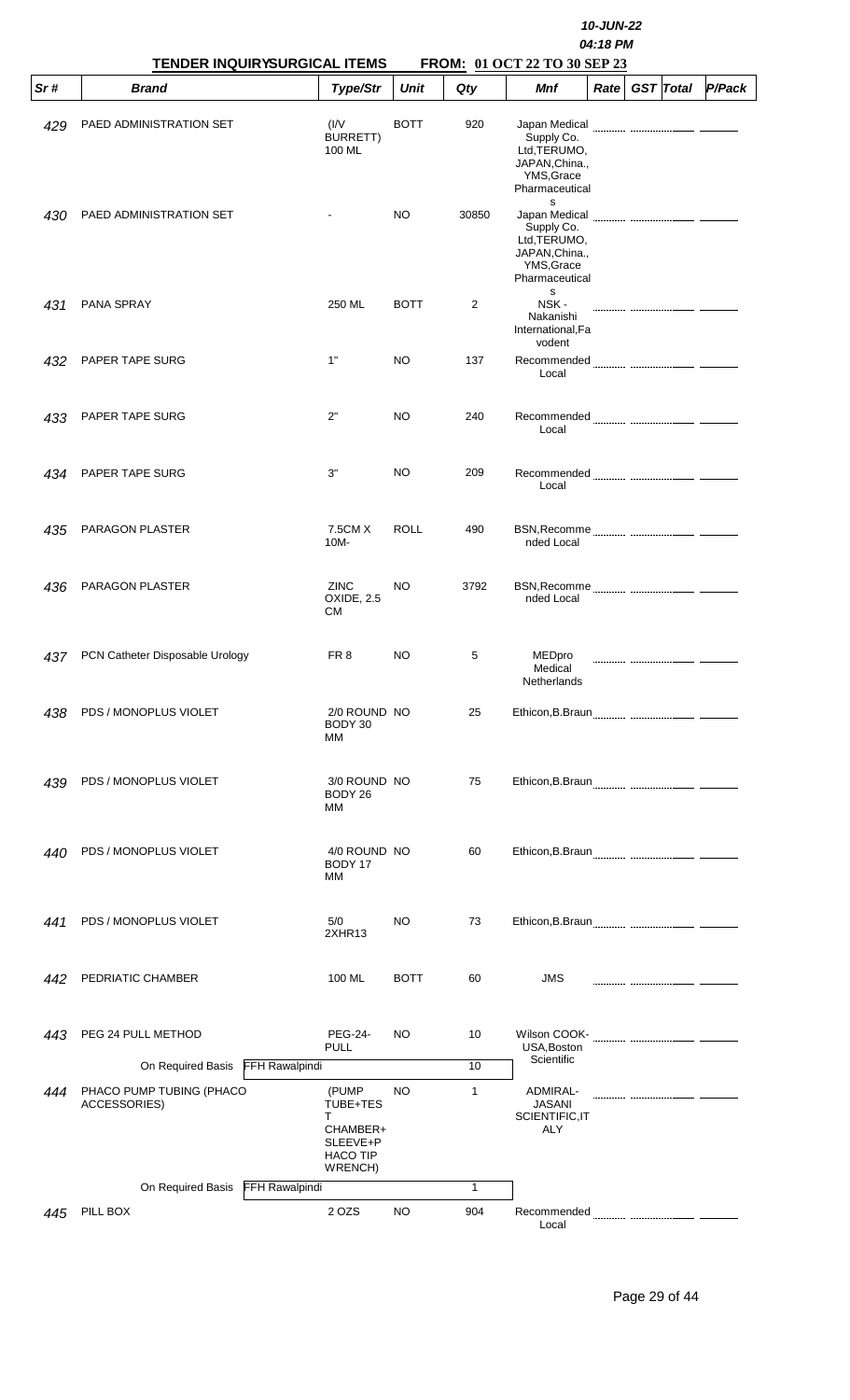|     | TENDER INQUIRYSURGICAL ITEMS        |                                                                          |             |      | 10-JUN-22<br>04:18 PM<br>FROM: 01 OCT 22 TO 30 SEP 23                                                                     |             |  |                  |        |  |  |
|-----|-------------------------------------|--------------------------------------------------------------------------|-------------|------|---------------------------------------------------------------------------------------------------------------------------|-------------|--|------------------|--------|--|--|
| Sr# | <b>Brand</b>                        | Type/Str                                                                 | <b>Unit</b> | Qty  | Mnf                                                                                                                       | <b>Rate</b> |  | <b>GST</b> Total | P/Pack |  |  |
| 446 | PILL BOX                            | 3 OZS                                                                    | NO          | 63   | Recommended<br>Local                                                                                                      |             |  |                  |        |  |  |
| 447 | PIPELLE ENDOMETERIAL CURTTE         |                                                                          | NO.         | 1038 | Utah Medical,<br>USA, ITALY, PIP<br><b>ELLE DE</b><br><b>CORNIER</b><br>France, Medgyn<br><b>USA</b>                      |             |  |                  |        |  |  |
| 448 | PLASTER ADHESIVE                    | 10 CM X 4<br><b>METER</b>                                                | <b>ROLL</b> | 4    | <b>BSN, S&amp;N, 3M,</b><br>USA, Arson                                                                                    |             |  |                  |        |  |  |
| 449 | PLASTER ADHESIVE                    | 3"                                                                       | <b>NO</b>   | 1722 | USA, Arson                                                                                                                |             |  |                  |        |  |  |
| 450 | PLASTER ADHESIVE                    | <b>ZINC</b><br>OXIDE 5<br>$CMX$ 5 M                                      | NO.         | 100  | <b>BSN, S&amp;N, 3M,</b><br>USA, Arson                                                                                    |             |  |                  |        |  |  |
| 451 | PLASTER ADHESIVE                    | <b>ZINCE</b><br><b>OXIDE</b><br><b>SURG</b><br><b>TAPE</b><br>2.5CM X 3M | NO.         | 8    | USA, Arson                                                                                                                |             |  |                  |        |  |  |
| 452 | PLASTER ADHESIVE ZINC OXIDE 7.5 CM  | 10 M                                                                     | ROLL        | 4803 | USA, CHINA                                                                                                                |             |  |                  |        |  |  |
| 453 | PLASTER ADHESIVE ZINC OXIDE 7.5 CM  | 5 M                                                                      | <b>ROLL</b> | 6383 | <b>BSN, S&amp;N, 3M,</b><br>USA, CHINA                                                                                    |             |  |                  |        |  |  |
| 454 | PLASTER MICROPORE SURGICAL          | TAP 1" * 5<br>М                                                          | <b>ROLL</b> | 12   | <b>BSN, Adventa</b><br>Health<br>Malaysia, Leukp<br>oor,3M,<br>USA, China., Uni<br>feroze, Jiangxi<br>3L Medical          |             |  |                  |        |  |  |
| 455 | PLASTER MICROPORE SURGICAL          | TAP 2" * 10 ROLL<br><b>YDS</b>                                           |             | 25   | China<br><b>BSN, Adventa</b><br>Health<br>Malaysia, Leukp<br>oor,3M,<br>USA, China., Uni<br>feroze, Jiangxi<br>3L Medical |             |  |                  |        |  |  |
| 456 | POLYPROPLINE                        | SIZE 5/0,<br>19 MM                                                       | Doz         | 75   | China<br>Sami, UNIMED,<br>Atramat, Huaian<br>Angle Medical<br>China, SMI,                                                 |             |  |                  |        |  |  |
| 457 | POLYTHENE BAG                       |                                                                          | kg          | 68   | Belgium<br>Local                                                                                                          |             |  |                  |        |  |  |
| 458 | PREMIUM PASTE 202                   |                                                                          | NO          | 337  | Hollister,                                                                                                                |             |  |                  |        |  |  |
|     | On Required Basis<br>FFH Rawalpindi |                                                                          |             | 337  | USA, Conva Tec                                                                                                            |             |  |                  |        |  |  |
| 459 | PROLENE 2/0                         | <b>RB 40 MM</b>                                                          | <b>Doz</b>  | 240  | Ethicon<br>Lab, Johnson &<br>J Johnson                                                                                    |             |  |                  |        |  |  |
| 460 | PROLENE 2/0                         | ST 30 MM                                                                 | NO.         | 133  | Ethicon<br>Lab, Johnson &<br>J Johnson                                                                                    |             |  |                  |        |  |  |
| 461 | PROLENE 2/0                         | W-8689<br>E/C/C 40<br>MM                                                 | Doz         | 60   | Ethicon<br>Lab, Johnson &<br>J Johnson                                                                                    |             |  |                  |        |  |  |
| 462 | PROLENE 3/0                         | W-8549<br><b>C/C 16MM</b>                                                | Doz         | 200  | Ethicon Lab                                                                                                               |             |  |                  |        |  |  |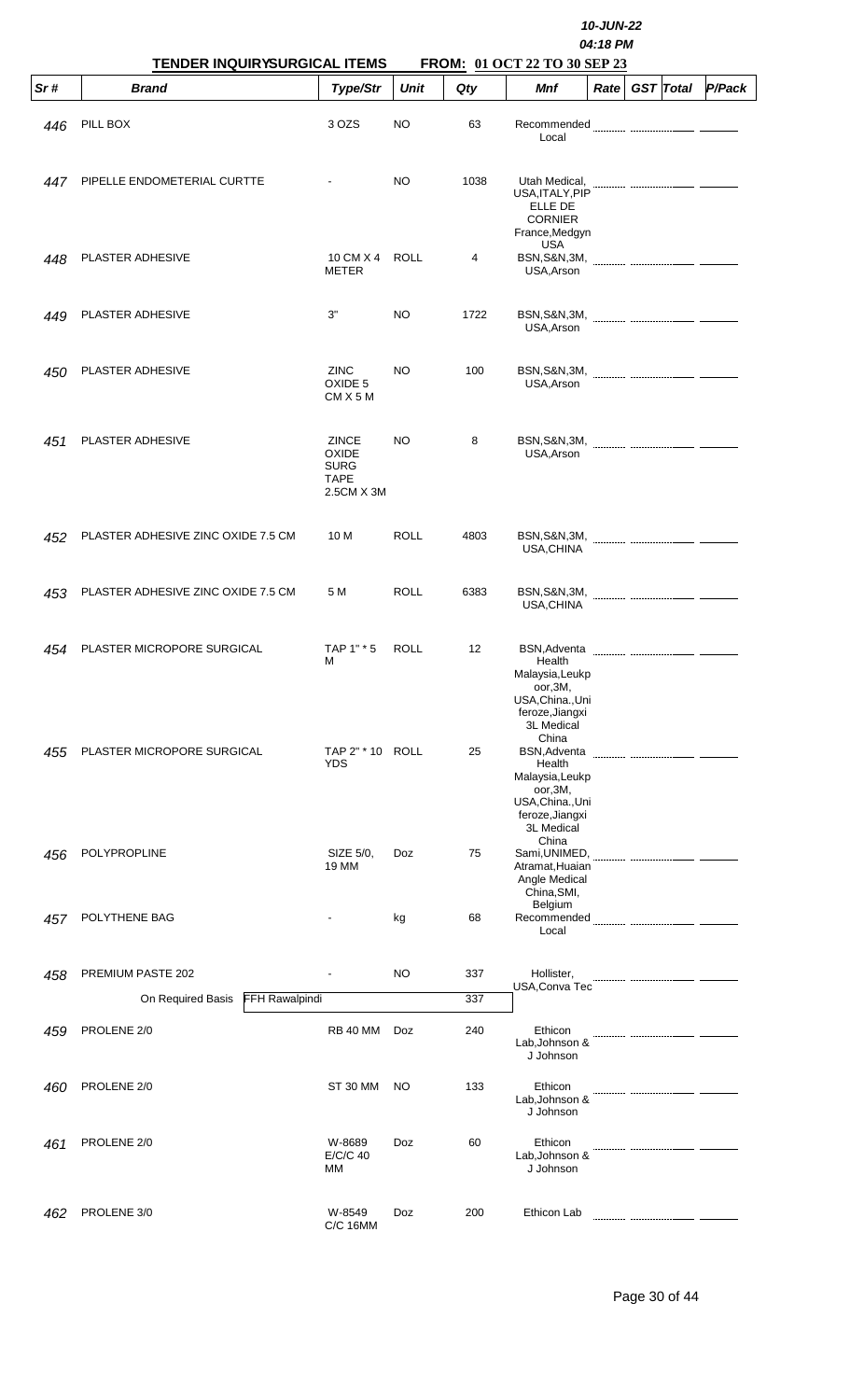|     | TENDER INQUIRYSURGICAL ITEMS | 10-JUN-22<br>04:18 PM<br>FROM: 01 OCT 22 TO 30 SEP 23         |             |     |                                                      |                   |  |                  |        |  |  |
|-----|------------------------------|---------------------------------------------------------------|-------------|-----|------------------------------------------------------|-------------------|--|------------------|--------|--|--|
| Sr# | <b>Brand</b>                 | Type/Str                                                      | <b>Unit</b> | Qty | Mnf                                                  | Rate <sup>2</sup> |  | <b>GST</b> Total | P/Pack |  |  |
| 463 | PROLENE 3/0                  | W-8684<br>C/R/C<br>26MM                                       | Doz         | 12  | Ethicon Lab                                          |                   |  |                  |        |  |  |
| 464 | PROLENE 4/0                  | <b>CURVED</b><br>R/B                                          | Doz         | 2   | Ethicon<br>Lab, Johnson &<br>J Johnson               |                   |  |                  |        |  |  |
| 465 | PROLENE 4/0                  | <b>RB 40 MM</b><br>W-8434                                     | Doz         | 24  | Ethicon<br>Lab, Johnson &<br>J Johnson               |                   |  |                  |        |  |  |
| 466 | PROLENE 4/0                  | W-8329                                                        | Doz         | 25  | Ethicon<br>Lab, Johnson &<br>J Johnson               |                   |  |                  |        |  |  |
| 467 | PROLENE 4/0                  | W-8557                                                        | Doz         | 63  | Ethicon<br>Lab, Johnson &<br>J Johnson               |                   |  |                  |        |  |  |
| 468 | PROLENE 4/0                  | W-8557 1/2 Doz<br><b>CRB</b><br><b>DOUBLE</b><br><b>16 MM</b> |             | 12  | Ethicon<br>Lab, Johnson &<br>J Johnson               |                   |  |                  |        |  |  |
| 469 | PROLENE 5/0                  | W-8710                                                        | Doz         | 9   | Ethicon                                              |                   |  |                  |        |  |  |
| 470 | PROLENE 6/0                  | W-8706                                                        | Doz         | 159 | Ethicon Lab                                          |                   |  |                  |        |  |  |
| 471 | PROLENE 6/0                  | W-8706 11<br>MMR/B<br><b>DOUBDLE</b>                          | Doz         | 15  | Ethicon Lab                                          |                   |  |                  |        |  |  |
| 472 | PROLENE CUTTING              | <b>NEEDLE</b><br>4/0 (8634)                                   | Doz         | 90  | Johnson & J<br>Johnson                               |                   |  |                  |        |  |  |
| 473 | PROLENE MESH                 | 11 * 6 CM                                                     | <b>NO</b>   | 328 | Ethicon<br>Lab, Kollsut<br>Cooperation<br><b>USA</b> |                   |  |                  |        |  |  |
| 474 | PROLENE MESH                 | $15 * 15$                                                     | Doz         | 134 | Ethicon<br>Lab, Kollsut<br>Cooperation<br><b>USA</b> |                   |  |                  |        |  |  |
| 475 | PROLENE MESH                 | 30 * 30                                                       | <b>NO</b>   | 58  | Ethicon<br>Lab, Kollsut<br>Cooperation<br><b>USA</b> |                   |  |                  |        |  |  |
| 476 | PROLENE S-0.                 | W-8434 1/2 Doz<br>RBH                                         |             | 62  | Ethicon, Johnso<br>n & J Johnson                     |                   |  |                  |        |  |  |
| 477 | PROLENE S-1                  | W-742 R/B<br>1/2 40 MM                                        | Doz         | 332 | Ethicon, Johnso<br>n & J Johnson                     |                   |  |                  |        |  |  |
| 478 | PROLENE S-1                  | W-8435H<br>1/2 CCT 40<br>МM                                   | <b>Doz</b>  | 396 | Ethicon, Johnso<br>n & J Johnson                     |                   |  |                  |        |  |  |
| 479 | PROLENE S-1                  | W-8475                                                        | <b>Doz</b>  | 24  | n & J Johnson                                        |                   |  |                  |        |  |  |
| 480 | PROLENE S-2/0                | 8833<br><b>ROUNDBO</b><br>DY PKT OF<br>36                     | <b>Pkt</b>  | 195 | Ethicon, Johnso<br>n & J Johnson                     |                   |  |                  |        |  |  |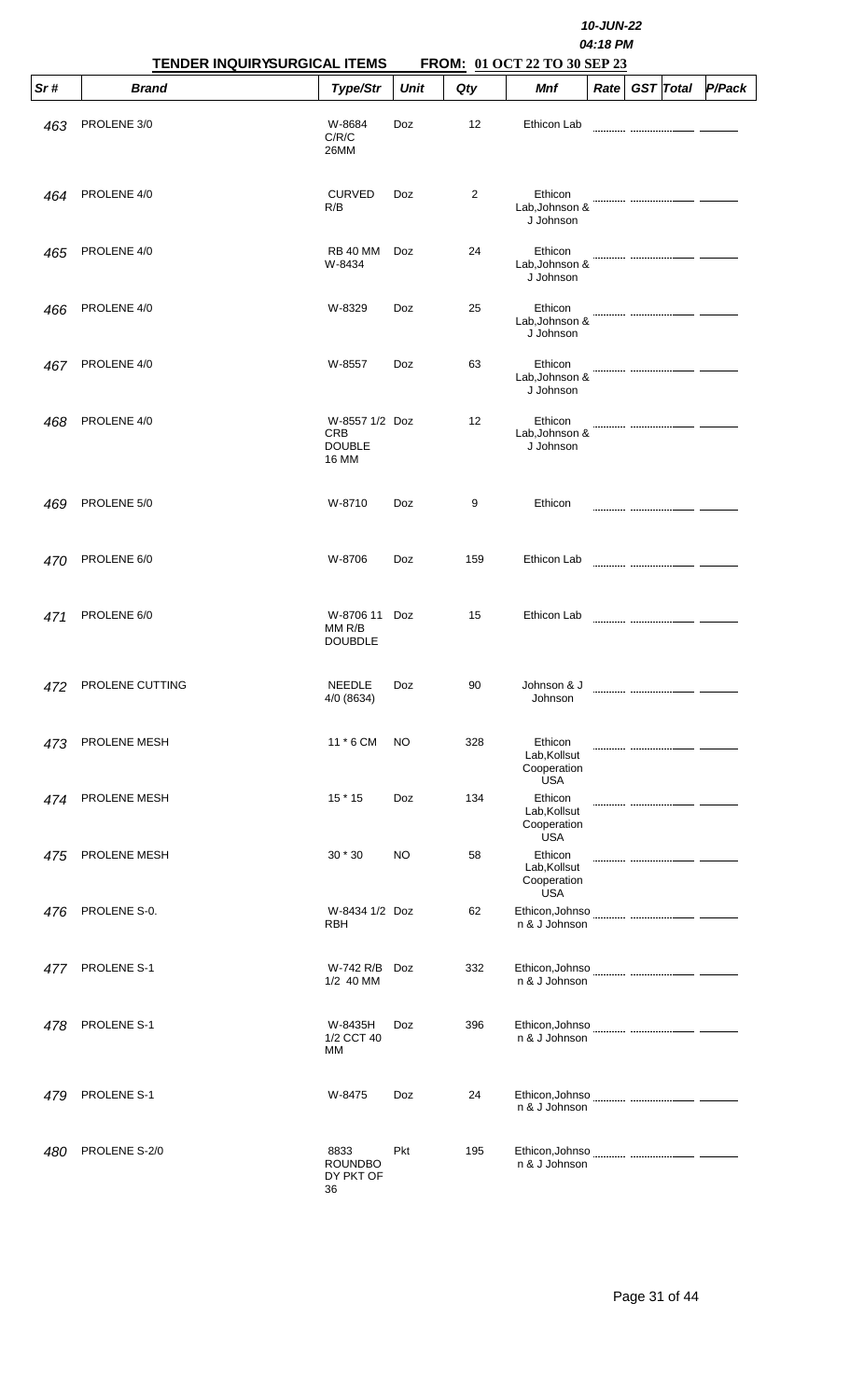|     | <b>TENDER INQUIRYSURGICAL ITEMS</b> |                                                                     |             |        |                                                                                            | 10-JUN-22<br>04:18 PM<br>FROM: 01 OCT 22 TO 30 SEP 23 |                  |        |  |  |  |  |
|-----|-------------------------------------|---------------------------------------------------------------------|-------------|--------|--------------------------------------------------------------------------------------------|-------------------------------------------------------|------------------|--------|--|--|--|--|
| Sr# | <b>Brand</b>                        | Type/Str                                                            | <b>Unit</b> | Qty    | <b>Mnf</b>                                                                                 | Rate                                                  | <b>GST</b> Total | P/Pack |  |  |  |  |
| 481 | PROLENE S-2/0                       | <b>STGT</b><br><b>CUTTING</b><br>NEEDLE W-<br>5571                  | Doz         | 150    | Ethicon, Johnso<br>n & J Johnson                                                           |                                                       |                  |        |  |  |  |  |
| 482 | PROLENE S-2/0                       | W-8623 H<br>60 MM KS<br><b>STRAIGHT</b>                             | Doz         | 531    | Ethicon, Johnso<br>n & J Johnson                                                           |                                                       |                  |        |  |  |  |  |
| 483 | PROLENE S-2/0                       | W-8833H<br>1/2 C 26<br>МM                                           | Doz         | 10     | n & J Johnson                                                                              |                                                       |                  |        |  |  |  |  |
| 484 | PROLENE S-2/0                       | W-8833H<br><b>R/B 26 MM</b>                                         | Doz         | 150    | Ethicon, Johnso<br>n & J Johnson                                                           |                                                       |                  |        |  |  |  |  |
| 485 | PROLENE S-3/0                       | 26 MM 1/2<br>CTP (8522)<br>H)                                       | Doz         | 81     | Ethicon, Johnso<br>n & J Johnson                                                           |                                                       |                  |        |  |  |  |  |
| 486 | PROLENE S-3/0                       | W-8522<br>R/B 1/2<br>DOUBLE 25<br>MМ                                | Doz         | 120    | Ethicon, Johnso<br>n & J Johnson                                                           |                                                       |                  |        |  |  |  |  |
| 487 | PROLENE S-3/0                       | W-8525 1/2 Doz<br>CRB DOU<br>30 MM                                  |             | 141    | Ethicon, Johnso<br>n & J Johnson                                                           |                                                       |                  |        |  |  |  |  |
| 488 | PROLENE S-4/0                       | W-8634G<br>3/8 C 16<br>ΜМ                                           | Doz         | 75     | Ethicon, Johnso<br>n & J Johnson                                                           |                                                       |                  |        |  |  |  |  |
| 489 | PROLENE S-5/0                       | W-8330                                                              | Doz         | 25     | Ethicon, Johnso<br>n & J Johnson                                                           |                                                       |                  |        |  |  |  |  |
| 490 | PTFE Guide Wire                     | 0.035" OR<br>150CM                                                  | NO          | 5      | <b>MED Pro</b><br>Medical<br>Netherlands, Bo<br>ston Scientific                            |                                                       |                  |        |  |  |  |  |
| 491 | PTFE Guide Wire                     | 0.035-089<br><b>UROLOGIC</b><br>AL 150 CM<br><b>FLEXBILE</b><br>TIP | NO.         | 5      | <b>MED Pro</b><br>Medical<br>Netherlands, Bo<br>ston Scientific                            |                                                       |                  |        |  |  |  |  |
| 492 | <b>PYODINE</b>                      | SCRUB 450 BOTT<br>ML                                                |             | 1696   | <b>Brookes</b>                                                                             |                                                       |                  |        |  |  |  |  |
| 493 | <b>PYODINE</b>                      | SOL 450 ML BOTT                                                     |             | 6780   | <b>Brookes</b>                                                                             |                                                       |                  |        |  |  |  |  |
| 494 | Paper Mask 3 ply (Disposable)       | WITH<br><b>NOSE CLIP</b>                                            | NO.         | 457080 |                                                                                            |                                                       |                  |        |  |  |  |  |
| 495 | Paracetyl Disinfectant              |                                                                     | <b>BOTT</b> | 4      | TRISTEL UK                                                                                 |                                                       |                  |        |  |  |  |  |
|     | FFH Rawalpindi<br>On Required Basis |                                                                     |             | 4      |                                                                                            |                                                       |                  |        |  |  |  |  |
| 496 | Phaco Knife                         | 2.75 MM                                                             | <b>NO</b>   | 351    | Mani,<br>Japan, Vision, U<br>nique Edge<br>USA, Eyekon,<br>USA, Kai,                       |                                                       |                  |        |  |  |  |  |
| 497 | Phaco Knife                         | 3.2 MM                                                              | <b>NO</b>   | 173    | Germany<br>Mani,<br>Japan, Vision, U<br>nique Edge<br>USA, Eyekon,<br>USA, Kai,<br>Germany |                                                       |                  |        |  |  |  |  |

Page 32 of 44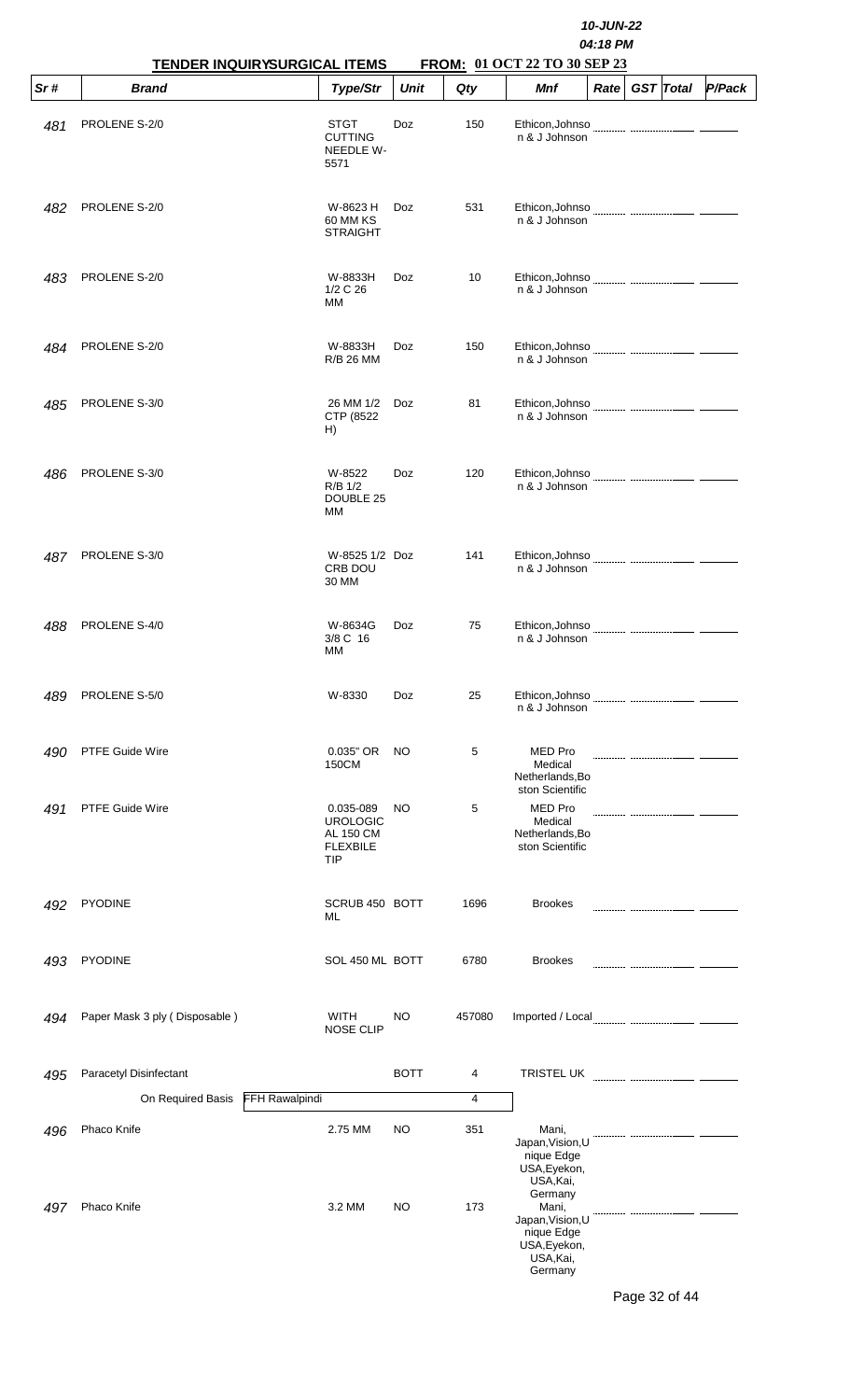|            | TENDER INQUIRYSURGICAL ITEMS       |                     |                                                   |           |     | 10-JUN-22<br>04:18 PM<br>FROM: 01 OCT 22 TO 30 SEP 23                                                             |      |  |                  |        |  |  |  |
|------------|------------------------------------|---------------------|---------------------------------------------------|-----------|-----|-------------------------------------------------------------------------------------------------------------------|------|--|------------------|--------|--|--|--|
| Sr#        | <b>Brand</b>                       |                     | Type/Str                                          | Unit      | Qty | <b>Mnf</b>                                                                                                        | Rate |  | <b>GST</b> Total | P/Pack |  |  |  |
| 498        | Phaco Knife                        |                     | <b>SIZE 1.5</b><br>МM                             |           | 150 | Mani,<br>Japan, Vision, U                                                                                         |      |  |                  |        |  |  |  |
|            | On Required Basis                  | <b>FFH Peshawar</b> |                                                   |           | 150 | nique Edge<br>USA, Eyekon,                                                                                        |      |  |                  |        |  |  |  |
| 499        | Phaco Knife                        |                     | SIZE 15<br><b>DEG</b>                             | <b>NO</b> | 63  | USA, Kai,<br>Germany<br>Mani,<br>Japan, Vision, U<br>nique Edge<br>USA, Eyekon,<br>USA, Kai,                      |      |  |                  |        |  |  |  |
| <i>500</i> | <b>Pigtail Catheter</b>            |                     | <b>ANGIOGRA</b><br>PHY 6 FR                       | <b>NO</b> | 6   | Germany                                                                                                           |      |  |                  |        |  |  |  |
| 501        | Prolene                            |                     | $3/0$ $1/2$<br>CRB 26 MM                          | Doz       | 31  | Ethicon                                                                                                           |      |  |                  |        |  |  |  |
| 502        | Prolene                            |                     | S-1 8435 H Doz<br>40MM                            |           | 4   | Ethicon                                                                                                           |      |  |                  |        |  |  |  |
| 503        | Prolene                            |                     | $S - 2/0$<br>26MM 1/2<br>CTP (8833<br>H)          | Doz       | 3   | Ethicon                                                                                                           |      |  |                  |        |  |  |  |
| 504        | Prolene                            |                     | S-2/0 W-<br>295 R/B 1/2<br>30 MM                  | Doz       | 162 | Ethicon                                                                                                           |      |  |                  |        |  |  |  |
| 505        | Prolene                            |                     | S-2/0 W-<br>8623 H 60<br>MM KS<br><b>STRAIGHT</b> | Doz       | 12  | Ethicon                                                                                                           |      |  |                  |        |  |  |  |
| 506        | Prolene                            |                     | S-3/0 W-<br>8522 R/B<br>1/2<br>DOUBLE 25<br>МM    | Doz       | 153 | Ethicon                                                                                                           |      |  |                  |        |  |  |  |
| 507        | Prolene 6/0                        |                     | W-8307                                            | Doz       | 36  | Ethicon, Johnso<br>n & J Johnson                                                                                  |      |  |                  |        |  |  |  |
| 508        | Prolene 7/0 R.B Double Needle      |                     |                                                   | Doz       | 36  | Ethicon                                                                                                           |      |  |                  |        |  |  |  |
| 509        | Prolene Cutting Body Needle        |                     | 6/0 W<br>8003/8636                                | Doz       | 144 | Ethicon, Johnso<br>n & J Johnson                                                                                  |      |  |                  |        |  |  |  |
| 510        | RAE Endotracheal Tube (with cuff)  |                     | 5.5                                               | NO        | 37  | Ningbo Luke<br><b>Medical Devices</b><br>Co., Euromedica                                                          |      |  |                  |        |  |  |  |
| 511        | RAE Endotracheal Tube (with cuff)  |                     | 7.0                                               | NO        | 125 | I Malaysia<br>Ningbo Luke<br><b>Medical Devices</b><br>Co., Euromedica<br>I Malaysia                              |      |  |                  |        |  |  |  |
| 512        | RAE Endotracheal Tube (with cuff). |                     | 4.5                                               | NO        | 35  | Well Lead<br><b>Medical Co</b><br>Ltd, Inter<br>Surgical,<br>UK., Euromedic<br>al<br>Malaysia, Sumi,              |      |  |                  |        |  |  |  |
| 513        | RAE Endotracheal Tube (with cuff). |                     | 8.0                                               | <b>NO</b> | 24  | Poland<br>Well Lead<br>Medical Co<br>Ltd, Inter<br>Surgical,<br>UK., Euromedic<br>al<br>Malaysia, Sumi,<br>Poland |      |  |                  |        |  |  |  |

Page 33 of 44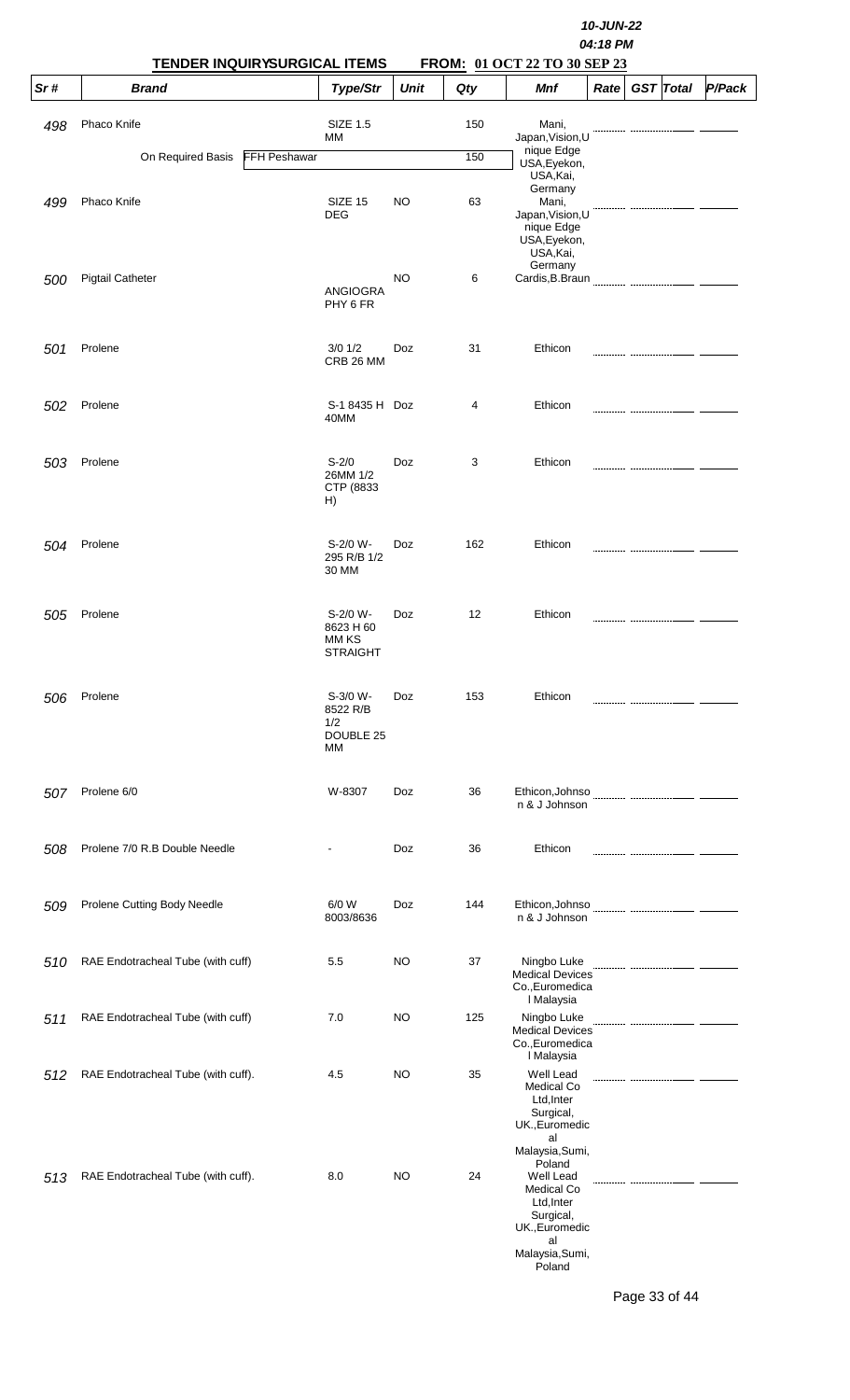|     | TENDER INQUIRYSURGICAL ITEMS               |                                          | 10-JUN-22<br>04:18 PM<br>FROM: 01 OCT 22 TO 30 SEP 23 |     |                                                                                   |             |  |                  |        |
|-----|--------------------------------------------|------------------------------------------|-------------------------------------------------------|-----|-----------------------------------------------------------------------------------|-------------|--|------------------|--------|
| Sr# | <b>Brand</b>                               | Type/Str                                 | <b>Unit</b>                                           | Qty | Mnf                                                                               | <b>Rate</b> |  | <b>GST</b> Total | P/Pack |
| 514 | <b>REBREATHING BAG</b>                     | <b>ASSORTED</b>                          | NO                                                    | 160 | Sherwood/RIF<br>Med                                                               |             |  |                  |        |
|     | On Required Basis<br><b>FFH Rawalpindi</b> |                                          |                                                       | 160 | Industries, HSIN<br>ER Co Ltd                                                     |             |  |                  |        |
| 515 | REDIVAC DRAIN UNIT COMPLETE SET            |                                          | <b>NO</b>                                             | 264 | Taiwan, Inter<br>Surgical, UK.<br>PFM-<br>GERMANY, RIF,<br>Pakistan, STER<br>VIC. |             |  |                  |        |
| 516 | REDIVAC WOUND DRAIN                        |                                          | <b>BOTT</b>                                           | 12  | Mediline                                                                          |             |  |                  |        |
| 517 | REDIVAC WOUND DRAIN                        | WITH<br><b>TUBE</b>                      | <b>BOTT</b>                                           | 47  | Mediline                                                                          |             |  |                  |        |
| 518 | <b>REDON DRAIN</b>                         | WITH<br><b>BOTTLE</b><br>CH-18/400<br>ML | <b>NO</b>                                             | 12  | PFM-<br>GERMANY, PRI<br>MEDIC,<br><b>GERMANY, ST</b><br>ERVIC., RIF               |             |  |                  |        |
| 519 | <b>RING PESSARIES</b>                      | <b>ASSORTED</b>                          | NO                                                    | 50  | Recommended<br>Local                                                              |             |  |                  |        |
|     | FFH Rawalpindi<br>On Required Basis        |                                          |                                                       | 50  |                                                                                   |             |  |                  |        |
| 520 | <b>RING PESSARIES</b>                      | $S-71$                                   | <b>NO</b>                                             | 5   | Local                                                                             |             |  |                  |        |
| 521 | <b>RING PESSARIES</b>                      | $S-72$                                   | NO                                                    | 12  | Local                                                                             |             |  |                  |        |
| 522 | <b>RING PESSARIES</b>                      | S-74                                     | NO                                                    | 17  | Local                                                                             |             |  |                  |        |
| 523 | <b>RING PESSARIES</b>                      | $S-76$                                   | NO                                                    | 12  | Local                                                                             |             |  |                  |        |
| 524 | <b>RING PESSARIES</b>                      | $S-77$                                   | NO.                                                   | 5   | Local                                                                             |             |  |                  |        |
| 525 | Rayband Sterilized                         |                                          | <b>BOX</b>                                            | 200 | Local                                                                             |             |  |                  |        |
| 526 | <b>Rubber Sheet</b>                        |                                          | Mtr                                                   | 387 | Local                                                                             |             |  |                  |        |
| 527 | SAVITOL SOLUTION                           |                                          | <b>BOTT</b>                                           | 70  | Local                                                                             |             |  |                  |        |
| 528 | SAVLON                                     | <b>SURG</b><br><b>SCRUB</b>              | Ltr                                                   | 40  | ICI Pakistan <b>Management Communist Communist</b><br>Ltd, Recommen<br>ded Local  |             |  |                  |        |
| 529 | SAVLON                                     | LIQ 1 LTR                                | <b>BOTT</b>                                           | 4   | <b>ICI Pakistan</b><br>Ltd, Recommen<br>ded Local                                 |             |  |                  |        |
| 530 | SHEETING WATER PROOF(MACKINTOSH)           | $\sim$                                   | Mtr                                                   | 599 | Local                                                                             |             |  |                  |        |
| 531 | SILK SURGICAL R.B.N                        | 3/0 26 MM                                | Doz                                                   | 30  | Johnson & J<br>Johnson                                                            |             |  |                  |        |
| 532 | SILK SURGICAL R.B.N                        | 4/0 16 MM                                | Doz                                                   | 5   | Johnson & J<br>Johnson                                                            |             |  |                  |        |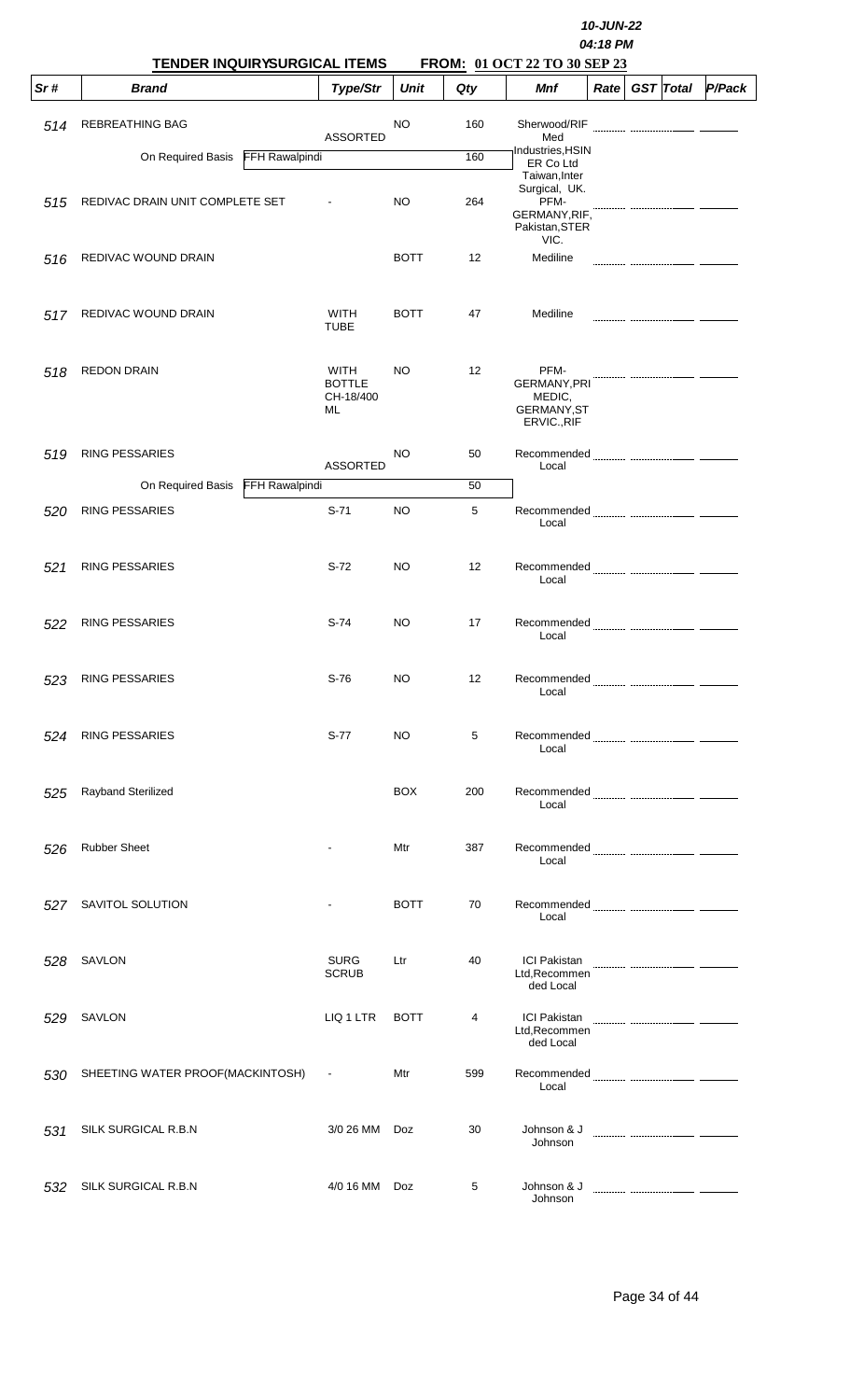|     | <b>TENDER INQUIRYSURGICAL ITEMS</b> |                                                   |             | 10-JUN-22<br>04:18 PM<br>FROM: 01 OCT 22 TO 30 SEP 23 |                                                                                |                   |  |                  |        |  |  |
|-----|-------------------------------------|---------------------------------------------------|-------------|-------------------------------------------------------|--------------------------------------------------------------------------------|-------------------|--|------------------|--------|--|--|
| Sr# | <b>Brand</b>                        | Type/Str                                          | <b>Unit</b> | Qty                                                   | Mnf                                                                            | Rate <sub>1</sub> |  | <b>GST</b> Total | P/Pack |  |  |
| 533 | SILK SURGICAL R.B.N                 | S-0 31 MM                                         | Doz         | 50                                                    | Johnson & J<br>Johnson                                                         |                   |  |                  |        |  |  |
| 534 | SILK SURGICAL R.B.N                 | S-1 31 MM Doz                                     |             | 100                                                   | Johnson & J<br>Johnson                                                         |                   |  |                  |        |  |  |
| 535 | <b>SILKAM</b>                       | $S-1$ 1/2<br><b>CRB 30</b><br>МM                  | <b>Doz</b>  | 1                                                     | <b>B.Braun</b>                                                                 |                   |  |                  |        |  |  |
| 536 | <b>SILKAM</b>                       | $S-1$ 3/8<br>R/C 30 MM                            | Doz         | 72                                                    | <b>B.Braun</b>                                                                 |                   |  |                  |        |  |  |
| 537 | <b>SILKAM</b>                       | $S-2/0$ 1/2<br><b>CRB 30</b><br>МM                | Doz         | $\mathbf{1}$                                          | <b>B.Braun</b>                                                                 |                   |  |                  |        |  |  |
| 538 | SKIN TACT ECG ELECTRODES-F60        |                                                   | NO          | 83875                                                 | Austria, Top<br><b>Trace Italy</b>                                             |                   |  |                  |        |  |  |
| 539 | <b>SODA LIME</b>                    | <b>SPHERASO</b><br>RB 5 KG                        | <b>BOTT</b> | 13                                                    | Flexicare<br><b>Medical Ltd</b><br>Uk, Medisure, Int<br>er Surgical,<br>UK.    |                   |  |                  |        |  |  |
| 540 | SODIUM HYPOCHLORIDE                 | SOL 30 %                                          | <b>BOTT</b> | 10                                                    | ommended<br>Local                                                              |                   |  |                  |        |  |  |
| 541 | SOFRA-TULLE                         | PKT OF 10 Pkt                                     |             | 160                                                   | Hoechst, Aventis<br>Pharma                                                     |                   |  |                  |        |  |  |
| 542 | <b>SPONGESTON</b>                   | (CURASON                                          | NO          | 51                                                    | Local                                                                          |                   |  |                  |        |  |  |
| 543 | <b>SPONGESTON</b>                   | 70X50X10<br>MМ                                    | NO.         | 64                                                    | Local                                                                          |                   |  |                  |        |  |  |
| 544 | SPONGESTON                          | BOX OF 20                                         |             | $\overline{2}$                                        | Local                                                                          |                   |  |                  |        |  |  |
| 545 | SPONGISTON STANDARD                 |                                                   | NO          | 220                                                   | Netherlands, fes<br>sosan                                                      |                   |  |                  |        |  |  |
| 546 | <b>STERI STRIP</b>                  | 1/2"                                              | NO          | 250                                                   | 3M, USA                                                                        |                   |  |                  |        |  |  |
| 547 | <b>STERILLIUM</b>                   | 500 ML                                            | <b>BOTT</b> | 856                                                   | Regent<br>Laboratories<br>Ltd,                                                 |                   |  |                  |        |  |  |
| 548 | <b>STOMACH TUBE</b>                 | $S-16$                                            | NO          | 1568                                                  | England, Bode,<br>Germany<br>China, Classic, P<br>acific Hospital<br>Supply Co |                   |  |                  |        |  |  |
| 549 | <b>STOMACH TUBE</b>                 | $S-18$                                            | NO          | 1429                                                  | acific Hospital<br>Supply Co                                                   |                   |  |                  |        |  |  |
| 550 | STOP CORK SPINAL NEEDLE 3 WAY       |                                                   | NO          | 1750                                                  | Nipro, SMMP,<br>KSA, Euromed,<br>BD,B.Braun                                    |                   |  |                  |        |  |  |
| 551 | STOP CORK SPINAL NEEDLE 3 WAY       | WITH<br><b>EXTENSIO</b><br>N TUBE 10<br><b>CM</b> | NO          | 1875                                                  | Nipro, SMMP,<br>KSA, Euromed,<br>BD,B.Braun                                    |                   |  |                  |        |  |  |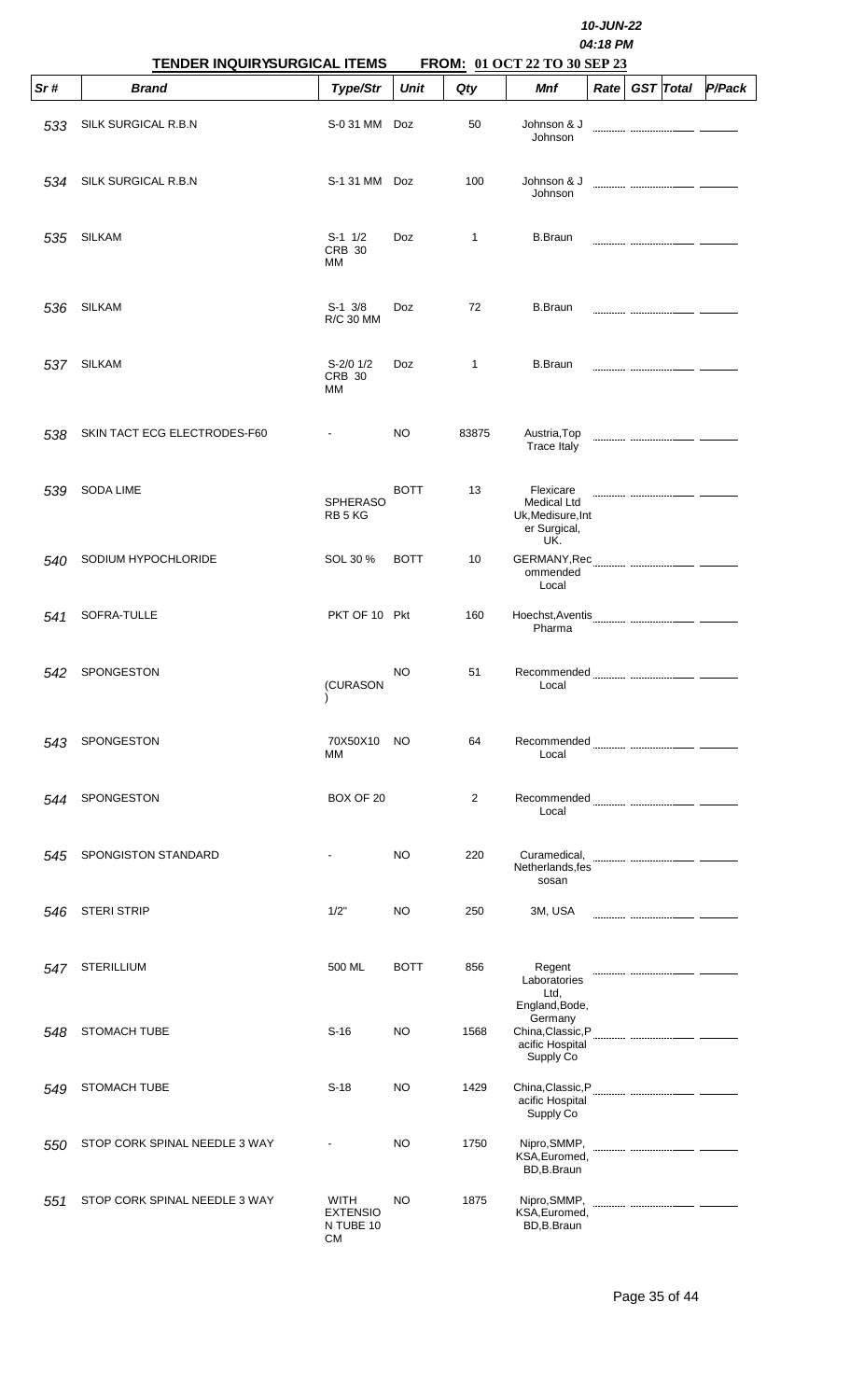|     |                                                     |                                         | 10-JUN-22<br>04:18 PM<br>FROM: 01 OCT 22 TO 30 SEP 23 |         |                                                                                 |  |                |        |  |  |  |  |
|-----|-----------------------------------------------------|-----------------------------------------|-------------------------------------------------------|---------|---------------------------------------------------------------------------------|--|----------------|--------|--|--|--|--|
| Sr# | <b>TENDER INQUIRYSURGICAL ITEMS</b><br><b>Brand</b> | Type/Str                                | Unit                                                  | Qty     | Mnf                                                                             |  | Rate GST Total | P/Pack |  |  |  |  |
| 552 | <b>SUCTION CATHETER</b>                             | $S-10$                                  | NO.                                                   | 11      | Recommended<br>Local                                                            |  |                |        |  |  |  |  |
| 553 | <b>SUCTION CATHETER</b>                             | S-16                                    | NO.                                                   | 137     | Recommended<br>Local                                                            |  |                |        |  |  |  |  |
| 554 | <b>SUCTION CATHETER</b>                             | $S-18$                                  | NO.                                                   | 18      | Local                                                                           |  |                |        |  |  |  |  |
| 555 | <b>SUCTION CATHETER</b>                             | $S-8$                                   | NO.                                                   | 30      | Local                                                                           |  |                |        |  |  |  |  |
| 556 | SUPPOSITORY GLYCERIN                                | ADULT                                   | NO.                                                   | 420     | Local                                                                           |  |                |        |  |  |  |  |
| 557 | SUPPOSITORY GLYCERIN                                | <b>INFANT</b>                           | NO.                                                   | 569     | Local                                                                           |  |                |        |  |  |  |  |
| 558 | SUPRA PUBIC CATHETER WITH TROCHAR.                  | 16 FR                                   | NO.                                                   | 12      | <b>IMPORTED</b>                                                                 |  |                |        |  |  |  |  |
| 559 | SURGICAL GOWN.                                      | HALF<br><b>BODY</b><br>GOWN(DIS<br>P)   | NO.                                                   | 5625    |                                                                                 |  |                |        |  |  |  |  |
|     | On Required Basis                                   | FFH Rawalpindi                          |                                                       | 5000    |                                                                                 |  |                |        |  |  |  |  |
| 560 | <b>SURGICELL</b>                                    | 10X20 MM<br>W-1911                      | Doz                                                   | 24      | J & J Private<br>Ltd, Ethicon Lab                                               |  |                |        |  |  |  |  |
|     | On Required Basis FFH Rawalpindi                    |                                         |                                                       | 24      |                                                                                 |  |                |        |  |  |  |  |
| 561 | <b>SURGICELL</b>                                    | W-1912<br>10X20 CM                      | Doz                                                   | 24      | J & J Private<br>Ltd, Ethicon Lab                                               |  |                |        |  |  |  |  |
|     | On Required Basis                                   | <b>FFH Rawalpindi</b>                   |                                                       | 24      |                                                                                 |  |                |        |  |  |  |  |
| 562 | <b>SURGICRYL</b>                                    | SIZE 1 40<br>МM                         | Doz                                                   | 4       | aian Angle<br>Medical<br>China, SMI,<br>Belgium, B. Brau                        |  |                |        |  |  |  |  |
| 563 | <b>SYRINGES</b>                                     | <b>100 UNIT</b><br><b>INSULINE</b>      | NO.                                                   | 1114190 | n<br><b>SET Medikal</b><br>Turkey, BD, YMS<br>,B.Braun, Terum<br>$\mathsf{o}\,$ |  |                |        |  |  |  |  |
| 564 | <b>SYRINGES</b>                                     | 20 ML<br><b>CATHETER</b><br><b>SHIP</b> | NO                                                    | 1445    | <b>SET Medikal</b><br>Turkey, BD, YMS<br>,B.Braun, Terum<br>o                   |  |                |        |  |  |  |  |
| 565 | <b>SYRINGES</b>                                     | <b>CATHETER</b><br><b>TIP 60 ML</b>     | NO                                                    | 180     | <b>SET Medikal</b><br>Turkey, BD, YMS<br>,B.Braun, Terum<br>o                   |  |                |        |  |  |  |  |
| 566 | <b>SYRINGES</b>                                     | DISP <sub>10</sub><br>ML                | NO                                                    | 951508  | <b>SET Medikal</b><br>Turkey, BD, YMS<br>,B.Braun, Terum<br>o                   |  |                |        |  |  |  |  |
| 567 | <b>SYRINGES</b>                                     | <b>DISP 20</b><br>ML                    | <b>NO</b>                                             | 13785   | <b>SET Medikal</b><br>Turkey, BD, YMS<br>,B.Braun, Terum<br>o                   |  |                |        |  |  |  |  |
| 568 | <b>SYRINGES</b>                                     | <b>DISP 50</b><br>ML                    | NO                                                    | 3205    | <b>SET Medikal</b><br>Turkey, BD, YMS<br>,B.Braun, Terum<br>o                   |  |                |        |  |  |  |  |
| 569 | <b>SYRINGES</b>                                     | <b>DISP 60</b><br>ML                    | NO                                                    | 5988    | <b>SET Medikal</b><br>Turkey, BD, YMS<br>,B.Braun, Terum<br>$\mathsf{o}\,$      |  |                |        |  |  |  |  |
| 570 | Safe Hand Examination Gloves                        | <b>BOX OF</b><br>100                    | <b>BOX</b>                                            | 24      | Top Gloves Sdn<br><b>Bhd</b>                                                    |  |                |        |  |  |  |  |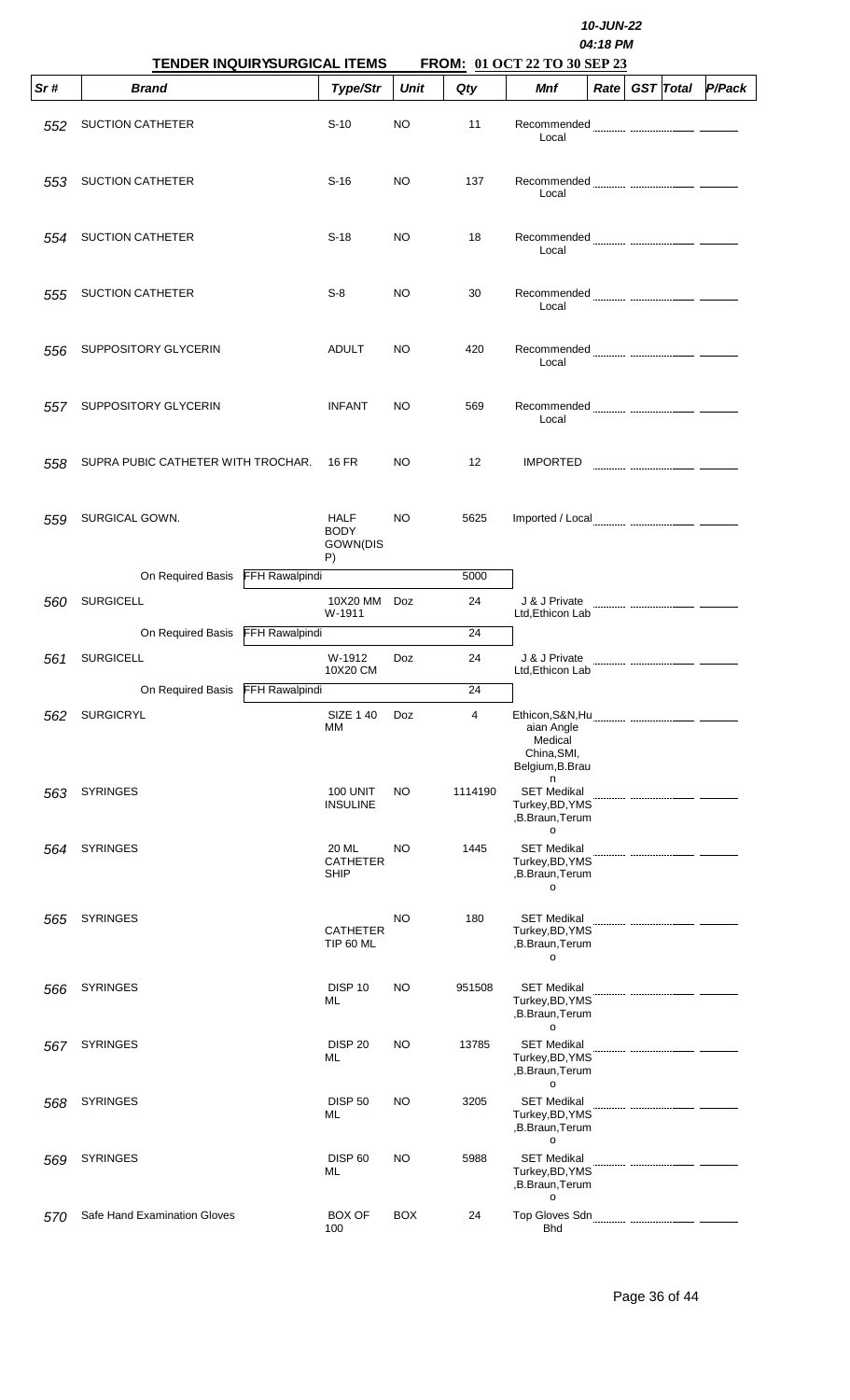|     | <b>TENDER INQUIRYSURGICAL ITEMS</b>                                       |                       |                                                                            |             |              | <b>FROM: 01 OCT 22 TO 30 SEP 23</b>          | 04:18 PM |                  |        |
|-----|---------------------------------------------------------------------------|-----------------------|----------------------------------------------------------------------------|-------------|--------------|----------------------------------------------|----------|------------------|--------|
| Sr# | <b>Brand</b>                                                              |                       | Type/Str                                                                   | <b>Unit</b> | Qty          | <b>Mnf</b>                                   | Rate     | <b>GST</b> Total | P/Pack |
| 571 | <b>Sclerotherapy Needle</b>                                               |                       | 21 G                                                                       | <b>NO</b>   | 6            | Locally<br>Provided, Marflo<br>w,switzerland |          |                  |        |
| 572 | Sevoflurane (Sevorane)                                                    |                       | LIQ 250 ML BOTT                                                            |             | 236          | Abbott, M/s                                  |          |                  |        |
|     | On Required Basis                                                         | <b>FFH Rawalpindi</b> |                                                                            |             | 150          | Abbvie SRL,<br>Italy                         |          |                  |        |
| 573 | Shoe cover Disposable                                                     |                       |                                                                            | <b>PAIR</b> | 48315        | Imported/Local, I<br><b>MPORTED</b>          |          |                  |        |
| 574 | Signia Fast P / Rexton Arena P1 / A&M PT1                                 |                       | 35-75 DB /<br>25-100 DB /<br>45-100 DB<br>(BEHIND<br>THE EAR)              | NO.         | 175          | Siemens /<br>Savintos                        |          |                  |        |
|     | On Required Basis                                                         | <b>FFH Rawalpindi</b> |                                                                            |             | 175          |                                              |          |                  |        |
| 575 | Signia Fast SP / Signia Fun SP / Rexton Arena<br>HP3 / A&M PT3 / A&M XPT3 |                       | 70-120 DB<br>/55-120 DB<br>/45-110 DB<br>/75-120 DB<br>(BEHIND<br>THE EAR) | NO.         | 125          | Siemens /<br>Savintos                        |          |                  |        |
|     | On Required Basis                                                         | FFH Rawalpindi        |                                                                            |             | 125          |                                              |          |                  |        |
| 576 | Silicon Oil Injection / Removal kit                                       |                       | 20 <sub>G</sub>                                                            | Pack        | 6            | R- Evo Smart                                 |          |                  |        |
|     | On Required Basis                                                         | FFH Rawalpindi        |                                                                            |             | 6            |                                              |          |                  |        |
| 577 | Silk Surgical                                                             |                       | S-2/0 N-<br>333                                                            | Doz         | 100          | Ethicon<br>Lab, Johnson &<br>J Johnson       |          |                  |        |
| 578 | Silk Surgical                                                             |                       | S-2/0 N-<br>333 1/2<br>CRB 25 MM                                           | Doz         | 70           | Ethicon<br>Lab, Johnson &<br>J Johnson       |          |                  |        |
| 579 | Silk Surgical                                                             |                       | S-3/0 N-<br>570                                                            | Doz         | 4            | Ethicon<br>Lab, Johnson &<br>J Johnson       |          |                  |        |
| 580 | Silk Surgical                                                             |                       | S-3/0 N-<br>570 1/2<br>CRB 25 MM                                           | Doz         | 47           | Ethicon<br>Lab, Johnson &<br>J Johnson       |          |                  |        |
| 581 | Silk Surgical                                                             |                       | $S-3/0 N-$<br>571 1/2<br>CRB 30 MM                                         | Doz         | 186          | Ethicon<br>Lab, Johnson &<br>J Johnson       |          |                  |        |
| 582 | Silk Surgical                                                             |                       | S-4/0 N-<br>549 1/2<br>CRB 16 MM                                           | Doz         | 25           | Ethicon<br>Lab, Johnson &<br>J Johnson       |          |                  |        |
| 583 | Silk Surgical                                                             |                       | S/0 N-334<br>1/2 CRB                                                       | Doz         | 6            | Ethicon<br>Lab, Johnson &<br>J Johnson       |          |                  |        |
| 584 | Silk Surgical-                                                            |                       | S-0 N-789<br><b>S/C 60 MM</b>                                              | Doz         | 12           | n & J Johnson                                |          |                  |        |
| 585 | Silk Surgical-                                                            |                       | S-1 N-732 Doz                                                              |             | 6            | n & J Johnson                                |          |                  |        |
| 586 | Silk Surgical-                                                            |                       | S-1 N-723<br>1/2 C R/B<br><b>HEAVY</b>                                     | Doz         | 301          | Ethicon, Johnso<br>n & J Johnson             |          |                  |        |
| 587 | Silk Surgical-                                                            |                       | S-2/0 N-<br>503 CC 16<br><b>MM</b>                                         | Doz         | $\mathbf{1}$ | Ethicon, Johnso<br>n & J Johnson             |          |                  |        |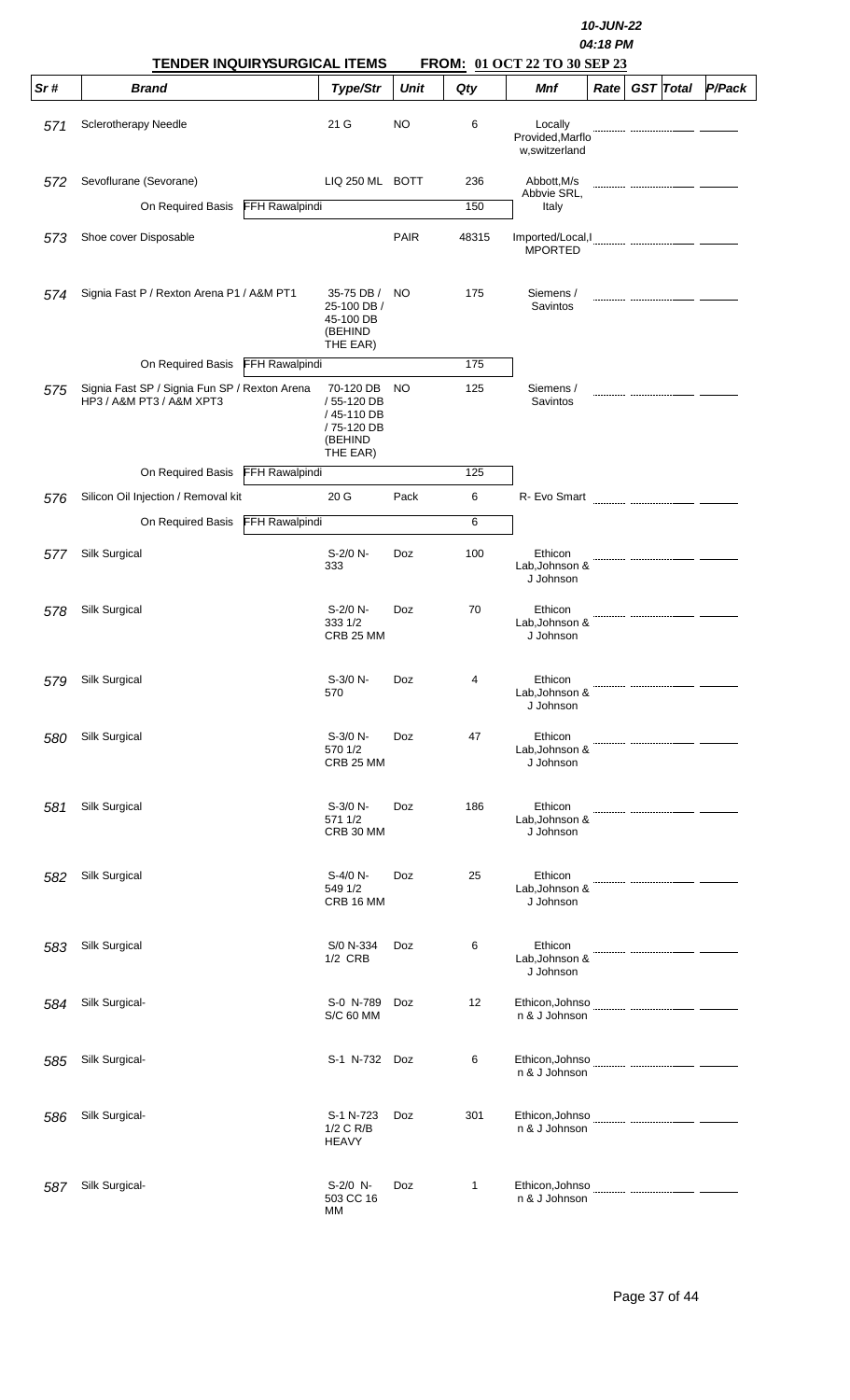|     | TENDER INQUIRYSURGICAL ITEMS               |                                                                                                                |             |      | FROM: 01 OCT 22 TO 30 SEP 23                                                                | 10-JUN-22<br>04:18 PM |                  |                                                                                                                                                                                                                                                                                                                                                                                                                                                                                                                                                          |
|-----|--------------------------------------------|----------------------------------------------------------------------------------------------------------------|-------------|------|---------------------------------------------------------------------------------------------|-----------------------|------------------|----------------------------------------------------------------------------------------------------------------------------------------------------------------------------------------------------------------------------------------------------------------------------------------------------------------------------------------------------------------------------------------------------------------------------------------------------------------------------------------------------------------------------------------------------------|
| Sr# | <b>Brand</b>                               | Type/Str                                                                                                       | <b>Unit</b> | Qty  | <b>Mnf</b>                                                                                  | Rate                  | <b>GST</b> Total | P/Pack                                                                                                                                                                                                                                                                                                                                                                                                                                                                                                                                                   |
| 588 | Silk Surgical-                             | $S - 2/0$<br><b>BLACK</b><br><b>BORADED</b>                                                                    | Doz         | 6    | Ethicon, Johnso<br>n & J Johnson                                                            |                       |                  |                                                                                                                                                                                                                                                                                                                                                                                                                                                                                                                                                          |
| 589 | Silk Surgical-                             | $S-2/0 N-$<br>327 1/2<br>CRB 25 MM                                                                             | Doz         | 90   | n & J Johnson                                                                               |                       |                  |                                                                                                                                                                                                                                                                                                                                                                                                                                                                                                                                                          |
| 590 | Skin Stappler                              |                                                                                                                | NO.         | 701  | Ethicon, J & J<br>Private Ltd, Xin<br>Kaydee Medical<br>China, ADVAN,<br>Medi Tech          |                       |                  |                                                                                                                                                                                                                                                                                                                                                                                                                                                                                                                                                          |
| 591 | <b>Skin Stappler</b>                       | REMOVER NO                                                                                                     |             | 144  | China<br>Ethicon, J & J<br>Private Ltd, Xin<br>Kaydee Medical<br>China, ADVAN,<br>Medi Tech |                       |                  |                                                                                                                                                                                                                                                                                                                                                                                                                                                                                                                                                          |
| 592 | <b>Skin Traction</b>                       | <b>ADULT</b>                                                                                                   | Kit         | 25   | China<br>Local                                                                              |                       |                  |                                                                                                                                                                                                                                                                                                                                                                                                                                                                                                                                                          |
| 593 | Sodium Hypochloride Disinfectant           | SOL 1 ltr                                                                                                      | Tin         | 222  | Local, Hospital<br>Supply                                                                   |                       |                  |                                                                                                                                                                                                                                                                                                                                                                                                                                                                                                                                                          |
| 594 | Soft Tip Cannula (Code 192123)             | SIZE 23 G                                                                                                      | NO.         | 6    | R- Evo Smart                                                                                |                       |                  | $\begin{minipage}{0.5\textwidth} \begin{minipage}{0.5\textwidth} \centering \begin{minipage}{0.5\textwidth} \centering \end{minipage} \begin{minipage}{0.5\textwidth} \centering \begin{minipage}{0.5\textwidth} \centering \end{minipage} \end{minipage} \begin{minipage}{0.5\textwidth} \centering \begin{minipage}{0.5\textwidth} \centering \end{minipage} \end{minipage} \begin{minipage}{0.5\textwidth} \centering \begin{minipage}{0.5\textwidth} \centering \end{minipage} \end{minipage} \begin{minipage}{0.5\textwidth} \centering \begin{min$ |
|     | <b>FFH Rawalpindi</b><br>On Required Basis |                                                                                                                |             | 6    |                                                                                             |                       |                  |                                                                                                                                                                                                                                                                                                                                                                                                                                                                                                                                                          |
| 595 | Specimen Container                         | LARGE<br>SIZE                                                                                                  | NO          | 36   | Local                                                                                       |                       |                  |                                                                                                                                                                                                                                                                                                                                                                                                                                                                                                                                                          |
| 596 | Stellant Sterile Disposable Syringe        | WITH FLUI NO<br><b>DOTS</b><br><b>INDICATOR</b><br>AND<br><b>PRESSURE</b><br><b>CONNECTI</b><br><b>NG TUBE</b> |             | 50   | Stellant/Medard<br><b>USA</b>                                                               |                       |                  |                                                                                                                                                                                                                                                                                                                                                                                                                                                                                                                                                          |
| 597 | Sterile Well Lead Deluxe Urine Bag         | ADULT,<br>2000 ML                                                                                              |             | 3600 | Co Ltd China                                                                                |                       |                  |                                                                                                                                                                                                                                                                                                                                                                                                                                                                                                                                                          |
| 598 | Stillent for Endotracheal Tube             | <b>ADULT</b>                                                                                                   | NO          | 160  | Well Lead<br>Medical Co<br>Ltd, IMPORTED                                                    |                       |                  |                                                                                                                                                                                                                                                                                                                                                                                                                                                                                                                                                          |
| 599 | <b>Stream Strip</b>                        | 121C<br>(AC250)<br><b>STERIKING</b>                                                                            | <b>NO</b>   | 24   | Wipak                                                                                       |                       |                  |                                                                                                                                                                                                                                                                                                                                                                                                                                                                                                                                                          |
| 600 | <b>Stream Strip</b>                        | 134C (AC6) NO<br><b>STERIKING</b>                                                                              |             | 12   | Wipak                                                                                       |                       |                  |                                                                                                                                                                                                                                                                                                                                                                                                                                                                                                                                                          |
| 601 | Suction Connecting Tube (with Connectors)  | 1.5 MTR                                                                                                        |             | 120  | China, Inter<br>Surgical, UK.                                                               |                       |                  |                                                                                                                                                                                                                                                                                                                                                                                                                                                                                                                                                          |
| 602 | <b>Suction Nasal Yanker</b>                |                                                                                                                | NO          | 1630 | Well Lead<br>Medical Co Ltd                                                                 |                       |                  |                                                                                                                                                                                                                                                                                                                                                                                                                                                                                                                                                          |
| 603 | Suction tube for Suction machine           |                                                                                                                | Mtr         | 1600 | Recommended<br>Local, PACIFIC<br><b>Hospital Supply</b>                                     |                       |                  |                                                                                                                                                                                                                                                                                                                                                                                                                                                                                                                                                          |
| 604 | Sunni Plast                                | PKT OF<br>100                                                                                                  | Pkt         | 343  | Co Taiwan<br>Recommended<br>Local, Uniferoze                                                |                       |                  |                                                                                                                                                                                                                                                                                                                                                                                                                                                                                                                                                          |
| 605 | <b>Surgical Cotton Patties</b>             |                                                                                                                | Pkt         | 62   | med                                                                                         |                       |                  |                                                                                                                                                                                                                                                                                                                                                                                                                                                                                                                                                          |

Page 38 of 44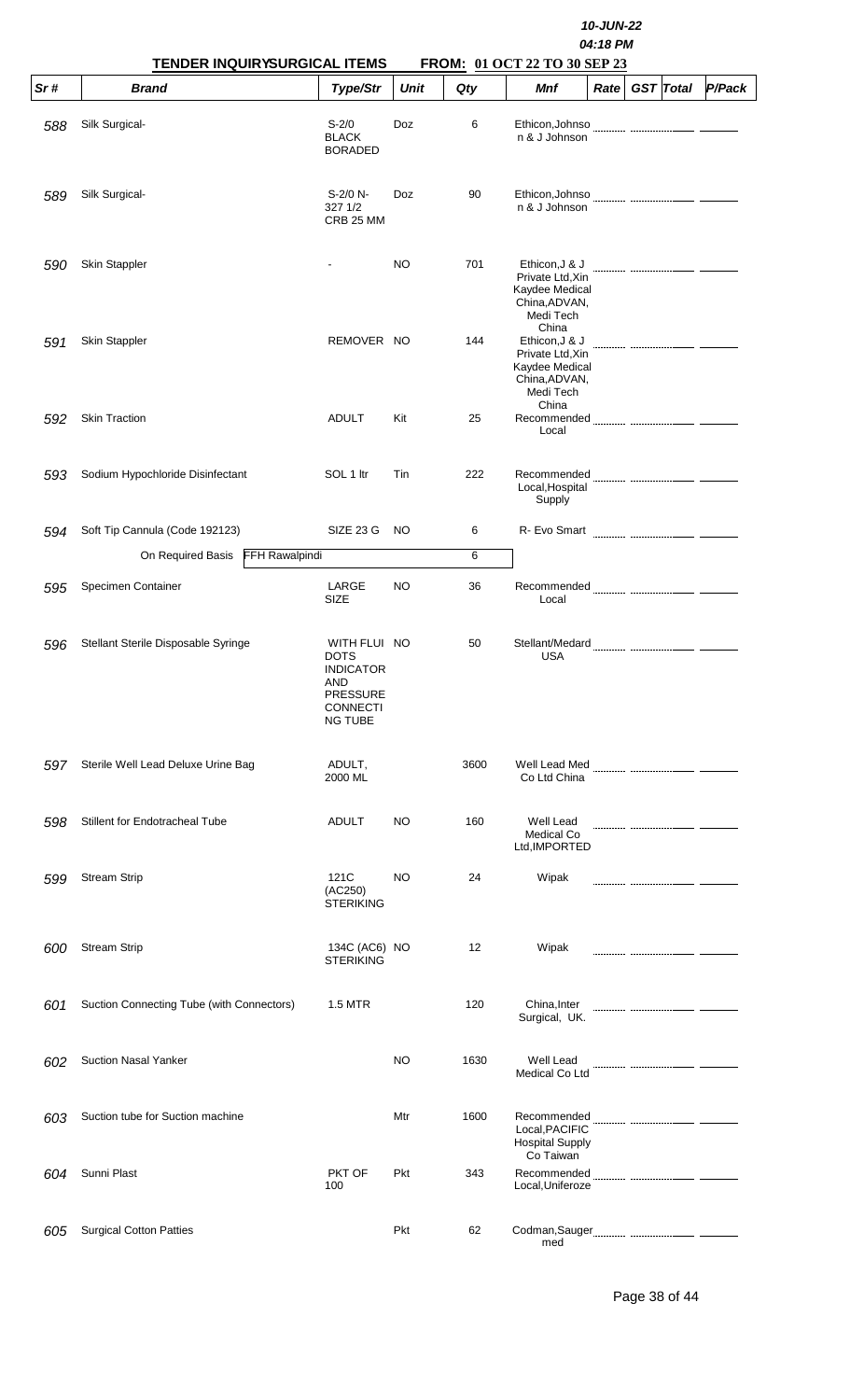| <b>TENDER INQUIRYSURGICAL ITEMS</b> |                                                               |                       |                                 |             |      | 10-JUN-22<br>04:18 PM<br>FROM: 01 OCT 22 TO 30 SEP 23                                                             |      |  |                  |        |  |  |  |
|-------------------------------------|---------------------------------------------------------------|-----------------------|---------------------------------|-------------|------|-------------------------------------------------------------------------------------------------------------------|------|--|------------------|--------|--|--|--|
| Sr#                                 | <b>Brand</b>                                                  |                       | Type/Str                        | <b>Unit</b> | Qty  | Mnf                                                                                                               | Rate |  | <b>GST</b> Total | P/Pack |  |  |  |
| 606                                 | Surgical Disposable Gowns - Polypropylene<br>Non Woven Fabric |                       | 60GSM                           | <b>NO</b>   | 5000 | Medicamp<br>International                                                                                         |      |  |                  |        |  |  |  |
| 607                                 | <b>Surgical Fibrillar</b>                                     |                       |                                 | Doz         | 5    |                                                                                                                   |      |  |                  |        |  |  |  |
|                                     | On Required Basis                                             | <b>FFH Rawalpindi</b> |                                 |             | 5    | TED, J & J Ltd<br>Karachi                                                                                         |      |  |                  |        |  |  |  |
| 608                                 | T-Drainage Tube                                               |                       | <b>S-14 FR</b>                  | NO.         | 12   | <b>IMPORTED</b>                                                                                                   |      |  |                  |        |  |  |  |
| 609                                 | T-Drainage Tube                                               |                       | S-16 FR                         | NO.         | 12   | <b>IMPORTED</b>                                                                                                   |      |  |                  |        |  |  |  |
| 610                                 | T-Drainage Tube                                               |                       | <b>S-18 FR</b>                  | NO          | 12   | <b>IMPORTED</b>                                                                                                   |      |  |                  |        |  |  |  |
| 611                                 | T-TUBE FULL LENGTH                                            |                       | S-16 MM                         | NO.         | 25   | ended                                                                                                             |      |  |                  |        |  |  |  |
|                                     | On Required Basis                                             | FFH Rawalpindi        |                                 |             | 25   | Local, IMPORTE<br>D                                                                                               |      |  |                  |        |  |  |  |
| 612                                 | T-TUBE FULL LENGTH                                            |                       | S-18 MM                         | NO.         | 25   |                                                                                                                   |      |  |                  |        |  |  |  |
|                                     | On Required Basis                                             | FFH Rawalpindi        |                                 |             | 25   | ended<br>Local, IMPORTE                                                                                           |      |  |                  |        |  |  |  |
| 613                                 | T-TUBE FULL LENGTH                                            |                       | S-20 MM                         | NO.         | 25   | D                                                                                                                 |      |  |                  |        |  |  |  |
|                                     | On Required Basis                                             | FFH Rawalpindi        |                                 |             | 25   | ended<br>Local, IMPORTE                                                                                           |      |  |                  |        |  |  |  |
| 614                                 | T-TUBE FULL LENGTH                                            |                       | <b>S.14 MM</b>                  | NO          | 25   | D                                                                                                                 |      |  |                  |        |  |  |  |
|                                     | On Required Basis                                             | <b>FFH Rawalpindi</b> |                                 |             | 25   | ended<br>Local,IMPORTE                                                                                            |      |  |                  |        |  |  |  |
|                                     | <b>TANDEM SKIN BARRIER</b>                                    |                       | 57 MM                           | NO.         | 812  | D<br>Coloplast                                                                                                    |      |  |                  |        |  |  |  |
| 615                                 |                                                               |                       | (FLANGE)                        |             |      | (Alterna), Hollist<br>er, USA, Conva                                                                              |      |  |                  |        |  |  |  |
|                                     | On Required Basis                                             | <b>FFH Rawalpindi</b> |                                 |             | 812  | Tec                                                                                                               |      |  |                  |        |  |  |  |
| 616                                 | <b>TANDEM SKIN BARRIER</b>                                    |                       | 70 MM                           | NO          | 820  | Coloplast<br>(Alterna), Hollist                                                                                   |      |  |                  |        |  |  |  |
|                                     | On Required Basis                                             | FFH Rawalpindi        |                                 |             | 820  | er, USA, Conva<br>Tec                                                                                             |      |  |                  |        |  |  |  |
| 617                                 | TCR 75 Cartridge Green                                        |                       |                                 | NO          | 60   | Ethicon Endo<br>Surgery                                                                                           |      |  |                  |        |  |  |  |
| 618                                 | <b>TED Compression Stockings</b>                              |                       | <b>ABOVE</b><br>KNEE -<br>LARGE | <b>PAIR</b> | 800  | Memosa S.R.L<br>Italy, Germany, E<br>.Sallis<br>UK, VariMed<br>Medical SAN,<br>Ve TIC Ltd,<br>Istambul,           |      |  |                  |        |  |  |  |
| 619                                 | <b>TED Compression Stockings</b>                              |                       | LARGE<br>SIZE                   | <b>PAIR</b> | 36   | Turkey<br>Memosa S.R.L<br>Italy, Germany, E<br>.Sallis<br>UK, VariMed<br>Medical SAN,<br>Ve TIC Ltd,<br>Istambul, |      |  |                  |        |  |  |  |
| 620                                 | TEN 20 CONDACTIVE                                             |                       | <b>GEL</b>                      | <b>TUBE</b> | 12   | Turkey<br>Weaver USA                                                                                              |      |  |                  |        |  |  |  |
|                                     |                                                               |                       |                                 |             |      |                                                                                                                   |      |  |                  |        |  |  |  |
| 621                                 | TENDUM DRAINABLE POUCH                                        |                       | 102 MM                          | NO          | 25   | t                                                                                                                 |      |  |                  |        |  |  |  |
|                                     | On Required Basis                                             | FFH Rawalpindi        |                                 |             | 25   | (Alterna), Hollist<br>er, USA, Conva                                                                              |      |  |                  |        |  |  |  |
| 622                                 | TENDUM DRAINABLE POUCH                                        |                       | 57 MM                           | NO          | 812  | Tec<br>Squibb, Coloplas<br>t                                                                                      |      |  |                  |        |  |  |  |
|                                     | On Required Basis                                             | <b>FFH Rawalpindi</b> |                                 |             | 812  | (Alterna), Hollist<br>er, USA, Conva                                                                              |      |  |                  |        |  |  |  |
| 623                                 | TENDUM DRAINABLE POUCH                                        |                       | 70 MM                           | NO          | 827  | Tec<br>Squibb, Coloplas                                                                                           |      |  |                  |        |  |  |  |
|                                     | On Required Basis                                             | FFH Rawalpindi        |                                 |             | 827  | t<br>(Alterna), Hollist<br>er, USA, Conva<br>Tec                                                                  |      |  |                  |        |  |  |  |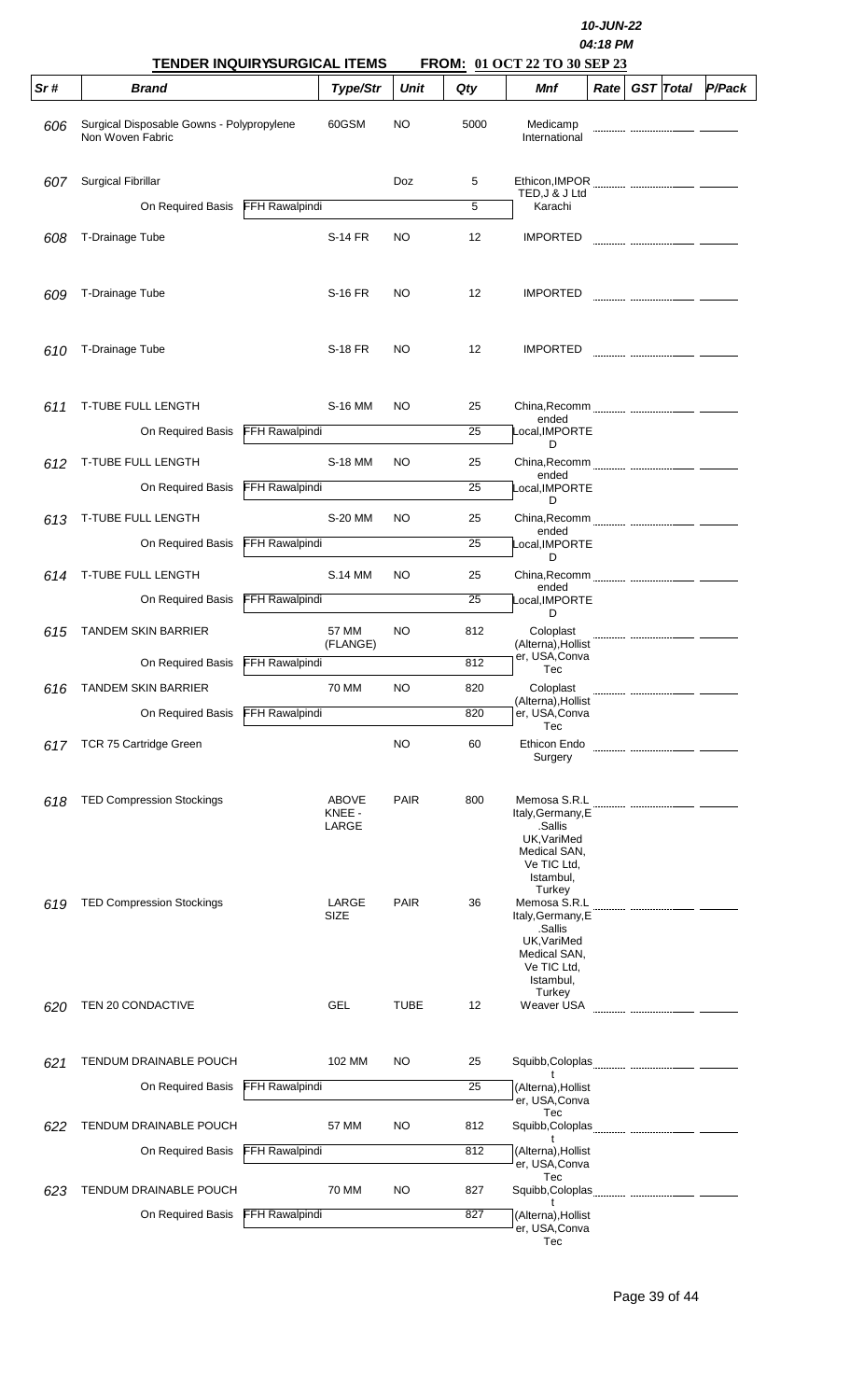|     | TENDER INQUIRYSURGICAL ITEMS         | 10-JUN-22<br>04:18 PM<br>FROM: 01 OCT 22 TO 30 SEP 23 |             |      |                                                                                         |             |  |                  |        |  |
|-----|--------------------------------------|-------------------------------------------------------|-------------|------|-----------------------------------------------------------------------------------------|-------------|--|------------------|--------|--|
| Sr# | <b>Brand</b>                         | Type/Str                                              | <b>Unit</b> | Qty  | Mnf                                                                                     | <b>Rate</b> |  | <b>GST</b> Total | P/Pack |  |
| 624 | <b>TENS Electrode</b>                | SET OF 4                                              |             | 400  | Recommended<br>Local                                                                    |             |  |                  |        |  |
| 625 | THERMOMETER CLINICAL                 |                                                       | NO          | 48   | China.                                                                                  |             |  |                  |        |  |
| 626 | THERMOMETER CLINICAL                 | <b>ROUND</b>                                          | NO          | 238  | China.                                                                                  |             |  |                  |        |  |
| 627 | TRACHEOSTOMY TUBE WITH CUFF          | $S-5.5$                                               | NO          | 5    | Co Ltd<br>China, POTEX, S<br>herwood<br>Medical,<br>UK, Sumi,                           |             |  |                  |        |  |
| 628 | TRACHEOSTOMY TUBE WITH CUFF          | $S-6$                                                 | <b>NO</b>   | 13   | Poland<br>Well Lead Med<br>Co Ltd<br>China, POTEX, S<br>herwood<br>Medical,<br>UK,Sumi, |             |  |                  |        |  |
| 629 | TRACHEOSTOMY TUBE WITH CUFF          | $S-7.5$                                               | NO.         | 20   | Poland<br>Well Lead Med<br>Co Ltd<br>China, POTEX, S<br>herwood<br>Medical,<br>UK,Sumi, |             |  |                  |        |  |
| 630 | TRACHEOSTOMY TUBE WITH CUFF          | $S-8$                                                 | NO          | 38   | Poland<br>Co Ltd<br>China, POTEX, S<br>herwood<br>Medical,<br>UK, Sumi,                 |             |  |                  |        |  |
| 631 | <b>TRANSPORE</b>                     | 3"                                                    | NO          | 24   | Poland<br>3M,<br>USA, Uniferoze,<br>Jiangxi 3L                                          |             |  |                  |        |  |
| 632 | <b>TRANSPORE</b>                     | $7.5$ X 9.1 M -                                       |             | 6250 | <b>Medical China</b><br>3M,<br>USA, Uniferoze,<br>Jiangxi 3L<br>Medical China           |             |  |                  |        |  |
| 633 | TRUE-CUTT BIOPSY NEEDLE              | $G-16$                                                | <b>NO</b>   | 12   | ALLEGANCE, T<br>SK, Japan                                                               |             |  |                  |        |  |
| 634 | TRUE-CUTT BIOPSY NEEDLE              | $G-18$                                                | <b>NO</b>   | 120  | SK, Japan                                                                               |             |  |                  |        |  |
| 635 | Taurolock Hep                        | <b>INJ 500IU</b>                                      | <b>NO</b>   | 610  | Tauro Pharm<br>GmbH<br>(Germany), Med                                                   |             |  |                  |        |  |
| 636 | Therapeutic Plasma Exchange          | 125 ML                                                | Kit         | 57   | comp, USA<br>Haemonetics<br>Corporation<br>U.K, Haemoneti                               |             |  |                  |        |  |
| 637 | Therapeutic Plasma Exchange          | 225 ML                                                | <b>BAG</b>  | 304  | cs Corpn, USA<br>Haemonetics<br>Corporation<br>U.K, Haemoneti                           |             |  |                  |        |  |
| 638 | Thermoplastic Sheet                  |                                                       | NO          | 8    | cs Corpn, USA<br><b>Trans Asian</b>                                                     |             |  |                  |        |  |
|     | FFH Rawalpindi<br>On Required Basis  |                                                       |             | 8    |                                                                                         |             |  |                  |        |  |
| 639 | Tracheostomy Tube with Inner Cannula | <b>SIZE 7.5</b>                                       | NO          | 6    | Portex by Smith<br>Medical, Rusch /<br>Teleflex, Shiley                                 |             |  |                  |        |  |
| 640 | Tracheostomy Tube with Inner Cannula | SIZE <sub>8</sub>                                     | <b>NO</b>   | 12   | Portex by Smith<br>Medical, Rusch /<br>Teleflex, Shiley                                 |             |  |                  |        |  |
| 641 | Tricarb C 50 Disinfactant Solution   | 5 LTR                                                 | Can         | 60   | B.Braun,<br>Germany                                                                     |             |  |                  |        |  |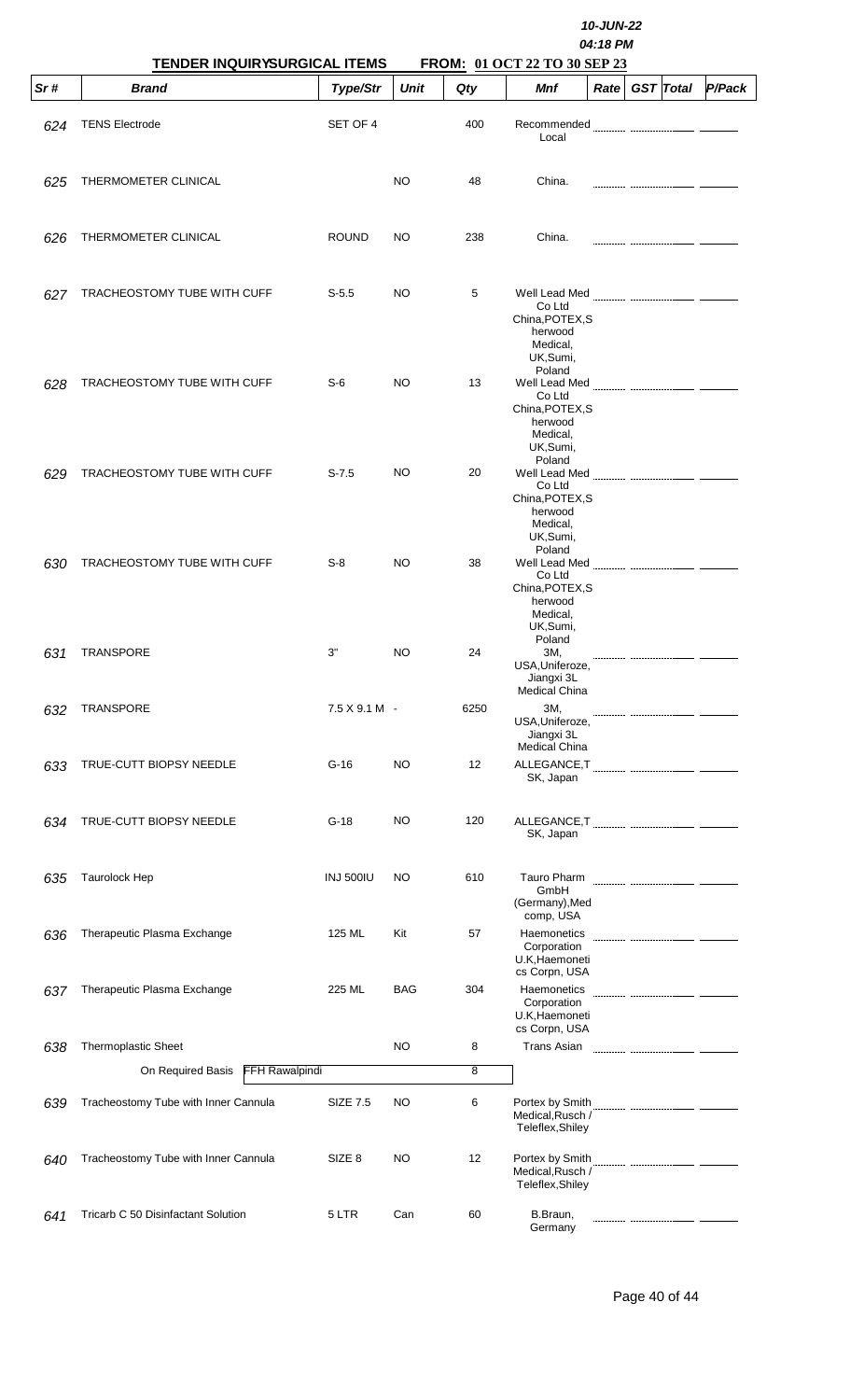|     |                                                     |                       |                                                                     |             | 10-JUN-22<br>04:18 PM<br><b>FROM: 01 OCT 22 TO 30 SEP 23</b> |                                                                                                      |      |  |                  |        |  |
|-----|-----------------------------------------------------|-----------------------|---------------------------------------------------------------------|-------------|--------------------------------------------------------------|------------------------------------------------------------------------------------------------------|------|--|------------------|--------|--|
| Sr# | <b>TENDER INQUIRYSURGICAL ITEMS</b><br><b>Brand</b> |                       | Type/Str                                                            | <b>Unit</b> | Qty                                                          | Mnf                                                                                                  | Rate |  | <b>GST</b> Total | P/Pack |  |
| 642 | Tripple Lumen Sphinctrotome                         |                       |                                                                     | NO          | 90                                                           | Wilson COOK-                                                                                         |      |  |                  |        |  |
|     | On Required Basis                                   | FFH Rawalpindi        |                                                                     |             | 90                                                           | USA                                                                                                  |      |  |                  |        |  |
| 643 | ULTRASOUND PAPER 110 HG                             |                       | <b>TYPE V</b>                                                       | NO          | 12                                                           | Sony Corp<br>Tokyo Japan                                                                             |      |  |                  |        |  |
| 644 | UMBLICAL-CORD CLAMP                                 |                       |                                                                     | NO          | 12084                                                        | Bahadur, Plasti<br>med.<br>Turkey, Huaian<br>Anggel<br>Medical, I.G. Bra                             |      |  |                  |        |  |
| 645 | URETERIC CATHETER                                   |                       | OPEN END NO<br>FR-5                                                 |             | 24                                                           | nd, RI. MOS.<br>Cook, Marflow, C<br>oloplast, Ameco                                                  |      |  |                  |        |  |
|     | On Required Basis                                   | FFH Rawalpindi        |                                                                     |             | 4                                                            | Egypt, Bard,<br>UK, Neoplex                                                                          |      |  |                  |        |  |
| 646 | URETERIC CATHETER                                   |                       | OPEN END NO<br>FR-6                                                 |             | 6                                                            | Cook, Marflow, C<br>oloplast, Ameco<br>Egypt, Bard,<br>UK, Neoplex                                   |      |  |                  |        |  |
| 647 | URETERICS STENT JJ                                  |                       | OPEN<br>ENDS &<br><b>GUIDE</b><br>WIRE 6FR                          | <b>NO</b>   | 96                                                           | MP,<br>KSA, Coloplast,<br>Bard, UK                                                                   |      |  |                  |        |  |
|     | On Required Basis                                   | FFH Rawalpindi        |                                                                     |             | 96                                                           |                                                                                                      |      |  |                  |        |  |
| 648 | URETERICS STENT JJ                                  |                       | <b>OPEN</b><br>ENDS &<br><b>GUIDE</b><br><b>WIRE FR</b><br>4, 16 CM | <b>NO</b>   | 24                                                           | MP,<br>KSA, Coloplast,<br>Bard, UK                                                                   |      |  |                  |        |  |
|     | On Required Basis                                   | FFH Rawalpindi        |                                                                     |             | 24                                                           |                                                                                                      |      |  |                  |        |  |
| 649 | URETERICS STENT JJ                                  |                       | <b>OPEN</b><br>ENDS &<br><b>GUIDE</b><br>WIRE FR<br>4.7 CM          | NO          | 6                                                            | MP,<br>KSA, Coloplast,<br>Bard, UK                                                                   |      |  |                  |        |  |
| 650 | URETERICS STENT JJ                                  |                       | WITH<br><b>GUIDE</b><br><b>WIRE 3.5</b><br>FR.                      | <b>NO</b>   | 10                                                           | MP,<br>KSA, Coloplast,<br>Bard, UK                                                                   |      |  |                  |        |  |
|     | On Required Basis                                   | FFH Rawalpindi        |                                                                     |             | 10                                                           |                                                                                                      |      |  |                  |        |  |
| 651 | URETERICS STENT JJ                                  |                       | WITH<br><b>GUIDE</b><br><b>WIRE 4-8</b><br>FR.                      | <b>NO</b>   | 90                                                           | MP,<br>KSA, Coloplast,<br>Bard, UK                                                                   |      |  |                  |        |  |
|     | On Required Basis                                   | FFH Rawalpindi        |                                                                     |             | 90                                                           |                                                                                                      |      |  |                  |        |  |
| 652 | URETERICS STENT JJ                                  |                       | WITH<br><b>GUIDE</b><br><b>WIRE 6.0</b><br>FR.                      | NO          | 204                                                          | MP,<br>KSA, Coloplast,<br>Bard, UK                                                                   |      |  |                  |        |  |
|     | On Required Basis                                   | FFH Rawalpindi        |                                                                     |             | 200                                                          |                                                                                                      |      |  |                  |        |  |
| 653 | URINE COLLECTING (ADULTS) TYPE -A                   |                       | 2000 ML                                                             | <b>BAG</b>  | 18988                                                        | Unomedical,<br>Denmark, SMM<br>Ρ,<br>KSA, Protos, YM<br>s -                                          |      |  |                  |        |  |
| 654 | URINE COLLECTING BAG (BABIES)                       |                       |                                                                     | <b>BAG</b>  | 1568                                                         | Uroflo, DENMAR<br>K, RIF, Pakistan<br>Unomedical,<br>Denmark,ES<br>8, Protos, SAP, D<br>ENMARK, RIF, |      |  |                  |        |  |
| 655 | <b>V.P SHUNT MEDIUM PRESSURE</b>                    |                       | 12 MM                                                               | NO          | 50                                                           | Pakistan<br>MEDTRONIC,                                                                               |      |  |                  |        |  |
|     | (HOLTER/V)<br>On Required Basis                     | <b>FFH Rawalpindi</b> |                                                                     |             | 50                                                           | USA, Medtronic<br>Ophthalmics,<br>USA, Canada /                                                      |      |  |                  |        |  |
| 656 | V.P Shunt (Low Profile)                             |                       |                                                                     | NO          | 6                                                            | <b>USA</b><br>Medtronic                                                                              |      |  |                  |        |  |
|     | On Required Basis                                   | <b>FFH Rawalpindi</b> |                                                                     |             | 6                                                            | Ophthalmics,<br>USA, Canada /<br><b>USA</b>                                                          |      |  |                  |        |  |
| 657 | VICERYL 2/0                                         |                       | W-9121                                                              | Doz         | 12                                                           | J & J Private<br>Ltd, Ethicon Lab                                                                    |      |  |                  |        |  |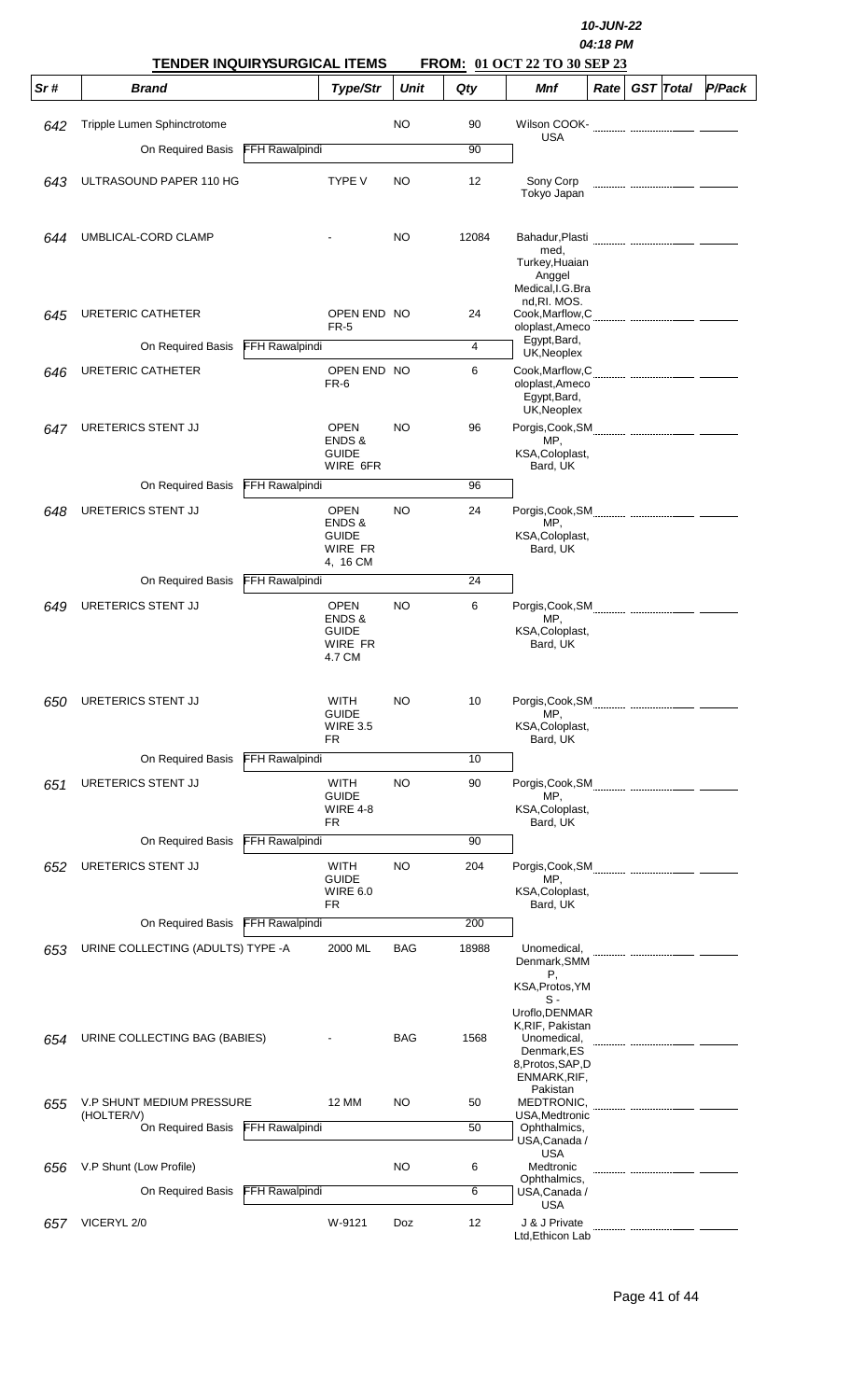|      | <b>TENDER INQUIRYSURGICAL ITEMS</b> |                                              | 10-JUN-22<br>04:18 PM<br>FROM: 01 OCT 22 TO 30 SEP 23 |      |                                   |                   |  |                  |        |  |  |
|------|-------------------------------------|----------------------------------------------|-------------------------------------------------------|------|-----------------------------------|-------------------|--|------------------|--------|--|--|
| Sr#  | <b>Brand</b>                        | Type/Str                                     | Unit                                                  | Qty  | Mnf                               | Rate <sub>1</sub> |  | <b>GST</b> Total | P/Pack |  |  |
| 658  | VICERYL 4/0                         | W-9113 1/2 Doz<br>CRB 20 MM                  |                                                       | 175  | Ethicon Lab                       |                   |  |                  |        |  |  |
| 659  | VICERYL 4/0                         | W-9443 CC Doz<br>16MM                        |                                                       | 149  | Ethicon Lab                       |                   |  |                  |        |  |  |
| 660  | VICERYL 5/0                         | W-9105 1/2 Doz<br>CTP 17 MM                  |                                                       | 194  | J & J Private<br>Ltd, Ethicon Lab |                   |  |                  |        |  |  |
| 661  | <b>VICERYL S-0 W-9230</b>           | 1/2 CRB 40 Doz<br>МM                         |                                                       | 120  | J & J Private<br>Ltd, Ethicon Lab |                   |  |                  |        |  |  |
| 662  | VICERYL S-1 W-9213 1/2 CRB          | 30 MM                                        | Doz                                                   | 175  | Ethicon Lab                       |                   |  |                  |        |  |  |
| 663  | VICERYL S-5/0 M-9567 1/2 CD SPA     | 8 MM                                         | Doz                                                   | 25   | J & J Private<br>Ltd, Ethicon Lab |                   |  |                  |        |  |  |
| 664  | <b>VICRYL PLUS</b>                  | 1 31MM<br><b>1/2 CRB</b><br>(VCP<br>9213H)   | Doz                                                   | 4    | Ethicon, J & J<br>Private Ltd     |                   |  |                  |        |  |  |
| 665  | <b>VICRYL PLUS</b>                  | 2/0 VCP<br>316 R/B<br>25MM                   | <b>Doz</b>                                            | 525  | Ethicon, J & J<br>Private Ltd     |                   |  |                  |        |  |  |
| 666  | <b>VICRYL PLUS</b>                  | S-0<br><b>VCP358 H</b><br>1/2 CRB 40<br>МM   | Doz                                                   | 109  | Ethicon, J & J<br>Private Ltd     |                   |  |                  |        |  |  |
| 667. | <b>VICRYL PLUS</b>                  | S-1 40MM<br>$1/2$ CRB<br>(VCP 359H)          | Doz                                                   | 1541 | Ethicon, J & J<br>Private Ltd     |                   |  |                  |        |  |  |
| 668  | <b>VICRYL PLUS</b>                  | S-2 40MM Doz<br><b>1/2 CRB</b><br>(VCP 360H) |                                                       | 144  | Ethicon, J & J<br>Private Ltd     |                   |  |                  |        |  |  |
| 669  | <b>VICRYL PLUS</b>                  | S-2 40 MM, Doz<br>CT 1/2<br><b>TAPER</b>     |                                                       | 12   | Ethicon, J & J<br>Private Ltd     |                   |  |                  |        |  |  |
| 670  | <b>VICRYL PLUS</b>                  | $S-2/0$<br>VPC317H<br>1/2 CRB 26<br>МM       | Doz                                                   | 6    | Ethicon, J & J<br>Private Ltd     |                   |  |                  |        |  |  |
| 671  | <b>VICRYL PLUS</b>                  | $S-2/0$<br>VPC320H<br>1/2 CRB 31<br>МM       | <b>Doz</b>                                            | 1154 | Ethicon, J & J<br>Private Ltd     |                   |  |                  |        |  |  |
| 672  | <b>VICRYL PLUS</b>                  | $S-3/0$<br>VPC311H<br>1/2 CRB 22<br>МM       | Doz                                                   | 125  | Ethicon, J & J<br>Private Ltd     |                   |  |                  |        |  |  |
| 673  | <b>VICRYL PLUS</b>                  | $S - 3/0$<br>VPC316H<br>1/2 CRB 26<br>МM     | Doz                                                   | 5    | Ethicon, J & J<br>Private Ltd     |                   |  |                  |        |  |  |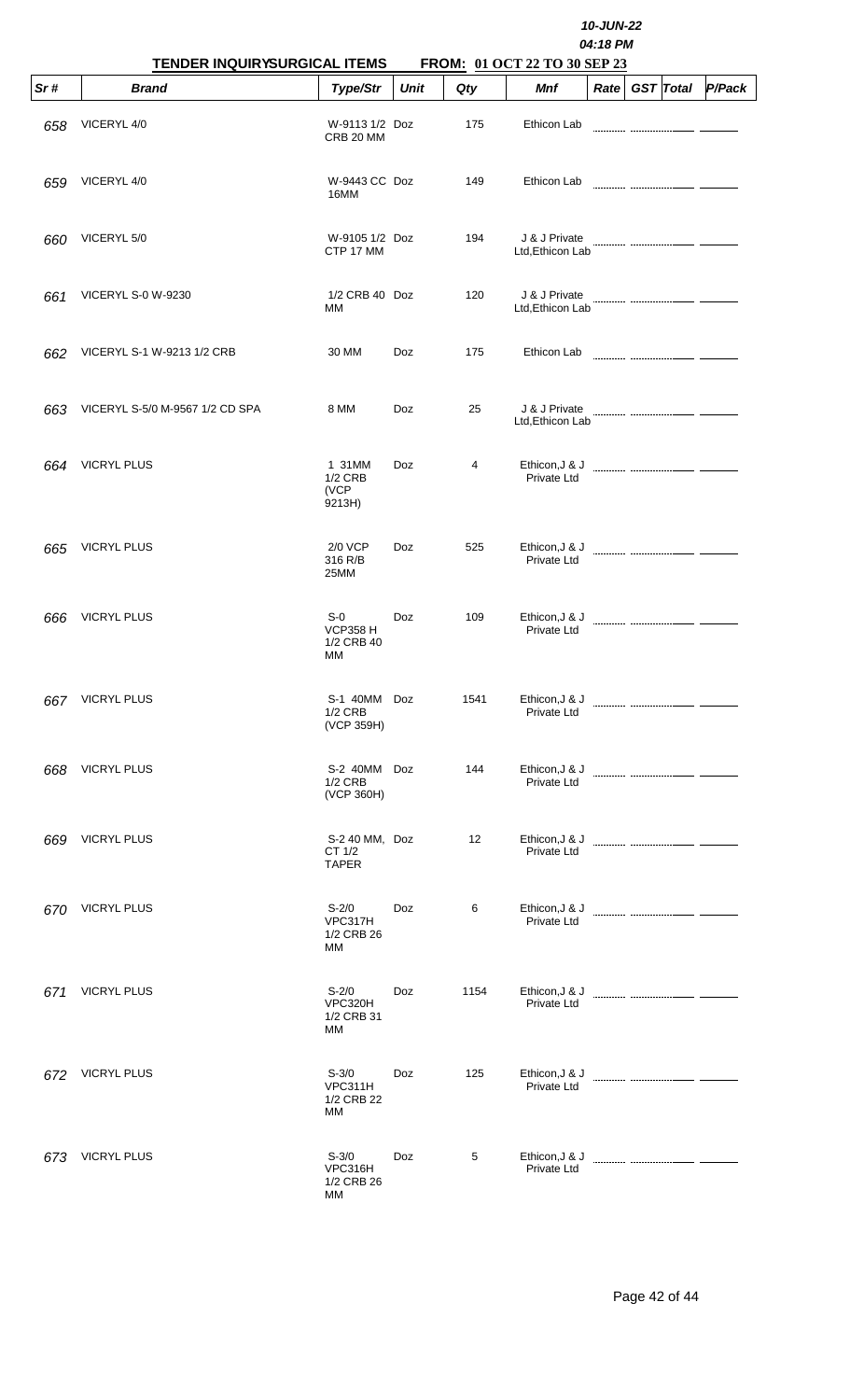|     | TENDER INQUIRYSURGICAL ITEMS                            |                       |                                       |             |                | FROM: 01 OCT 22 TO 30 SEP 23                                                                                    | 10-JUN-22<br>04:18 PM |                  |        |
|-----|---------------------------------------------------------|-----------------------|---------------------------------------|-------------|----------------|-----------------------------------------------------------------------------------------------------------------|-----------------------|------------------|--------|
| Sr# | <b>Brand</b>                                            |                       | Type/Str                              | <b>Unit</b> | Qty            | <b>Mnf</b>                                                                                                      | Rate                  | <b>GST</b> Total | P/Pack |
| 674 | VICRYL S 4/0 W-9106 R.B                                 |                       |                                       |             | 24             | Ethicon Lab                                                                                                     |                       |                  |        |
| 675 | <b>VICRYL S-0 W-9138 R.B</b>                            |                       | 30 MM                                 | Doz         | 24             | Ethicon Lab                                                                                                     |                       |                  |        |
| 676 | <b>VISION BLUE</b>                                      |                       |                                       | NO.         | 224            | d Hollows                                                                                                       |                       |                  |        |
| 677 | VITRECTOMY CUTTER                                       |                       |                                       | NO          | 6              |                                                                                                                 |                       |                  |        |
|     | On Required Basis                                       | <b>FFH Rawalpindi</b> |                                       |             | 6              | Evo<br>Smart, ADMIRA                                                                                            |                       |                  |        |
| 678 | VITRECTOMY CUTTER                                       |                       | <b>WITH</b><br><b>TUBING</b><br>(20G) |             | 3              | L-JASANI<br>SCIENTIFIC, IT<br>ALY, Supplier<br><b>Latif Brothers</b><br>medilab usa, R-<br>Evo<br>Smart, ADMIRA |                       |                  |        |
|     | On Required Basis                                       | <b>FFH Rawalpindi</b> |                                       |             | $\overline{3}$ | L-JASANI                                                                                                        |                       |                  |        |
| 679 | VITRECTOMY PACK (198823)                                |                       | (23 G)                                | <b>BOX</b>  | 6              | SCIENTIFIC, IT<br>ALY, Supplier<br><b>Latif Brothers</b><br>R- Evo Smart                                        |                       |                  |        |
|     | On Required Basis                                       | FFH Rawalpindi        |                                       |             | 6              |                                                                                                                 |                       |                  |        |
|     |                                                         |                       |                                       |             |                |                                                                                                                 |                       |                  |        |
| 680 | VVIR Pacemaker (Generator plus one<br>ventricular lead) |                       |                                       | NO          | 13             | St.<br>Jude, Medtronic                                                                                          |                       |                  |        |
|     | On Required Basis                                       | FFH Rawalpindi        |                                       |             | 13             |                                                                                                                 |                       |                  |        |
| 681 | Viceryl                                                 |                       | $#0$ R.B.N<br>30 MM                   | Doz         | 6              | Ethicon, J & J<br><b>Private Ltd</b>                                                                            |                       |                  |        |
| 682 | Viceryl                                                 |                       | # 2/0 R.B.N Doz<br>30 MM              |             | 3              | Ethicon, J & J<br>Private Ltd                                                                                   |                       |                  |        |
| 683 | Viceryl                                                 |                       | -1 VCP 359 Doz                        |             | 127            | Ethicon, J & J<br>Private Ltd                                                                                   |                       |                  |        |
| 684 | Viceryl                                                 |                       | MESH 6/6<br><b>CM</b>                 | Doz         | 12             | Ethicon, J & J<br>Private Ltd                                                                                   |                       |                  |        |
| 685 | Viceryl                                                 |                       | S-1 9213                              | Doz         | 8              | Ethicon, J & J<br>Private Ltd                                                                                   |                       |                  |        |
| 686 | Viceryl 3/0                                             |                       | RAPIDE W<br>9931 T C R<br>C 19 MM     | Doz         | 250            | J & J Private<br>Ltd, Ethicon Lab                                                                               |                       |                  |        |
| 687 | Viceryl 3/0                                             |                       | RB 30 MM Doz                          |             | 2              | J & J Private<br>Ltd, Ethicon Lab                                                                               |                       |                  |        |
| 688 | Viceryl 3/0                                             |                       | W-9444<br>C/C 16MM                    | NO          | 60             | J & J Private<br>Ltd, Ethicon Lab                                                                               |                       |                  |        |
| 689 | Vicryl                                                  |                       | #3/0 R.B.N Doz<br>40 MM               |             | 12             | Ethicon                                                                                                         |                       |                  |        |
| 690 | Vicryl                                                  |                       | 1 RB 40<br>MМ                         | <b>NO</b>   | 560            | Ethicon                                                                                                         |                       |                  |        |
| 691 | Vicryl                                                  |                       | 2 ROUND<br>BODY 40<br><b>MM</b>       | NO.         | 80             | Ethicon                                                                                                         |                       |                  |        |